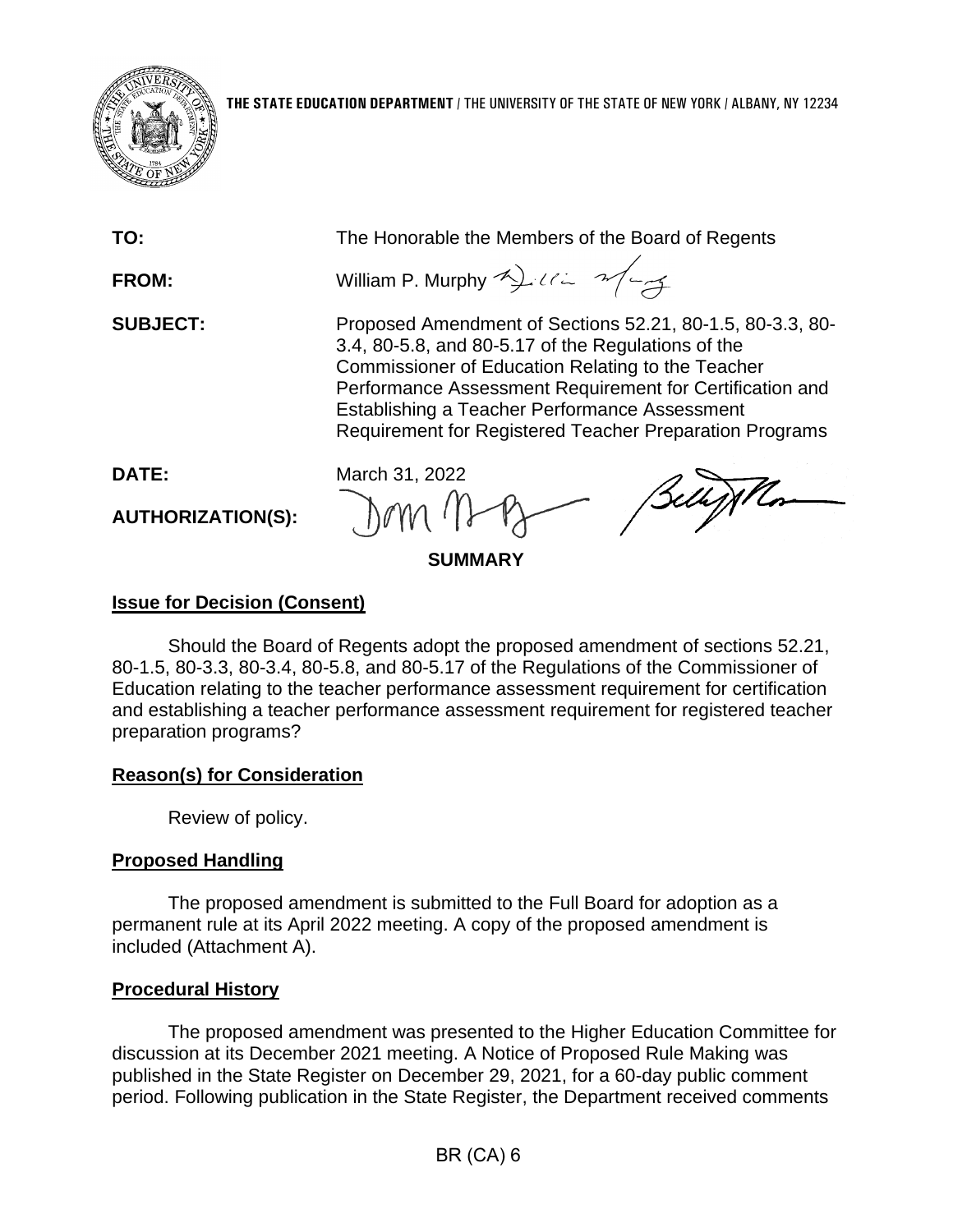from nearly 200 commenters on the proposed amendment. An Assessment of Public Comment is included (Attachment B). No changes to the proposed amendment are recommended at this time. A Notice of Adoption will be published in the State Register on April 27, 2022. Supporting materials are available upon request from the Secretary to the Board of Regents.

## **Background Information**

Beginning May 1, 2014, teacher candidates have been required to complete a teacher performance assessment, in addition to other certification exams, to obtain most teacher certificates in New York State. They must pass the edTPA to satisfy this requirement. The edTPA is a national teacher performance assessment where candidates demonstrate their readiness to teach.

For the edTPA, candidates plan for instruction and assessment, videotape themselves teaching and engaging students in learning, assess and analyze students' learning, and reflect on their practice. Candidates typically complete the edTPA during their student teaching or practicum experience. The edTPA costs \$300 and is administered and scored by the Evaluation Systems group of Pearson.

For out-of-state candidates, the one-year Conditional Initial certificate in the classroom teaching service is available for those who hold a valid teacher certificate in another U.S. state that is equivalent to the New York State certificate sought, completed an acceptable teacher preparation program in another U.S. state, and met all other requirements for certification other than the teacher performance assessment requirement. This certificate enables out-of-state candidates to teach in New York State public schools for one year while completing the edTPA.

The State Education Department has offered edTPA "safety nets" for candidates since the inception of the teacher performance assessment requirement, allowing eligible candidates to take and pass the Assessment of Teaching Skills - Written (ATS-W) in lieu of the edTPA. In addition, the edTPA Multiple Measures Review Process (MMRP) is available for candidates who do not pass the edTPA but score within two points of the passing score and meet additional eligibility requirements. Candidates who successfully complete the MMRP process are deemed to have satisfied the teacher performance assessment requirement.

During the COVID-19 pandemic, teacher preparation program faculty reported that the edTPA safety nets have been helpful; this experience also informed their recommendation that the edTPA be eliminated as a requirement for certification. They indicated that the edTPA often becomes the primary focus for candidates during the student teaching experience, which detracts from other potential learning experiences and responsibilities. In addition, it is difficult for candidates to manage the multiple tasks and related logistics of the assessment (e.g., videorecording) and it represents a significant out-of-pocket expense. Thus, according to these educators, the edTPA serves as a barrier to certification during this period of significant teacher shortages.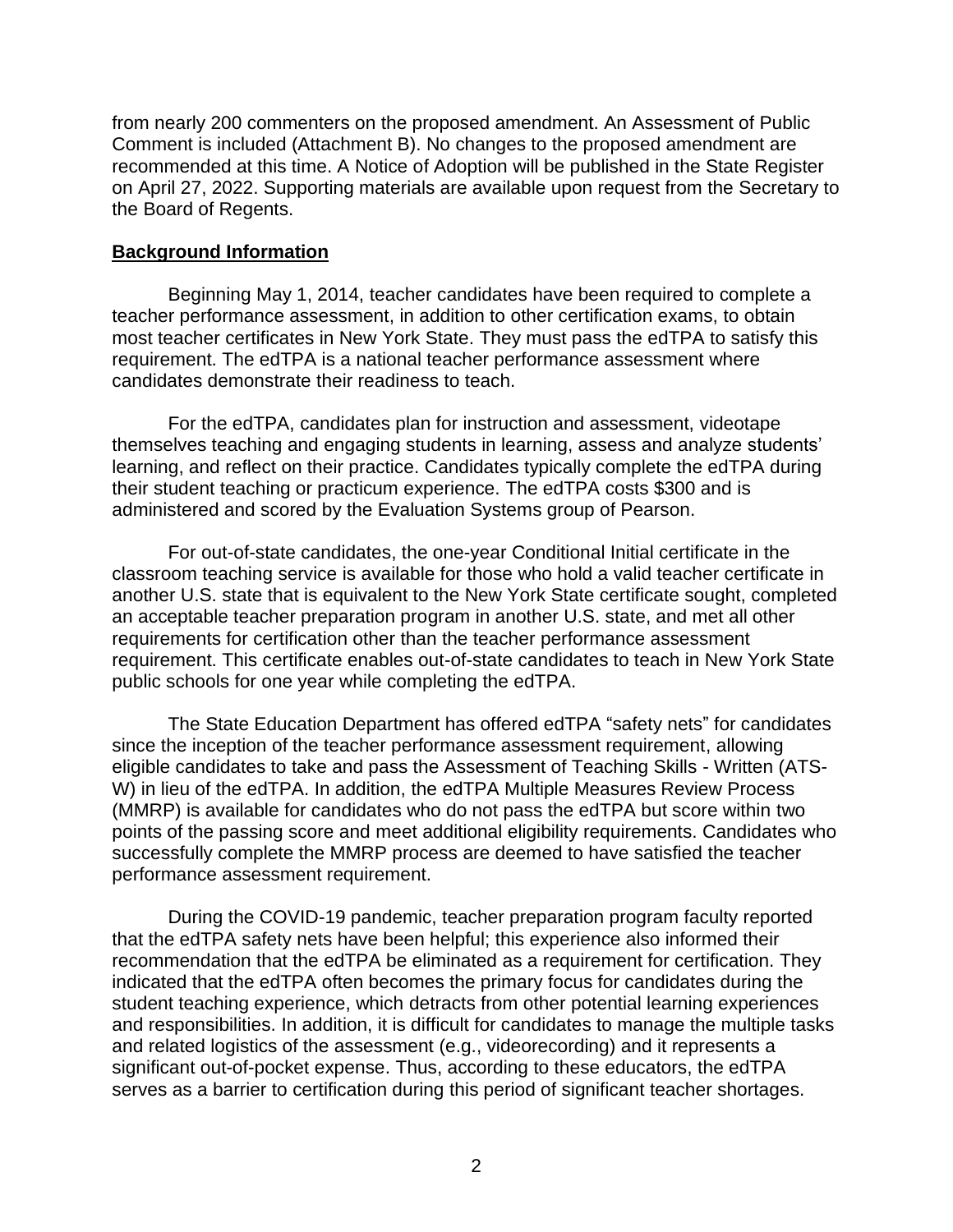The Department is therefore proposing to modify the teacher performance assessment requirement by eliminating the requirement of the edTPA for certification and, instead, requiring that New York State registered teacher preparation programs integrate a teacher performance assessment into the candidates' student teaching, practicum, or similar clinical experience (e.g., residency, mentored in-service component). This assessment would be designed to promote the professional growth of candidates seeking their first initial teaching certificate and thus serve as both a formative and summative assessment for candidates.

The Department proposes the following definition that teacher preparation programs would use to develop or choose their teacher performance assessment.

> *Teacher performance assessment* means a multi-measure assessment where candidates demonstrate the pedagogical knowledge and skills identified in the New York State Teaching Standards, which align with the four principles of the New York State Culturally Responsive-Sustaining Education Framework, and their content knowledge and skill in teaching to the State learning standards in the grade band and subject area of a certificate sought.

As such, candidates would be explicitly assessed on the knowledge and skills expected of New York State teachers. The teaching standards, elements, and performance indicators for each element are described in the [New York State Teaching Standards.](http://www.highered.nysed.gov/tcert/pdf/teachingstandards9122011.pdf) Those standards are aligned with the four principles of the [New York State Culturally](http://www.nysed.gov/common/nysed/files/programs/crs/culturally-responsive-sustaining-education-framework.pdf)  [Responsive-Sustaining Education Framework.](http://www.nysed.gov/common/nysed/files/programs/crs/culturally-responsive-sustaining-education-framework.pdf)

This requirement will allow programs to develop a teacher performance assessment that is user-friendly and meets the needs of their candidates. Additionally, the teacher performance assessment could be completed with no additional costs to students, depending on each program's determination of its teacher performance assessment requirements.

Programs would have until September 1, 2023 to integrate a teacher performance assessment into candidates' student teaching, practicum, or similar clinical experience. This timing gives programs a transition period of over a year to develop or choose a teacher performance assessment and update their curriculum accordingly. Between the effective date of the proposed amendment and September 1, 2023, field experiences, student teaching, and practica must continue to comply with the program's philosophy, purposes, and objectives, with learning outcomes specified and their achievement regularly evaluated, as described in section 52.21.

Since the teacher performance assessment would move from a certification requirement to a program requirement, the Department is also proposing several attendant changes to Part 80 of the Commissioner's regulations related to certification. The edTPA safety net, edTPA MMRP, and Conditional Initial certificate in the classroom teaching service would be removed from the regulations along with references to the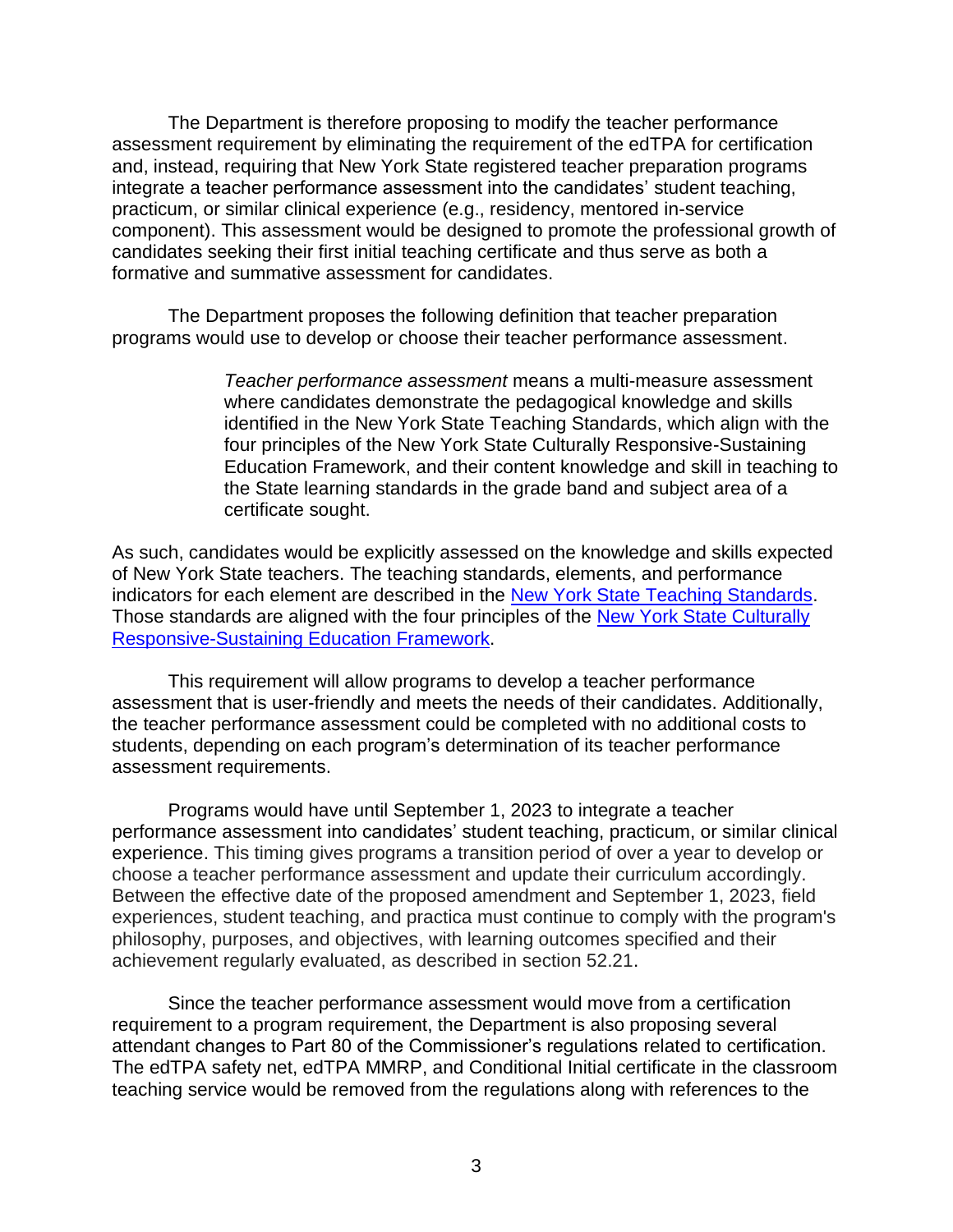teacher performance assessment requirement for certification. Candidates who apply for certification would no longer need to complete the edTPA on the date the proposed amendment becomes effective, including out-of-state candidates and candidates who apply for certification through the individual evaluation pathway.

# **Related Regents Items**

December 2021: [Proposed Amendment to Sections 52.21, 80-1.5, 80-3.3, 80-](https://www.regents.nysed.gov/common/regents/files/1221hed3.pdf) 3.4, 80- [5.8, and 80-5.17 of the Regulations of the Commissioner of Education Relating to the](https://www.regents.nysed.gov/common/regents/files/1221hed3.pdf)  [Teacher Performance Assessment Requirement for Certification and Establishing a](https://www.regents.nysed.gov/common/regents/files/1221hed3.pdf)  [Teacher Performance Assessment Requirement for Registered Teacher Preparation](https://www.regents.nysed.gov/common/regents/files/1221hed3.pdf)  [Programs](https://www.regents.nysed.gov/common/regents/files/1221hed3.pdf)

(https://www.regents.nysed.gov/common/regents/files/1221hed3.pdf)

July 2021: [Proposed Amendment of Section 80-1.5 of the Regulations of the](https://www.regents.nysed.gov/common/regents/files/721brca2.pdf)  [Commissioner of Education Relating to Extending the edTPA Safety Net in Response to](https://www.regents.nysed.gov/common/regents/files/721brca2.pdf)  [the COVID-19 Crisis](https://www.regents.nysed.gov/common/regents/files/721brca2.pdf)

(https://www.regents.nysed.gov/common/regents/files/721brca2.pdf)

February 2021: [Proposed Amendments to Sections 52.3, 52.21, 57-4.5, 70.4, 74.6,](https://www.regents.nysed.gov/common/regents/files/221brca6.pdf)  [75.2, 75.5, 76.2, 79-9.3, 79-10.3, 79-11.3, 79-12.3, 80-](https://www.regents.nysed.gov/common/regents/files/221brca6.pdf) 1.13, 80-1.5, 80-3.15, 80-4.3, [83.5, 87.2, 87.5, 100.2, 100.4, 100.5, 100.6, 100.10, 100.21, 119.1, 119.5, 125.1, 151-](https://www.regents.nysed.gov/common/regents/files/221brca6.pdf) 1.4, 154- [2.3, 175.5, 200.4, 200.5, 200.7, 200.20 and 275.8 and Addition of Section](https://www.regents.nysed.gov/common/regents/files/221brca6.pdf)  [279.15 to the Regulations of the Commissioner of Education Relating to Addressing the](https://www.regents.nysed.gov/common/regents/files/221brca6.pdf)  [COVID-19 Crisis](https://www.regents.nysed.gov/common/regents/files/221brca6.pdf)

(https://www.regents.nysed.gov/common/regents/files/221brca6.pdf)

July 2019: [Proposed Amendment to Section 80-1.5 of the Regulations of the](https://www.regents.nysed.gov/common/regents/files/719brca3.pdf)  [Commissioner of Education Relating to the Extension of the edTPA Safety Net for](https://www.regents.nysed.gov/common/regents/files/719brca3.pdf)  [Candidates Who Receive a Failing Score on the Library Specialist edTPA](https://www.regents.nysed.gov/common/regents/files/719brca3.pdf) (https://www.regents.nysed.gov/common/regents/files/719brca3.pdf)

September 2018: [Proposed Amendment to Section 80-1.5 of the Regulations of the](https://www.regents.nysed.gov/common/regents/files/918brca6.pdf)  [Commissioner of Education Relating to the Extension of the edTPA Safety Net for](https://www.regents.nysed.gov/common/regents/files/918brca6.pdf)  [Candidates Who Receive a Failing Score on the Library Specialist edTPA](https://www.regents.nysed.gov/common/regents/files/918brca6.pdf) (http://www.regents.nysed.gov/common/regents/files/918brca6.pdf)

December 2017: [Update on the edTPA Standard Setting Committee and Amendment to](https://www.regents.nysed.gov/common/regents/files/1217brca15.pdf)  [§80-1.5 of the Regulations of the Commissioner of Education to Extend the edTPA](https://www.regents.nysed.gov/common/regents/files/1217brca15.pdf)  [Safety Net and Revise the Eligibility Criteria for the Multiple Measures Review Process](https://www.regents.nysed.gov/common/regents/files/1217brca15.pdf) (https://www.regents.nysed.gov/common/regents/files/1217brca15.pdf)

June 2017: [Proposed Amendment to Section 80-1.5 of the Regulations of the](https://www.regents.nysed.gov/common/regents/files/617brca14.pdf)  [Commissioner of Education Relating to the Establishment of a Multiple Measures](https://www.regents.nysed.gov/common/regents/files/617brca14.pdf)  [Review Process for the edTPA](https://www.regents.nysed.gov/common/regents/files/617brca14.pdf)

(https://www.regents.nysed.gov/common/regents/files/617brca14.pdf)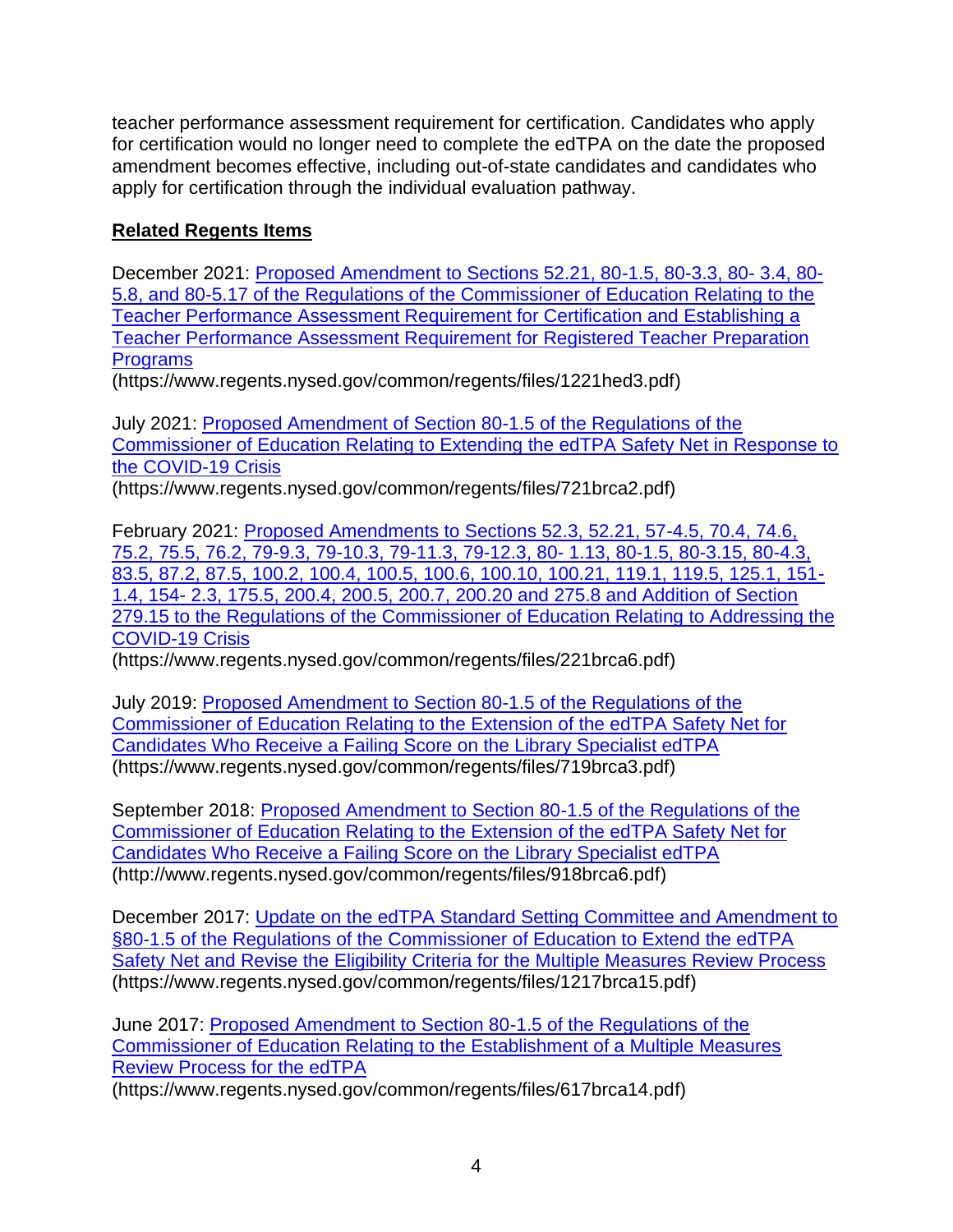March 2017: [Proposed Amendments to Part 80 of the Commissioner's Regulations](https://www.regents.nysed.gov/common/regents/files/317hea1revised.pdf)  [Related to the Elimination of the Academic Literacy Skills Test \(ALST\) for Teacher](https://www.regents.nysed.gov/common/regents/files/317hea1revised.pdf)  [Certification and to Remove Unnecessary References to the Liberal Arts and Sciences](https://www.regents.nysed.gov/common/regents/files/317hea1revised.pdf)  **[Test](https://www.regents.nysed.gov/common/regents/files/317hea1revised.pdf)** 

(https://www.regents.nysed.gov/common/regents/files/317hea1revised.pdf)

April 2016: [Extension of Existing Safety Nets for Candidates Who Take the New](https://www.regents.nysed.gov/common/regents/files/416hea2.pdf)  [Teacher Certification Examinations \(ALST, edTPA, EAS and the Redeveloped CSTs\)](https://www.regents.nysed.gov/common/regents/files/416hea2.pdf) (http://www.regents.nysed.gov/common/regents/files/416hea2.pdf)

January 2016: [Overview of edTPA](https://www.regents.nysed.gov/common/regents/files/116hed1.pdf)

(https://www.regents.nysed.gov/common/regents/files/116hed1.pdf)

April 2014: [Emergency Adoption of Amendments to Section 52.21 and Part 80 of the](https://www.regents.nysed.gov/common/regents/files/413hea4Revision2.pdf)  [Regulations of the Commissioner of Education to Provide Teacher Candidates, who](https://www.regents.nysed.gov/common/regents/files/413hea4Revision2.pdf)  [Apply for Teacher Certification Prior to June 30, 2015 and Who Take and Fail the](https://www.regents.nysed.gov/common/regents/files/413hea4Revision2.pdf)  [Teacher Performance Assessment \(edTPA\), with the Option of Obtaining an Initial](https://www.regents.nysed.gov/common/regents/files/413hea4Revision2.pdf)  [Certificate if the Candidate Passes the ATS-W Prior to June 30, 2015 and Subsequent](https://www.regents.nysed.gov/common/regents/files/413hea4Revision2.pdf)  [to Receiving His/Her Score on the edTPA](https://www.regents.nysed.gov/common/regents/files/413hea4Revision2.pdf) (https://www.regents.nysed.gov/common/regents/files/413hea4Revision2.pdf)

September 2013: [Proposed Amendments to Part 80 of the Regulations of the](https://www.regents.nysed.gov/common/regents/files/913brca6.pdf)  [Commissioner of Education Relating to the New Teacher and School Building Leader](https://www.regents.nysed.gov/common/regents/files/913brca6.pdf)  [Certification Examination Requirements](https://www.regents.nysed.gov/common/regents/files/913brca6.pdf) (https://www.regents.nysed.gov/common/regents/files/913brca6.pdf)

December 2012: [Proposed Amendment to Part 80 of the Regulations of the](https://www.regents.nysed.gov/common/regents/files/documents/meetings/2012Meetings/December2012/1212hea1.pdf)  [Commissioner of Education Relating to the New Teacher and School Building Leader](https://www.regents.nysed.gov/common/regents/files/documents/meetings/2012Meetings/December2012/1212hea1.pdf)  [Certification Examination Requirements](https://www.regents.nysed.gov/common/regents/files/documents/meetings/2012Meetings/December2012/1212hea1.pdf)

(https://www.regents.nysed.gov/common/regents/files/documents/meetings/2012Meetin gs/December2012/1212hea1.pdf)

## **Recommendation**

It is recommended that the Board of Regents take the following action:

VOTED: That sections 52.21, 80-1.5, 80-3.3, 80-3.4, 80-5.8, and 80-5.17 of the Regulations of the Commissioner of Education be amended, as submitted, effective April 27, 2022.

## **Timetable for Implementation**

If adopted at the April meeting, the proposed amendment will become effective on April 27, 2022.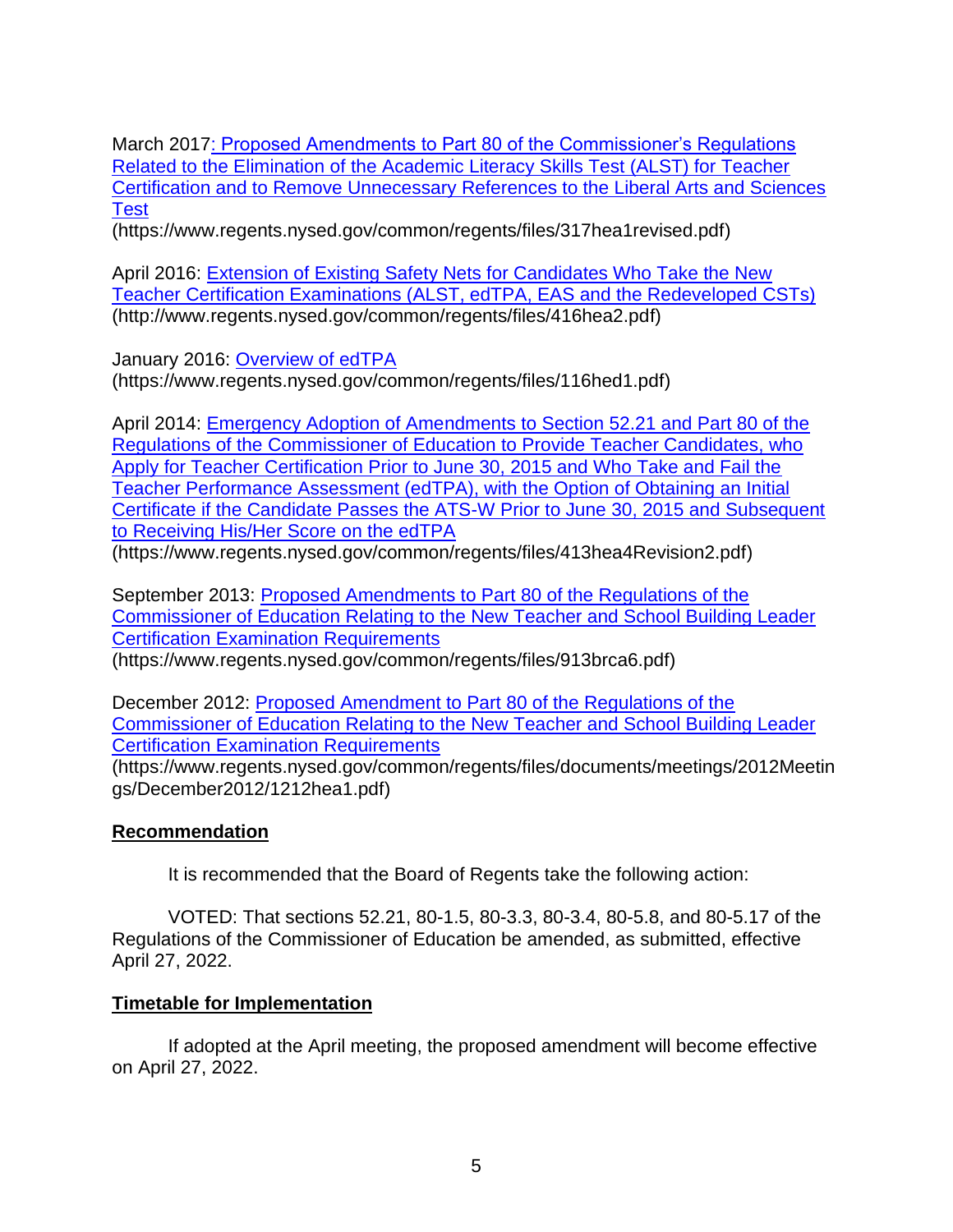### **Attachment A**

AMENDMENT TO THE REGULATIONS OF THE COMMISSIONER OF EDUCATION Pursuant to sections 14, 101, 207, 208, 305, 308, 3001, 3004 and 3009 of the Education Law.

1. Subparagraph (xviii) through (xxi) of paragraph (1) of subdivision (b) of section 52.21 of the Regulations of the Commissioner of Education are renumbered subparagraphs (xix) through (xxii) and a new subparagraph (xviii) is added to read as follows:

(xviii) *Teacher performance assessment* means a multi-measure assessment where candidates demonstrate the pedagogical knowledge and skills identified in the New York State Teaching Standards, which align with the four principles of the New York State Culturally Responsive-Sustaining Education Framework, and their content knowledge and skill in teaching to the State learning standards in the grade band and subject area of a certificate sought. The New York State Teaching Standards were adopted by the Board of Regents and published by the State Education Department on September 12, 2011, and are available at the Office of Counsel, State Education Department, State Education Building, Room 148, 89 Washington Avenue, Albany, NY 12234. The four principles of the New York State Culturally Responsive-Sustaining Education Framework are: welcoming and affirming environment, high expectations and rigorous instruction, inclusive curriculum and assessment, and ongoing professional learning.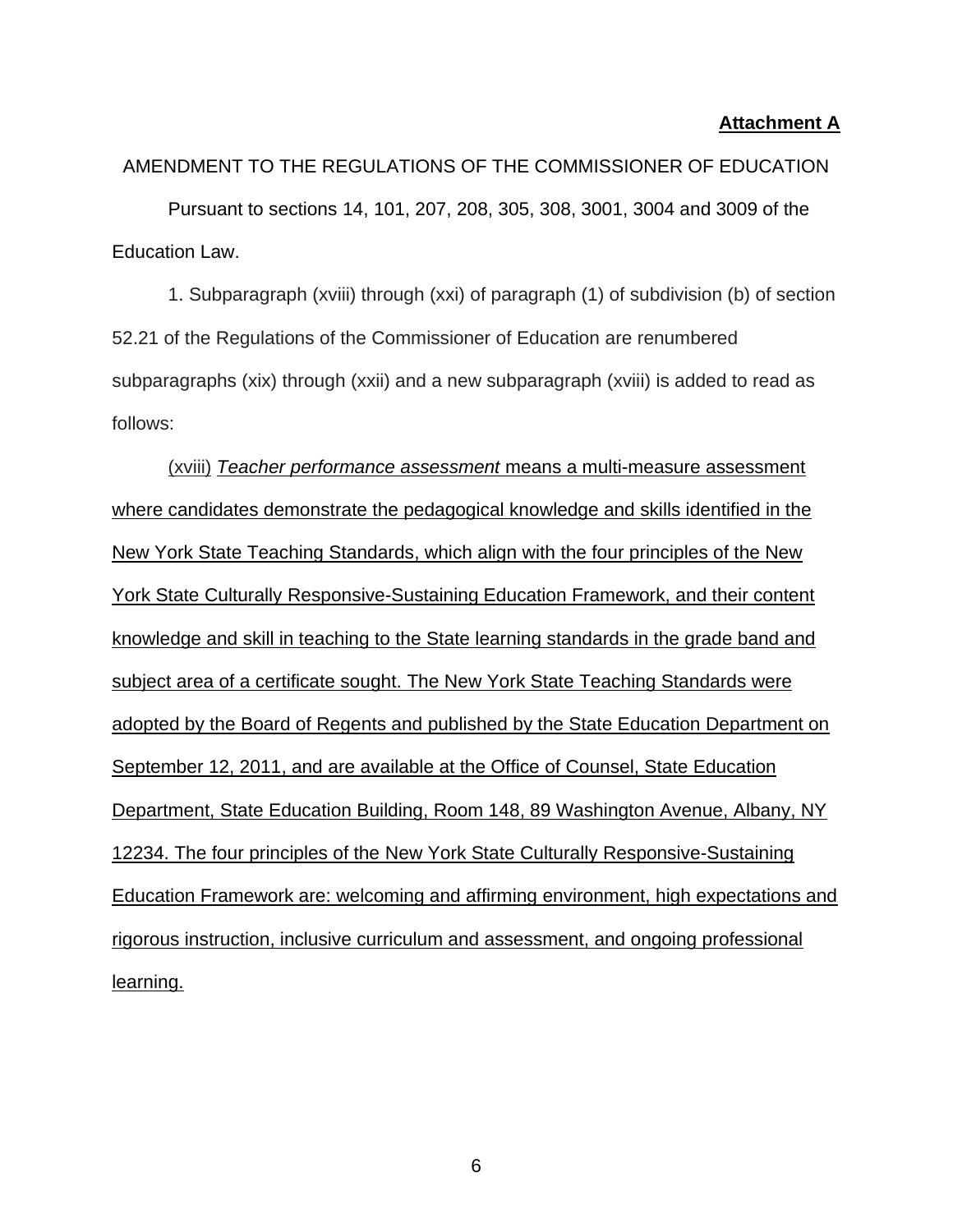2. Item (iii) of subclause (2) of clause (c) of subparagraph (ii) of paragraph (2) of subdivision (b) of section 52.21 of the Regulations of the Commissioner of Education shall be amended to read as follows:

(iii) The field experiences, student teaching and practica shall:

 $(A)$  ...

(B) …

(C) provide candidates with experiences in a variety of communities and across the range of student developmental levels of the certificate, experiences practicing skills for interacting with parents or caregivers, experiences in high need schools, and experiences with each of the following student populations: socioeconomically disadvantaged students, students who are English language learners, and students with disabilities; [and]

(D) for programs preparing candidates for more than one certificate, ensure that candidates have field experiences and/or student-teaching or practica experiences related to each certificate, as prescribed in paragraph (3) of this subdivision[.]; and

(E) effective September 1, 2023, include a teacher performance assessment for candidates seeking their first initial teaching certificate that shall be integrated into the candidates' student teaching, practicum, or similar clinical experience and designed to promote candidates' professional growth.

3. Section 80-1.5 of the Regulations of the Commissioner of Education shall be amended to read as follows: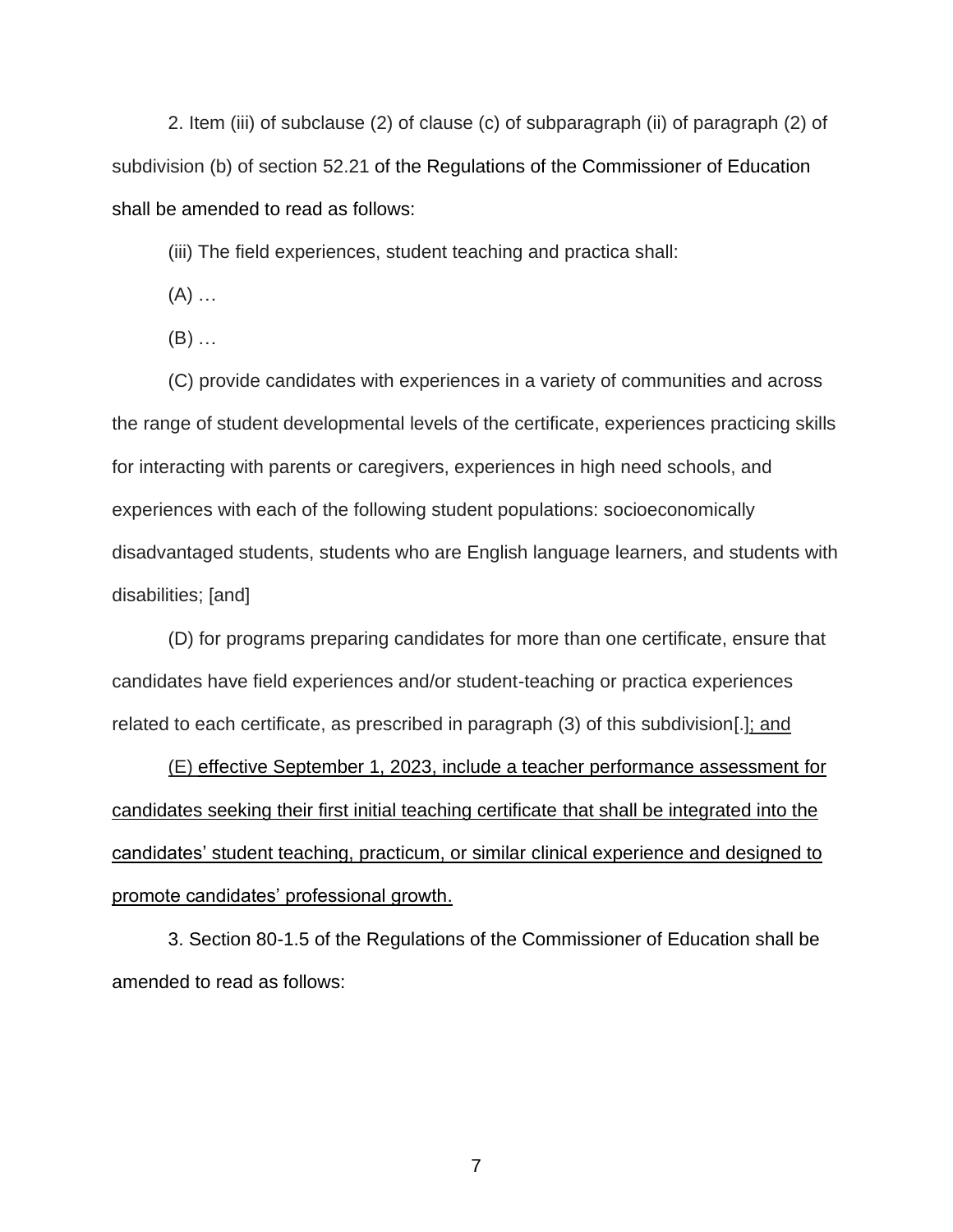(a) All candidates for a certificate in the classroom teaching service shall submit evidence of having achieved satisfactory levels of performance on the New York State Teacher Certification Examinations.

(b) [A school or school system shall not prohibit an individual who is a current or prospective applicant for certification from videotaping a classroom for the purpose of meeting the requirements of the teacher performance assessment for certification as a teacher in the classroom teaching service or the performance assessment of teaching skills requirement for permanent certification, transmitting such videotape to the department, or otherwise fulfilling this classroom presentation requirement. A videotape made for this purpose shall be a confidential record of the department, and as such, is not subject to viewing or disclosure to any individual or entity other than the applicant for certification, appropriate departmental personnel, and others engaged by the department to evaluate the videotape for purposes of determining the candidate's eligibility for certification.

(c)]Except as otherwise prescribed in this subdivision, notwithstanding any applicable provisions of Subparts 80-1, 80-3, 80-4 and 80-5 of this Part or any other provision of rule or regulation to the contrary, a candidate who applies for and meets all the requirements for a certificate, except that such candidate does not achieve a satisfactory level of performance on one or more of the [new certification examinations the teacher performance assessment or the revised content specialty] examination(s), as prescribed by the commissioner, that is/are required for the certificate title sought, may instead use one or more of the following safety net options, in lieu of taking, retaking one or more of such [new and/or revised] certification examinations: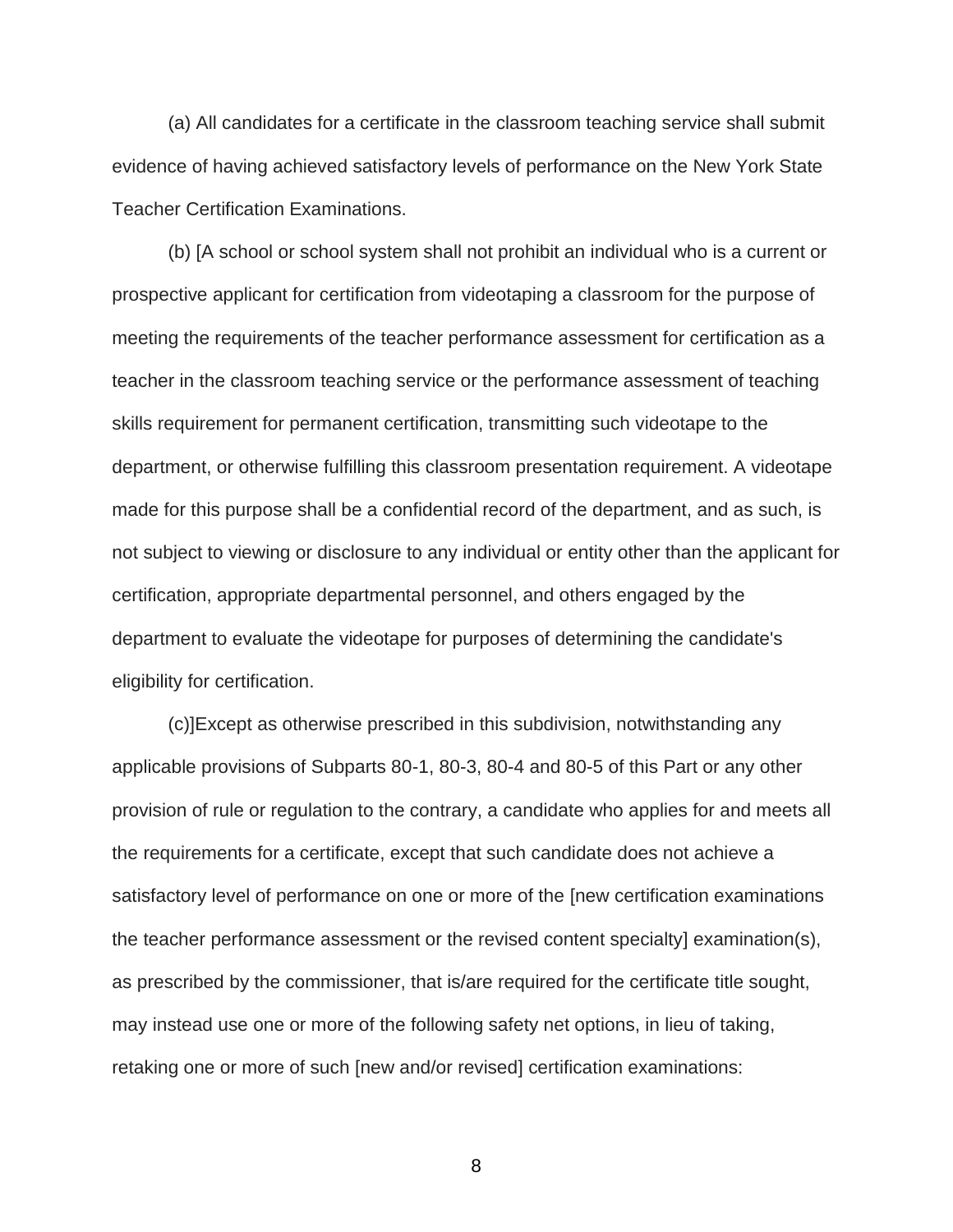(1) [Teacher performance assessment.

(i) Except as otherwise provided in clause (*c*) of this subparagraph, a candidate who takes and fails to achieve a satisfactory level of performance on the teacher performance assessment (after completing and submitting for scoring the teacher performance assessment), may, in lieu of retaking the teacher performance assessment:

(a) receive a satisfactory score on the written assessment of teaching skills after receipt of his/her score on the teacher performance assessment and prior to June 30, 2018; or

(b) pass the written assessment of teaching skills on or before April 30, 2014 (before the new certification examination requirements became effective), provided the candidate has taken and failed the teacher performance assessment prior to June 30, 2018;

(c) a candidate who takes and fails to achieve a satisfactory level of performance on the library specialist teacher performance assessment (after completing and submitting for scoring the library specialist teacher performance assessment), may, in lieu of retaking the library specialist teacher performance assessment:

(1) receive a satisfactory score on the written assessment of teaching skills after receipt of his/her score on the library specialist teacher performance assessment and prior to December 31, 2021; or

(2) pass the written assessment of teaching skills on or before April 30, 2014 (before the new certification examination requirements became effective), provided the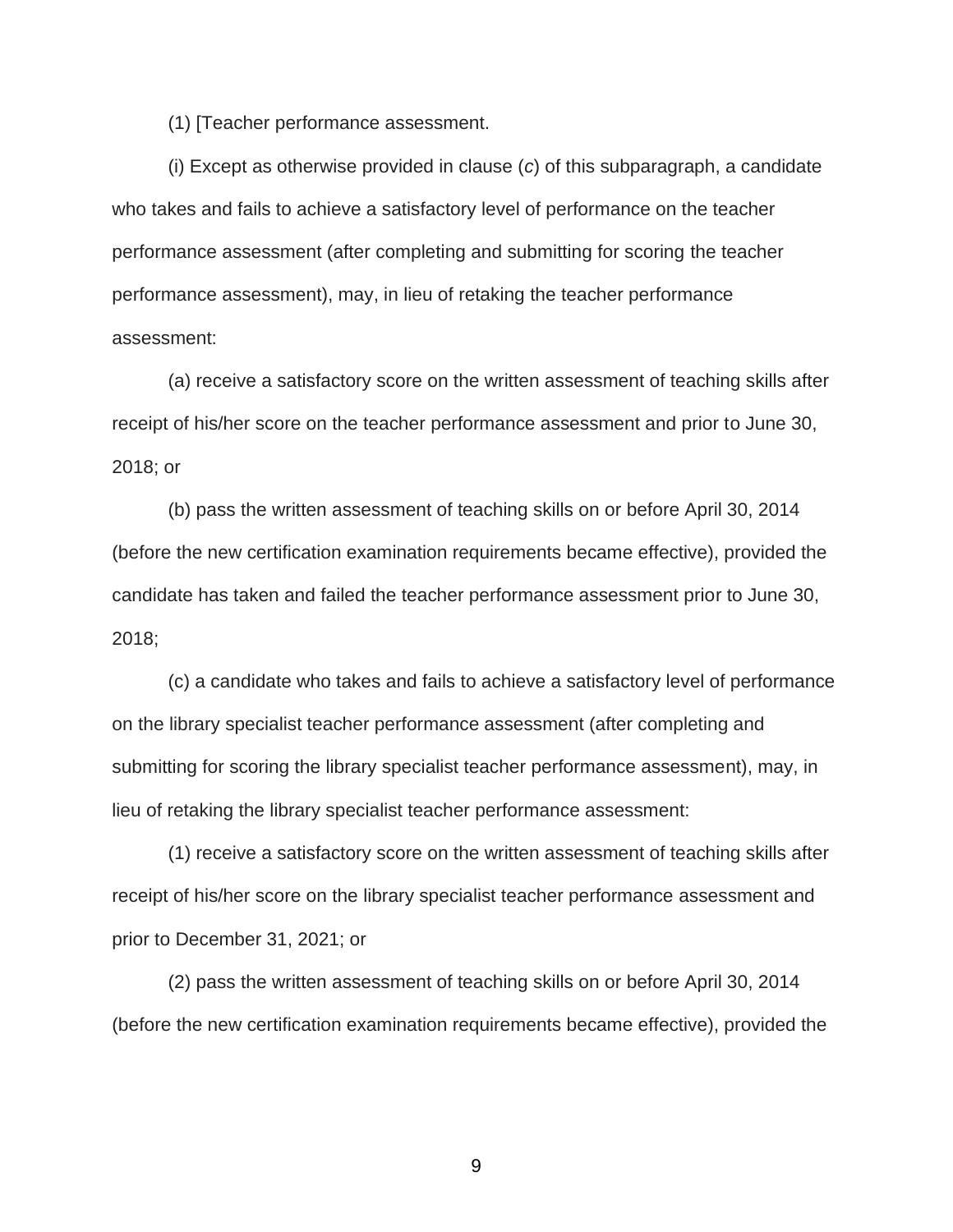candidate has taken and failed the library specialist teacher performance assessment prior to December 31, 2021.

(ii) A candidate who:

(a) completes a student teaching or similar clinical experience during the Spring 2020 or Summer 2020 terms while enrolled in a program registered pursuant to section 52.21 of this Title and could not complete their teacher performance assessment as a result of the COVID-19 crisis, as determined by the dean or his/her designee overseeing the candidate's program;

(b) completes a student teaching or similar clinical experience during the 2020- 2021 academic year while enrolled in a program registered pursuant to section 52.21 of this Title;

(c) completes a student teaching experience during the 2020-2021 academic year while enrolled in a substantially equivalent teacher education program at a regionally accredited institution of higher education, or a higher education institution that the commissioner deems substantially equivalent, from another state or territory of the United States or the District of Columbia that leads to certification in the title and type of certificate sought in the jurisdiction where the higher education institution is located; or

(d) completes the teaching experience requirement for certification through the individual evaluation pathway during the 2020-2021 academic year, may either:

(1) take and receive a satisfactory level of performance on the teacher performance assessment;

(2) take the written assessment of teaching skills by September 1, 2023 and receive a satisfactory score on such assessment; or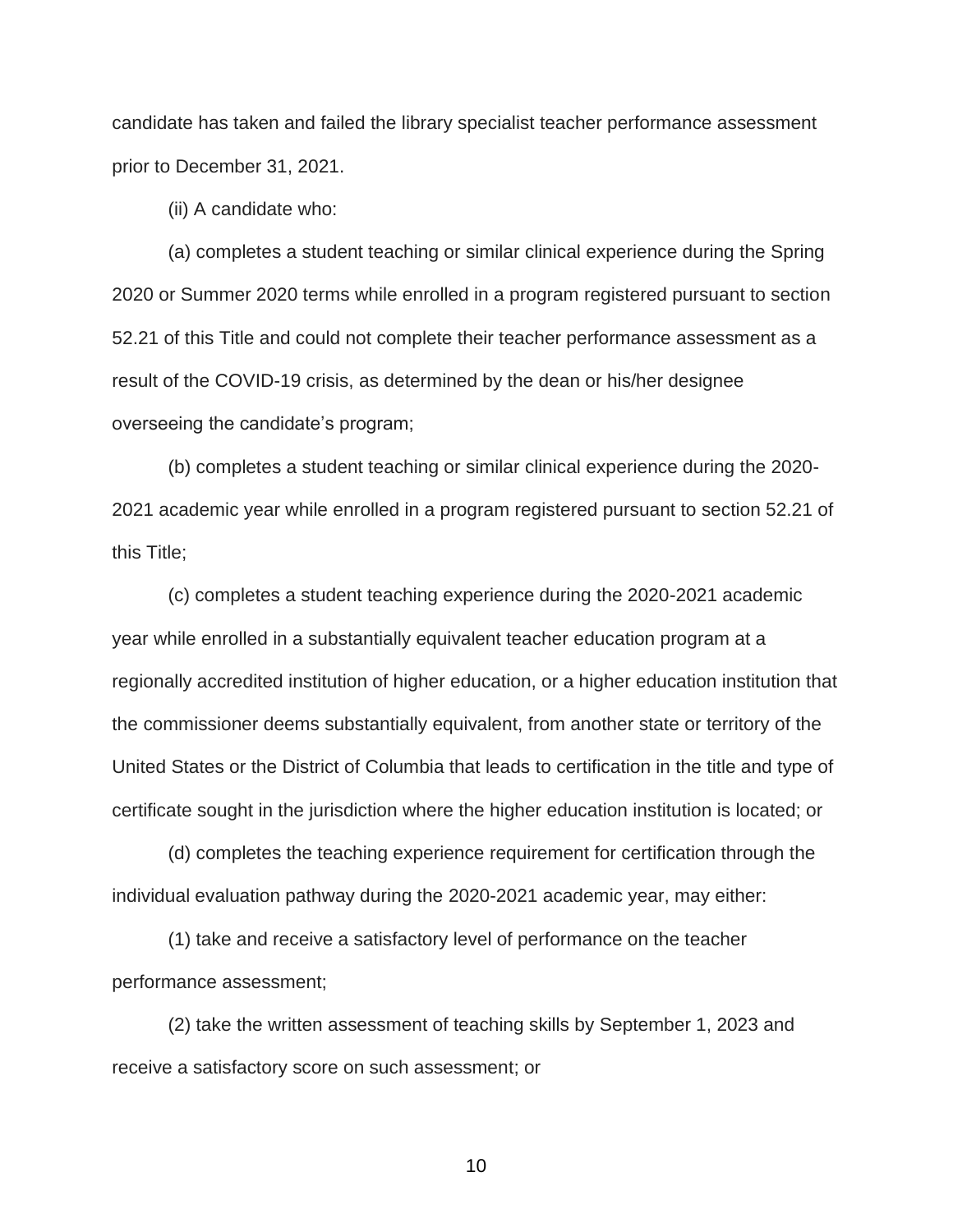(3) for a candidate who takes and fails to achieve a satisfactory level of performance on the teacher performance assessment, may, in lieu of retaking such assessment:

(i) take the written assessment of teaching skills by September 1, 2023 and receive a satisfactory score on the written assessment of teaching skills after receipt of his/her score on the teacher performance assessment; or

(ii) apply for a waiver of the edTPA requirement through the multiple-measures review process pursuant to subdivision (d) of this section, if he/she meets the eligibility requirements.

(2)] Content specialty test.

(i) Except as otherwise provided in subparagraphs (ii), (iii) and (iv) of this paragraph, a candidate who takes and fails to achieve a satisfactory level of performance on any of the revised content specialty examinations from May 1, 2015 through October 17, 2016, may, in lieu of retaking such revised content specialty test:

(a) receive a satisfactory score on the predecessor content specialty examination after receipt of his/her failing score on the revised content specialty test; or

(b) pass the predecessor content specialty examination on or before the new certification examination requirements become operational.

(ii) A candidate who applies for certification on or after October 18, 2016 and/or who has a pending application for certification on file with the Office of Teaching Initiatives on October 18, 2016, as determined by the department, may receive a satisfactory passing score on either the revised content specialty test or the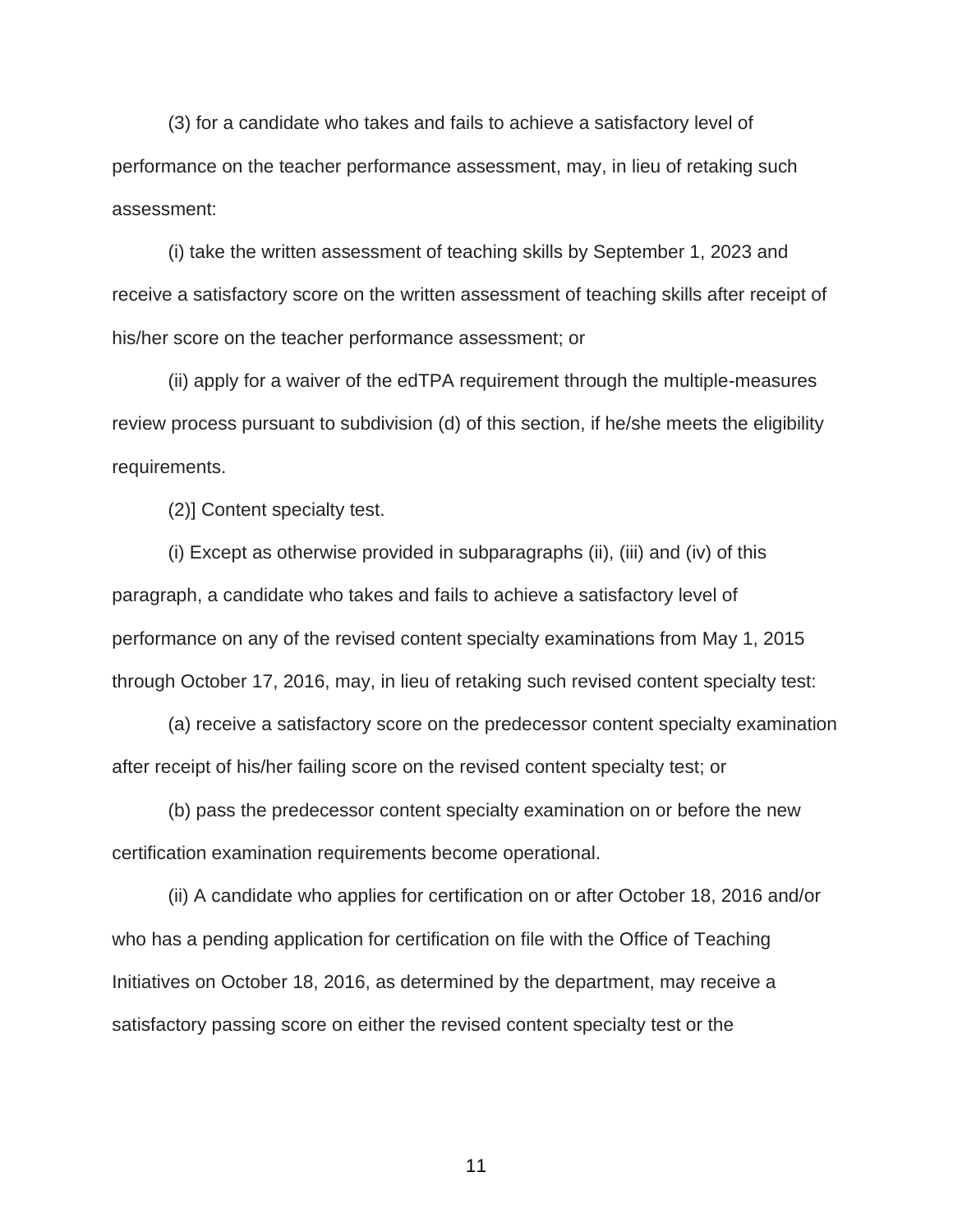predecessor content specialty exam (even if the candidate took and passed the predecessor examination on or before October 18, 2016) until June 30, 2017.

(iii) For revised content specialty tests that became operational on or after October 18, 2016 or for the revised educational technology specialist content specialty test, a candidate may take and receive a satisfactory passing score on either the revised content specialty test or the predecessor content specialty test until six months after the revised educational technology specialist content specialty test is redeveloped and operational.

(iv) A candidate who takes and fails to achieve a satisfactory level of performance on part two of the new multi-subject: secondary teachers grade 7 - grade 12 content specialty test, if required for the certificate area sought and he/she received a satisfactory level of performance on parts one and three of such test on or after September 1, 2014 until the date a revised part two is operational, may, in lieu of retaking part two of such examination:

(a) present the department with sufficient evidence of satisfactory completion of the mathematics tutorial approved by the department until the date a revised part two is operational; and

(b) submit an attestation on or before the date a revised part two is operational, on a form prescribed by the commissioner, attesting that the candidate has:

(1) demonstrated comparable mathematical skills to what is required by part two of the multi-subject (7-12) content specialty examination through course completion by completing a minimum of three semester hours in mathematics coursework satisfactory to the commissioner; and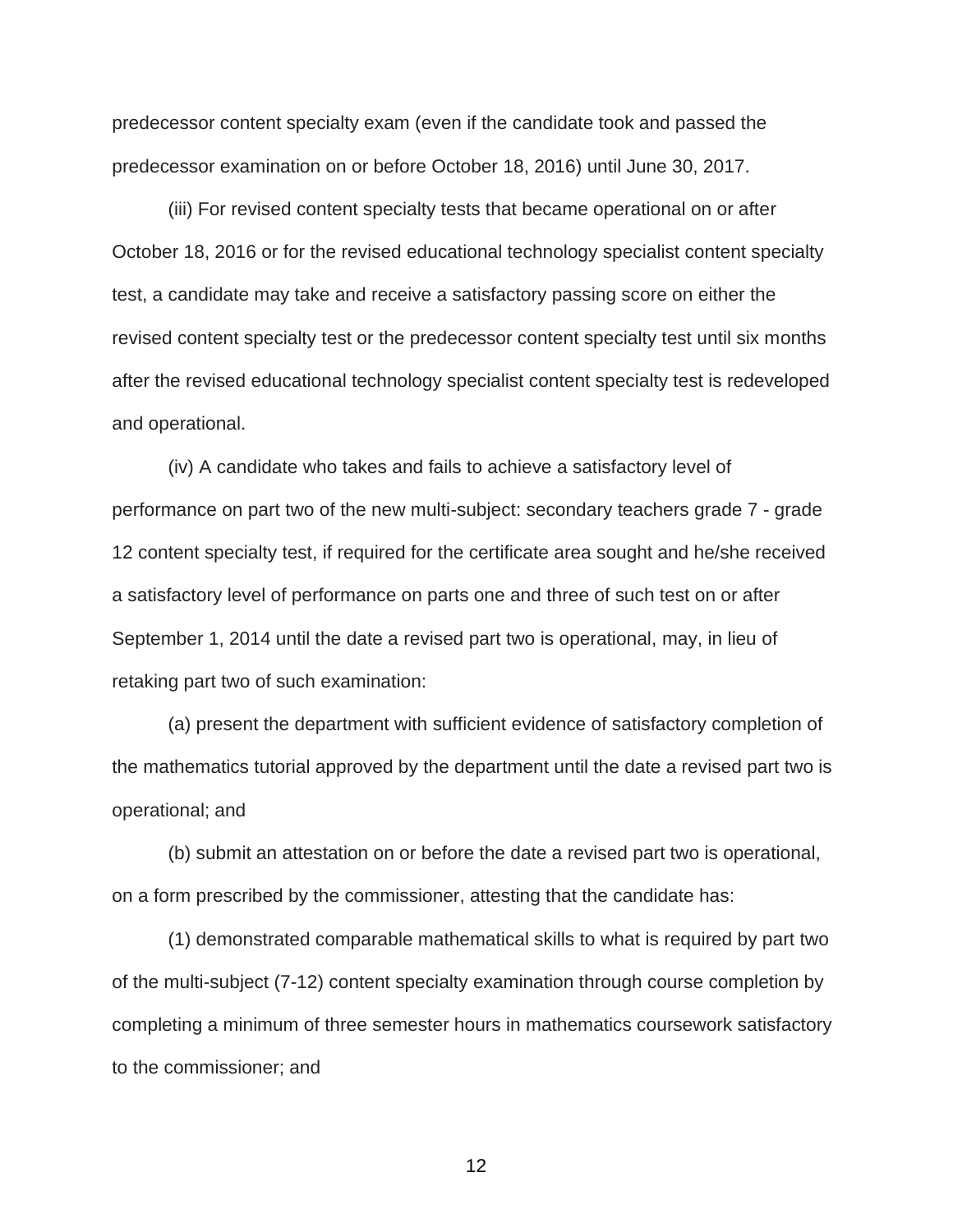(2) received a cumulative grade of a 3.0 or higher, or the substantial equivalent, in such coursework.

(v) When the revised content specialty examination(s) in biology, chemistry, earth science and physics become available, a candidate may take either the applicable revised content specialty examination or the applicable predecessor content specialty examination in biology, chemistry, earth science or physics, for one year after the applicable revised content specialty examination(s) become operational.

[(d) Multiple measures review process for the edTPA.

(1) A candidate may apply for a waiver of the edTPA requirement on or after the effective date of this section through a multiple-measures review process. Provided however, that this process will only apply if and when a new standard setting panel has been convened and makes a recommendation to the commissioner for a new passing score for the edTPA and such score has been approved by the commissioner for use with the edTPA. and the candidate meets the requirements set forth in paragraph (2) of this subdivision.

(2) To be eligible for a waiver of the requirement for the edTPA through the multiple-measures review process, a candidate shall:

(i) receive a score within two points below the new passing score set by the standard setting panel, as determined by the commissioner;

(ii) have a cumulative grade point average of a 3.0 in his/her program area or its equivalent. as determined by the commissioner;

(iii) receive a satisfactory passing score on all other examinations (or available safety nets) required for the teaching certificate sought; and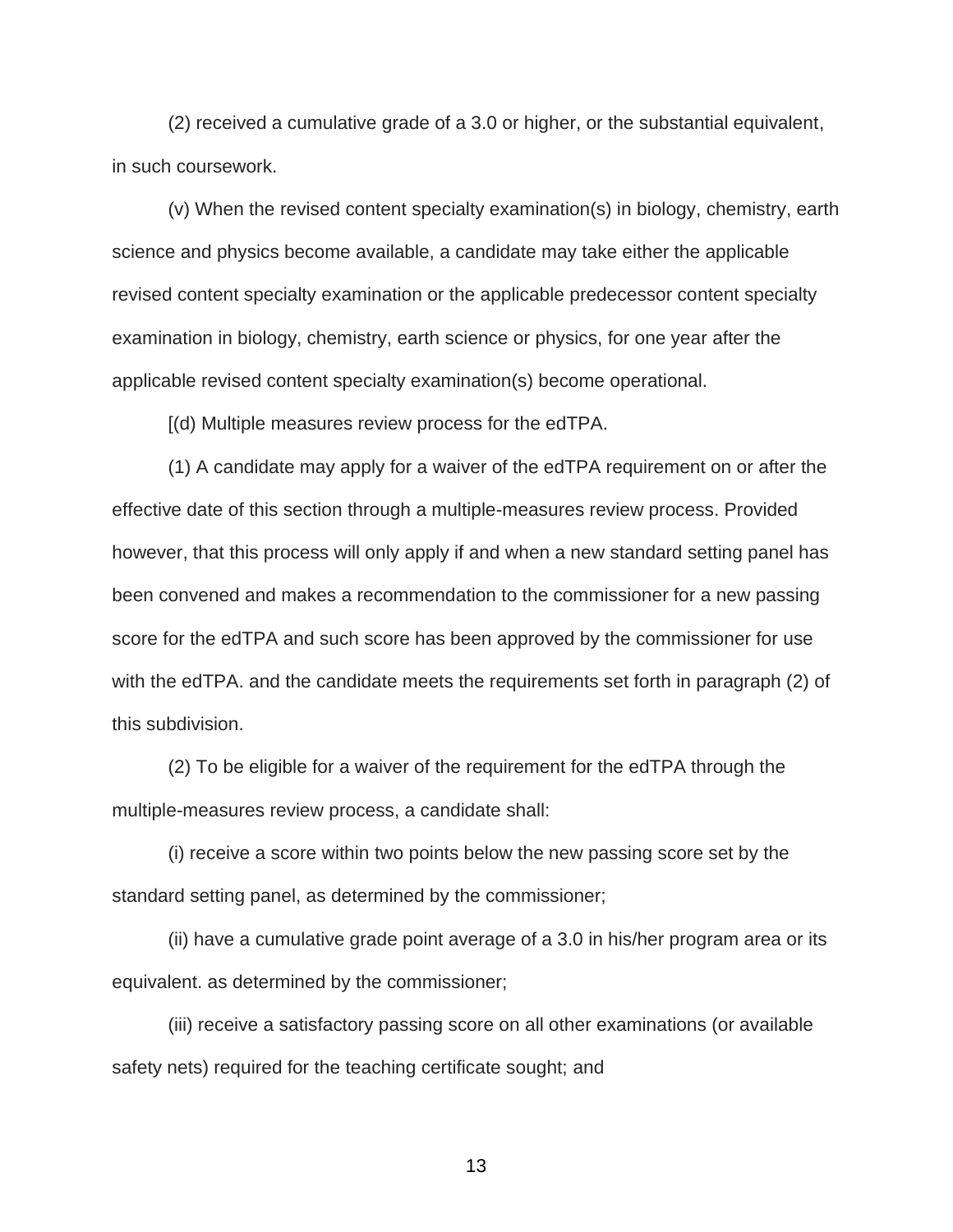(iv) provide recommendations from faculty and cooperating teachers or other qualified individuals, as determined by the department, that the teacher has the minimum knowledge, skills, and abilities in pedagogy to enter the classroom.

(3) The department will convene a multiple measures review panel to review waiver applications submitted pursuant to this section. Such panel shall be comprised of two P-12 teachers, two principals, two superintendents, two higher education faculty and one staff member from the department. The decision of the majority of the members shall determine whether a candidate will receive a waiver under this subdivision and such decision shall be final.]

4. Item (iii) of subclause (2) of clause (c) of subparagraph (ii) of paragraph (2) of subdivision (b) of section 80-3.3 of the Regulations of the Commissioner of Education shall be amended to read as follows:

(a) Except as otherwise provided in this section, for candidates applying for certification on or after May 1, 2014 or candidates who applied for certification on or before April 30, 2014 but did not meet all the requirements for an initial certificate on or before April 30, 2014, such candidates shall submit evidence of having achieved a satisfactory level of performance on the New York State Teacher Certification Examination [teacher performance assessment, the ]educating all students test[,] and the content specialty test(s) in the area of the certificate, when available, except that a candidate seeking an initial certificate in the title of Speech and Language Disabilities (all grades) shall not be required to achieve a satisfactory level of performance on the content [speciality]specialty test [or the teacher performance assessment and a candidate seeking an initial certificate in the title of Educational Technology Specialist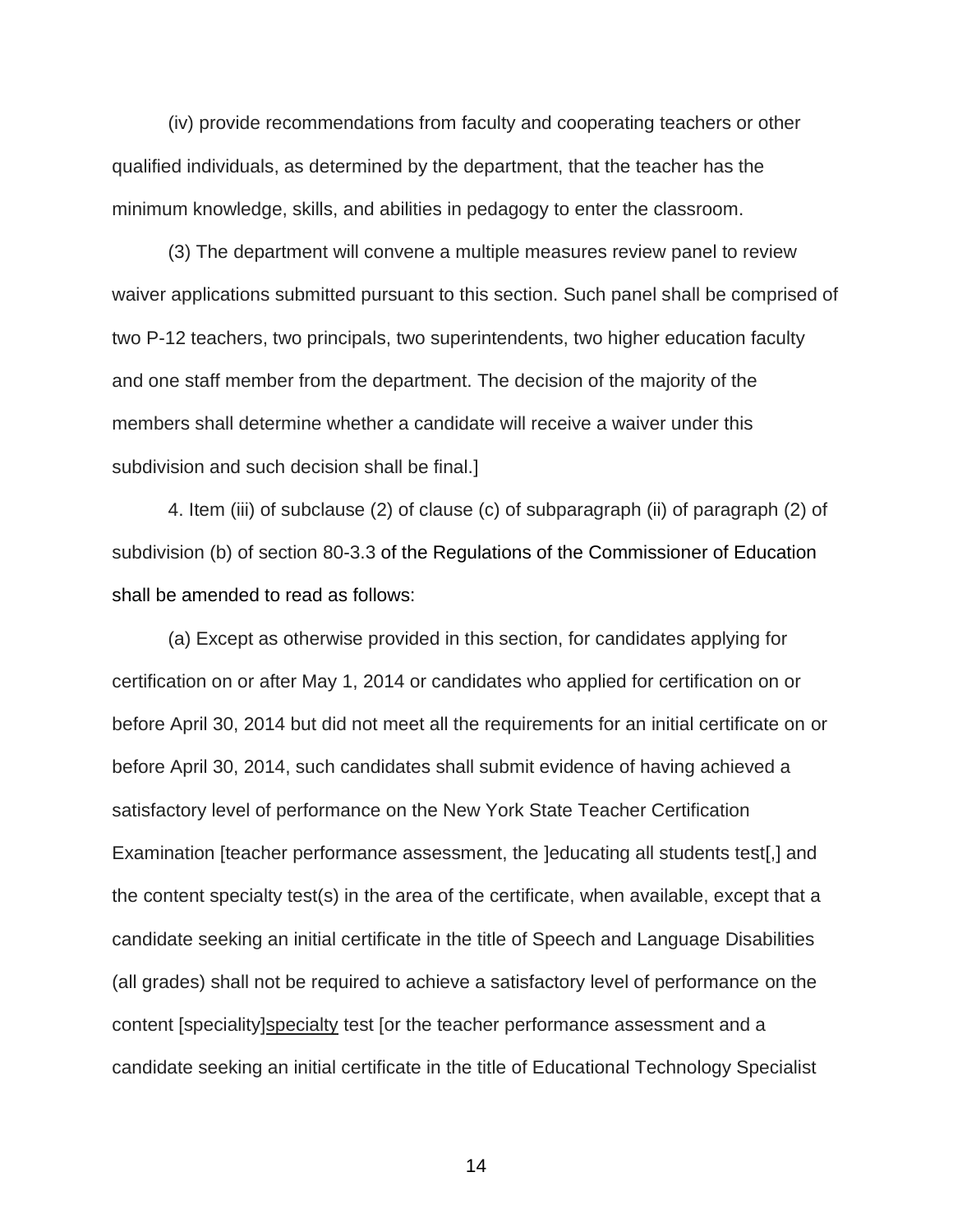(all grades) shall not be required to achieve a satisfactory level of performance on the teacher performance assessment].

5. Subparagraph (iv) of paragraph (1) of subdivision (d) of section 80-3.3 of the Regulations of the Commissioner of Education shall be amended to read as follows:

(iv) Examination. The candidate shall pass the New York State Teacher Certification Examination educating all students test[,] and the content specialty test when available[, and the teacher performance assessment, when available] in the computer science area.

6. Paragraph (3) of subdivision (b) of section 80-3.4 of the Regulations of the Commissioner of Education shall be amended to read as follows:

(3) Examination.

 $[(i)]$ 

(a) Candidates who hold a transitional C certificate for career changers and others holding a graduate academic or graduate professional degree, pursuant to the requirements of section 80-5.14 of this Part, and who apply for certification on or after May 1, 2014 or candidates who apply for professional certification on or before April 30, 2014 but do not meet all the requirements for a professional certificate on or before April 30, 2014 shall submit evidence of having achieved a satisfactory level of performance on the New York State Teacher Certification Examination teacher performance assessment.

(ii)] Candidates who seek a professional certificate in Speech and Language Disabilities (all grades) shall submit evidence of having achieved a satisfactory level of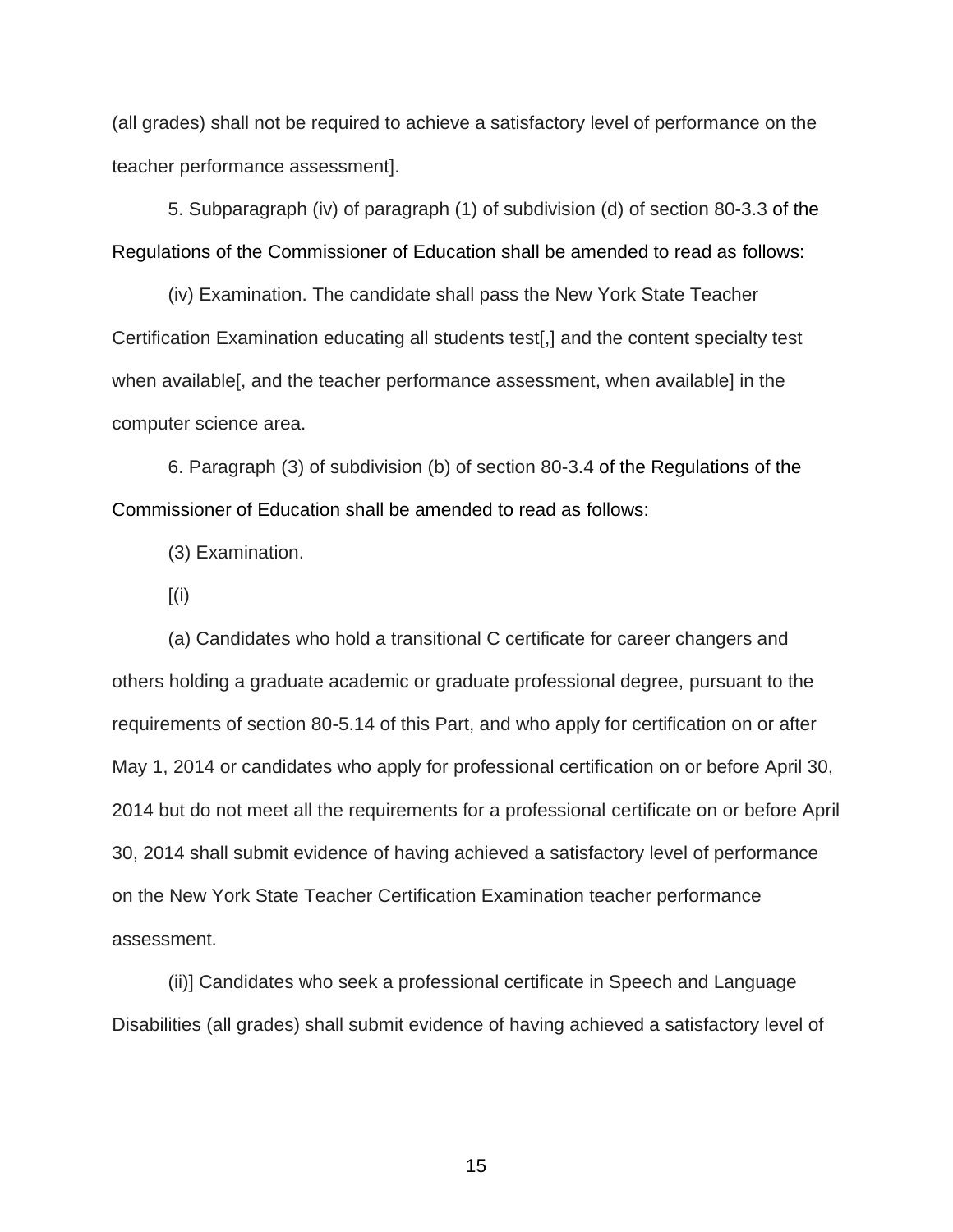performance on the New York State Teacher Certification Examination content specialty test in the area of the certificate.

7. Subparagraph (iv) of paragraph (1) of subdivision (a) of section 80-5.8 of the Regulations of the Commissioner of Education shall be amended to read as follows:

(iv) The candidate shall [either]:

(a)

[(1) have completed a teacher education program from a regionally accredited institution of higher education or a higher education institution that the commissioner deems substantially equivalent, provided that such program leads to an initial certificate, or a similar certificate title and type, in the jurisdiction in which the higher education institution is located; and

(2) meet the examination requirements for the title and type of certificate sought in this State; except if a candidate meets all the examination requirements except the teacher performance assessment, if required for the certificate type and title sought, the candidate shall be issued a one-year nonrenewable conditional initial certificate, provided that the candidate meets the requirements of section 80-5.17 of this Subpart; or

(b)

(1)] have at least three years of satisfactory experience in a public school (grades birth-12) in other state(s) or territory(ies) of the United States or the District of Columbia in a position that would have required the equivalent of an initial or professional certificate in the certificate title sought as a teacher in the classroom teaching service for employment in New York State and while under a certificate issued by such other state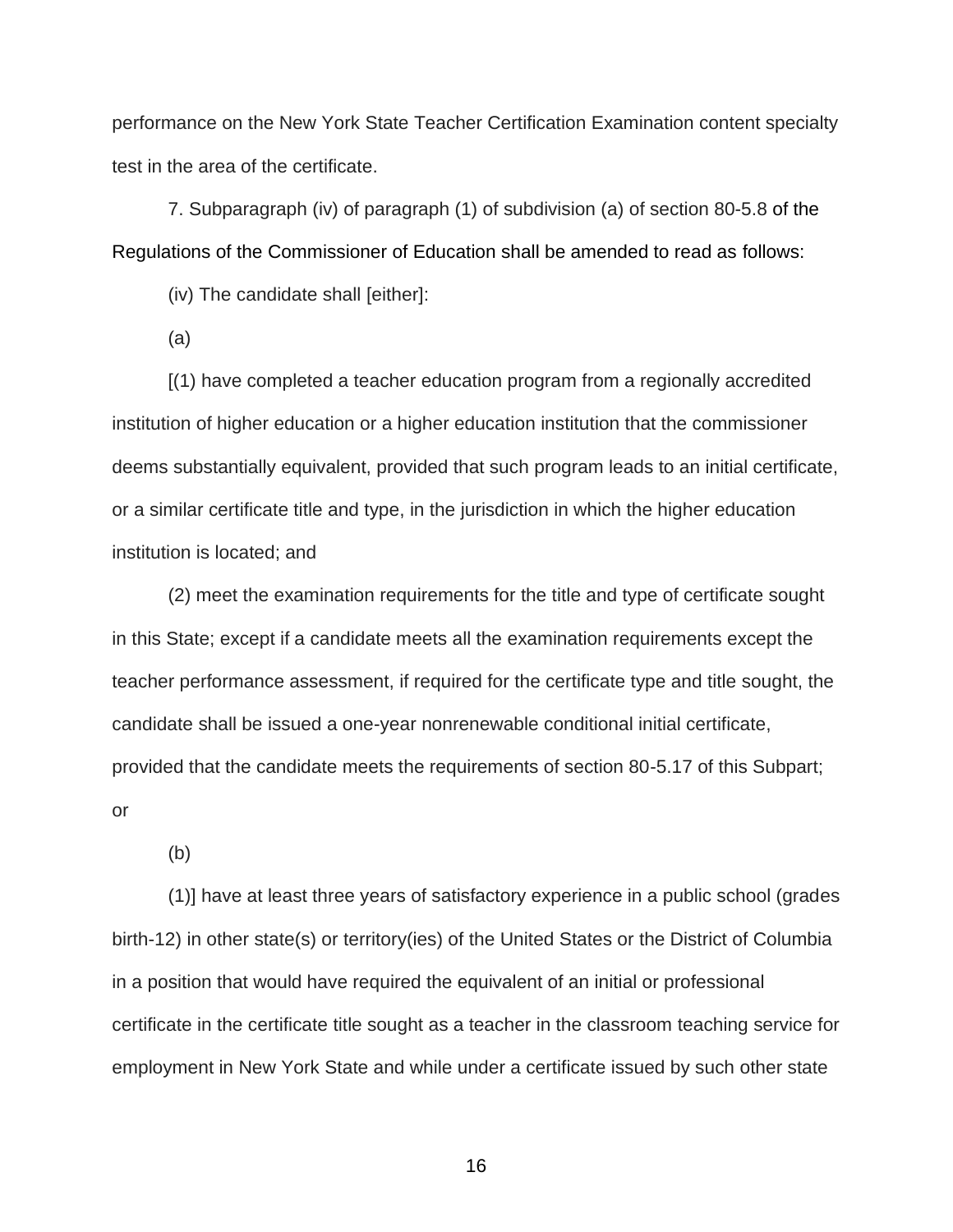authorizing such service, such experience must have been completed within seven years immediately preceding the application for endorsement of the out-of-state certificate; or the candidate shall have equivalent experience as determined by the commissioner; and

[(2)](b) submit satisfactory evidence that the candidate received evaluation ratings of effective or highly effective, or the substantial equivalent of such ratings, in at least three years of experience in a public school in other state(s) or territory(ies) of the United States or the District of Columbia in the certificate title sought as a teacher in the classroom teaching service for employment in New York State.

8. Section 80-5.17 of the Commissioner's regulations of the Regulations of the Commissioner of Education shall be amended to read as follows:

Section 80-5.17. Conditional initial certificate

[(a) Conditional initial certificate in the classroom teaching service.

For out-of-state candidates applying for initial certification (in a certificate title in the classroom teaching service for which this Part requires completion of a teacher performance assessment), the commissioner may issue to a candidate who has received a satisfactory passing score on all other required examination requirements, as required for the title and type of certificate sought in this State, a one-year nonrenewable conditional initial certificate, notwithstanding that the candidate has not received a satisfactory passing score on the teacher performance assessment, and deem that all other requirements for the initial certificate in the certificate title sought have been met, provided that the candidate holds a valid regular teacher's certificate or an authorization to practice that the commissioner deems equivalent in the same or an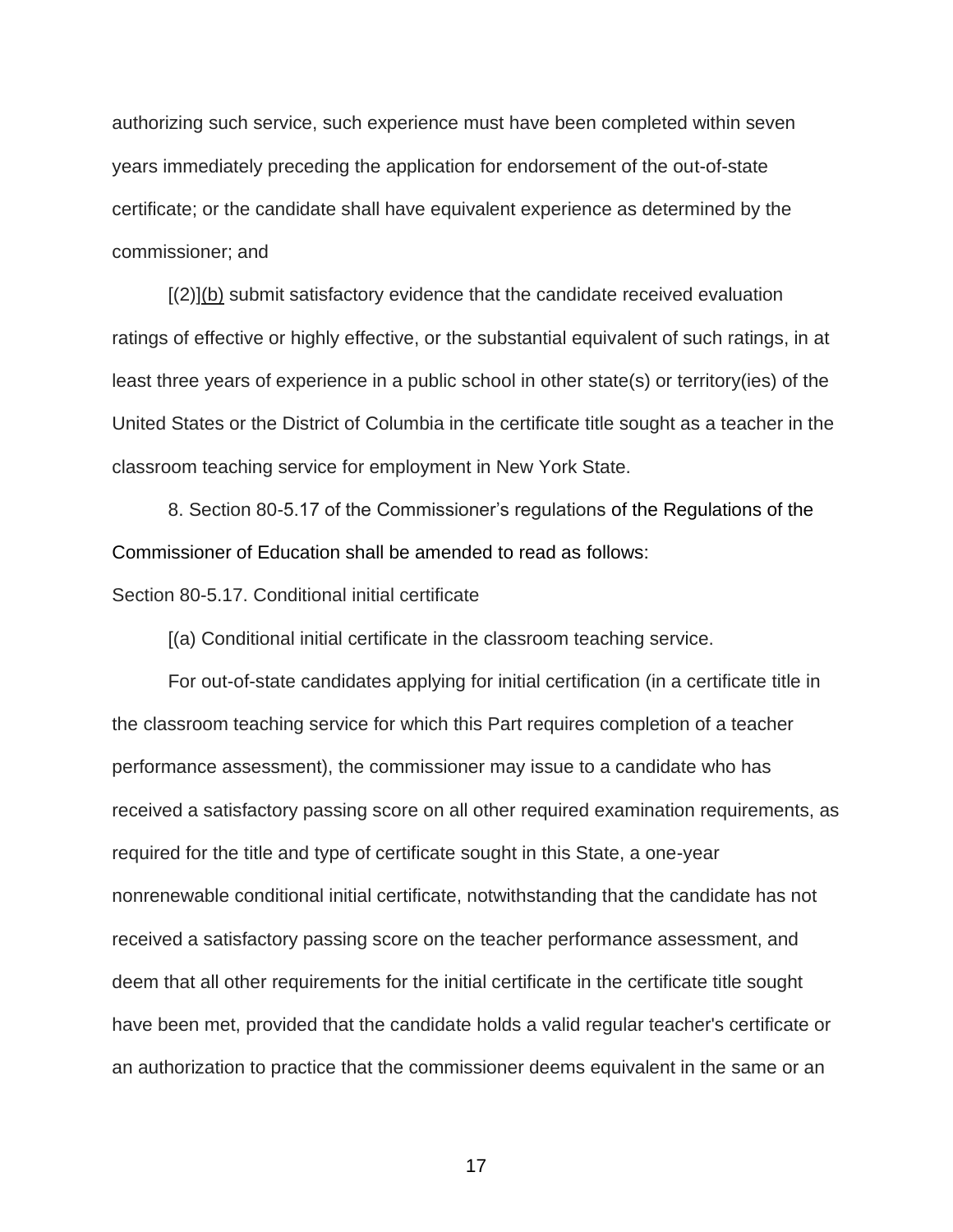equivalent title by another state or territory of the United States and otherwise meets the requirements for endorsement as set forth in section 80-5.8(a) of this Title, except the teacher performance assessment, if required, and the candidate has not already taken and received an unsatisfactory score on the teacher performance assessment.

(b)] Conditional initial certificate in the title school building leader.

The commissioner may issue a two-year nonrenewable conditional initial certificate in the title school building leader to a candidate who applies for the certificate after September 1, 2006 and meets the following requirements:

 $(1)$  ...

 $(2)$  ...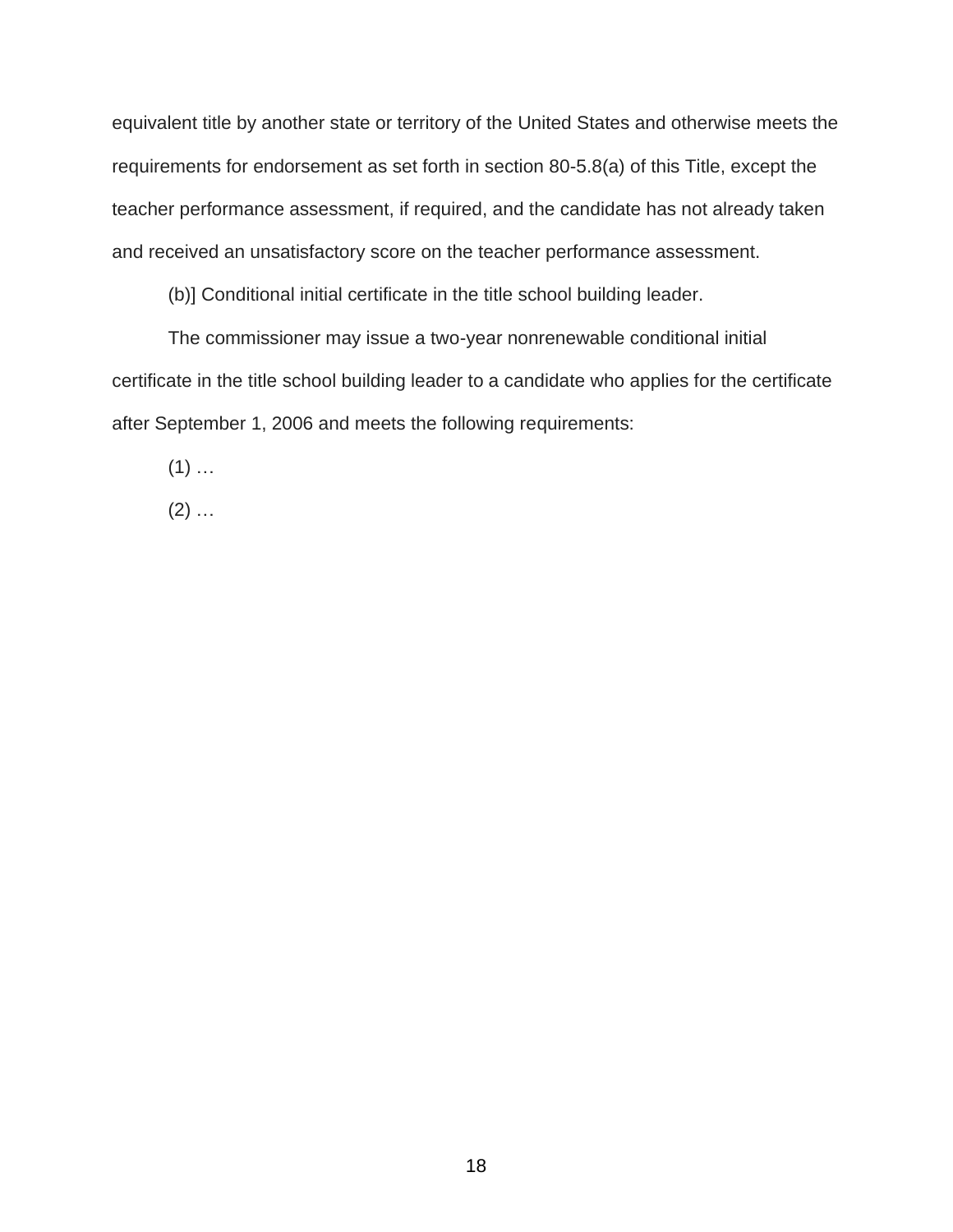#### **Attachment B**

### ASSESSMENT OF PUBLIC COMMENT

Since publication of the Notice of Proposed Rule Making in the State Register on December 29, 2021, the State Education Department (Department) received comments from nearly 200 commenters on the proposed amendment:

1. COMMENT: More than 170 commenters support the proposed regulatory amendment to eliminate the edTPA certification requirement and/or require that New York State registered teacher preparation programs integrate a teacher performance assessment into the candidates' student teaching, practicum, or similar clinical experience. The commenters include candidates who have not passed the edTPA, including candidates who failed one or more times; candidates who are currently enrolled in a teacher preparation program; paraprofessionals; teachers, including teachers who work with student teachers; district administrators; a BOCES regional certification officer; institution of higher education administrators, faculty, and adjunct instructors in teacher preparation programs; and parents of prospective or current teachers. The reasons for their support can be grouped into the following categories:

• **Unnecessary.** Comments include: The edTPA is unnecessary. Through the many courses that candidates take, they are gaining the necessary skills to become qualified teachers. Candidates are already required to perform many tasks to become a teacher, including student teaching and content exams. There is nothing about the edTPA that is not already covered during the course of completing a teaching program, taking all other required exams, and obtaining tenure. College degrees, college credits in education, classroom experience, and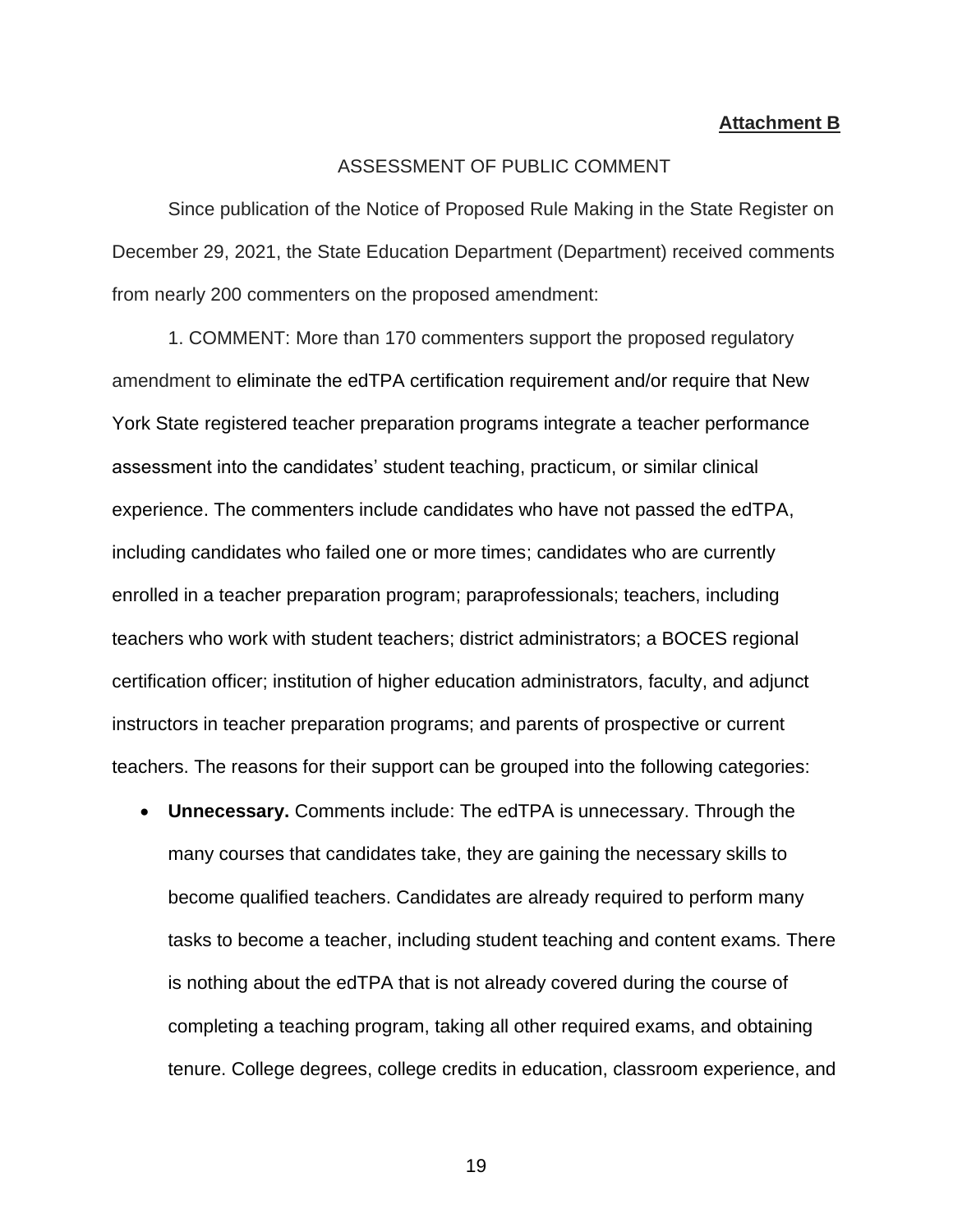other career experiences should be sufficient to assess teacher performance. The performance base is already assessed during student teaching. Many of those experiences in reflection, data collection, and lesson planning sequences should be embedded in classwork and fieldwork. Teachers are teaching excellently without it.

• **Not Appropriate.** Comments include: The edTPA bears little resemblance to the skills and knowledge necessary to excel in the profession and offers little insight into a candidate's professional capacity. The edTPA does not gauge the effectiveness of a teacher and is an unreliable test that has never been shown to accurately measure the qualities of a good teacher or correlate with better preparation for new teachers. There is no evidence that the edTPA improved the quality of teacher candidates more than a local assessment could; in fact, in some cases, it produced the opposite result as some candidates who were not particularly strong teachers earned mastery scores. One candidate was an excellent student and writer who did not pass the writing portion by one point. Skills cannot be measured by a short video clip and repetitive educational jargon. A commenter completed an analysis of edTPA "missteps" in their teacher preparation program that hindered candidates' success on the edTPA and found that most of the issues did not reflect what candidates actually knew and were able to do. According to a commenter, a teacher's ability should not be based on how well they can write a lesson plan; it should be based on how they interact with their students, how they make them feel comfortable and safe in their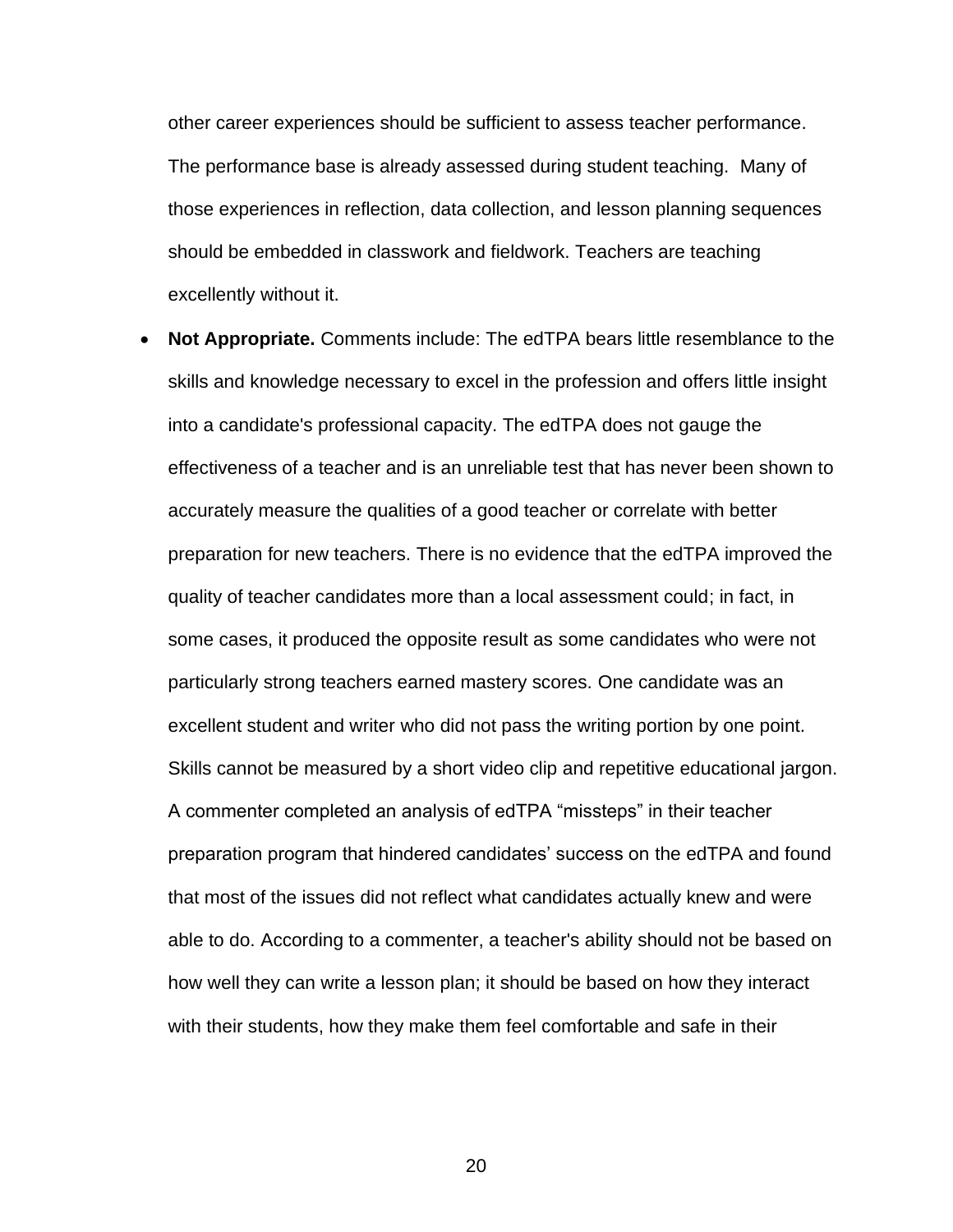classroom, how they inspire them to love learning and to try their best at everything to which they put their mind.

- **Expensive.** Comments include: The cost of the edTPA, \$300, is unduly expensive, especially considering other costs of certification including additional exams and college tuition. Cost is especially a barrier for candidates from lower socio-economic backgrounds. An integrated performance assessment would not require additional expense on the part of teacher candidates.
- **Time-consuming and Complex**. Comments include: The edTPA is timeconsuming, which has been exacerbated by COVID-19. It is complicated and the tasks are rigorous, tedious, and repetitive. If a candidate completes the edTPA after student teaching, the edTPA takes away from their time spent working as a teacher. It is an unreasonable expectation.
- **Stressful.** Comments include: Candidates expressed that the edTPA is stressful, with some candidates attributing anxiety, poor health, and decreased self-esteem to the examination. A candidate described the stress of trying to finish the assessment on time while completing their student teaching. A commenter stated that teachers they have spoken to disliked the process.
- **Barrier to Certification.** Comments include: The edTPA has deterred or stopped candidates from obtaining certification or a degree, which further contributes to teacher shortages. There are many candidates who completed their programs, but had to delay their career and graduate programs to prepare for, take, or retake the edTPA. This slows down the hiring process and prevents candidates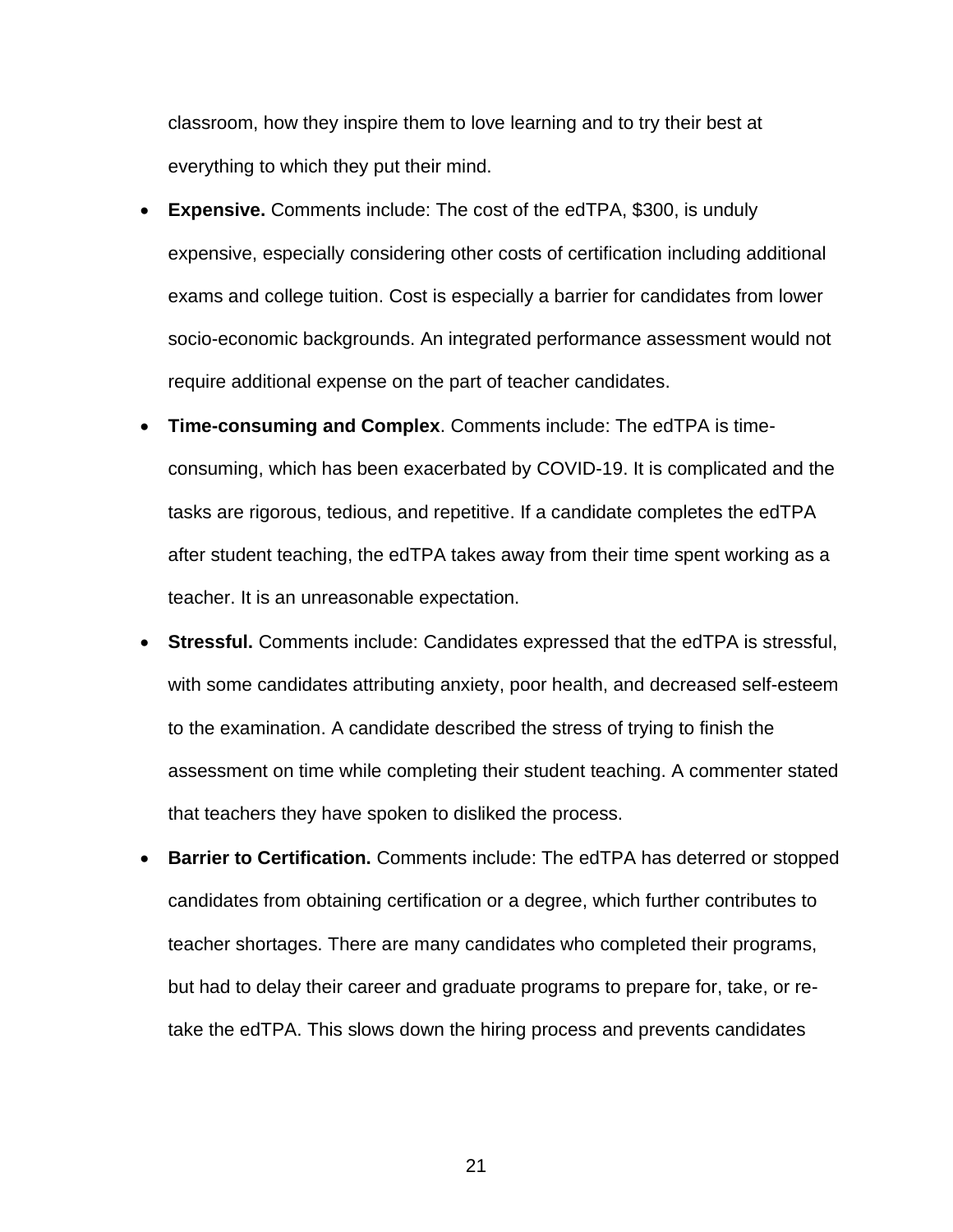from moving into the public school system. The edTPA also served as a barrier for out-of-state candidates.

- **Diversity.** Comments include: The edTPA may be an impediment to efforts to diversify the teaching force. Students who come from communities where they have not had the privilege of SAT prep courses and training in writing 5 paragraph essays, often struggle with the dense writing required for the assessment. The edTPA ultimately functions as a classic gate-keeping component and, as such, typifies structural and institutionalized racism. The staggering disproportionality of white to BIPOC teachers is directly linked to programs like the edTPA that systematically screen out teachers that are destined to be in the class and change lives.
- **Candidates Whose Primary Language is Not English.** Comments include: Teacher candidates whose primary language is not English claim that they often spend undue amounts of time translating the language contained in the edTPA. Research has indicated that non-native English speakers are significantly less likely to pass the edTPA than native English speakers. This has had particularly deleterious consequences for World Language teacher education programs, where a large proportion of candidates are native speakers of a language other than English.
- **Lack of Overall Support.** Comments include: It is near impossible to complete the edTPA without any guidance, which is not provided for teachers coming from another state. It is difficult to complete this requirement after graduation as a fulltime teacher or school employee. It is extremely difficult for candidates to get into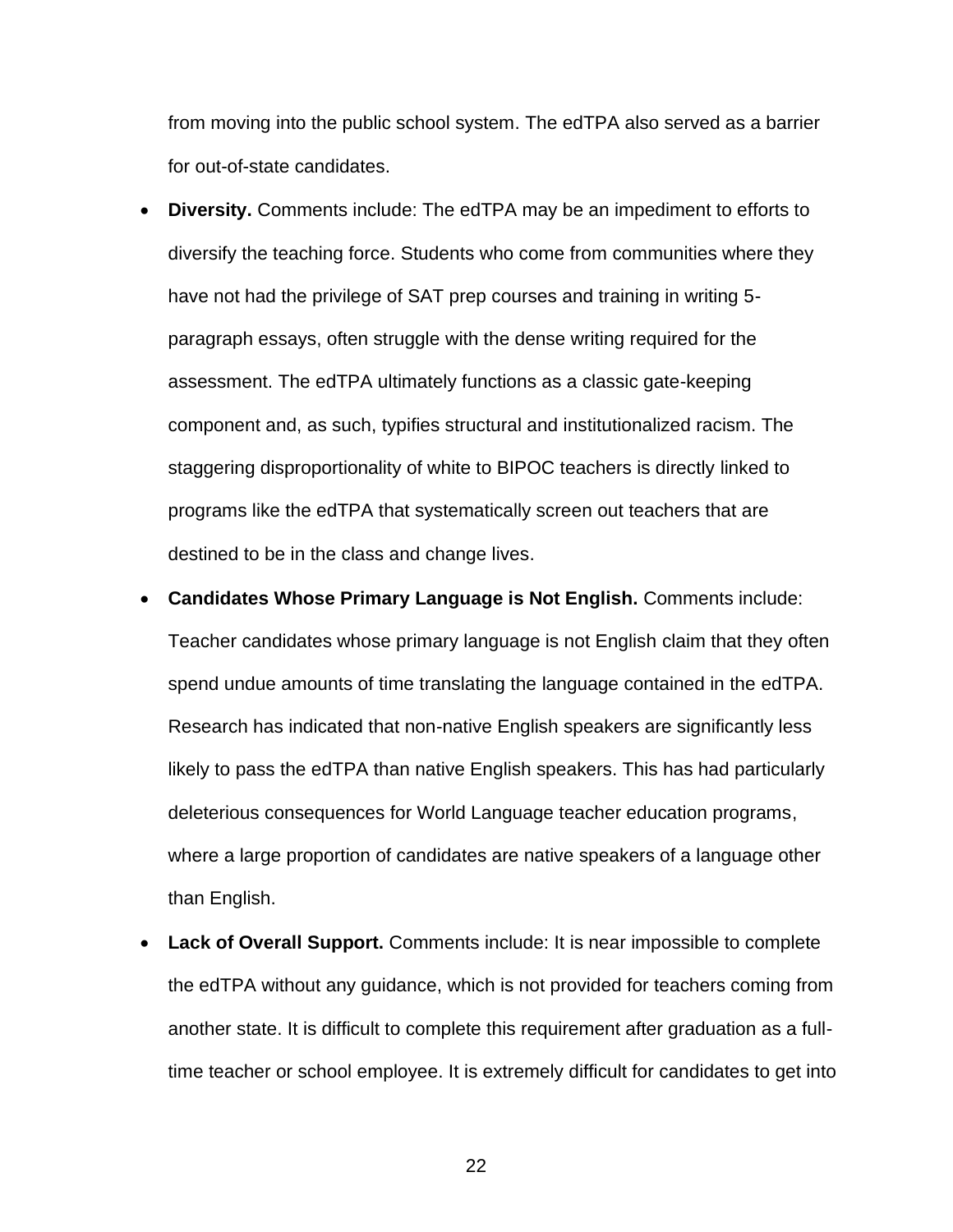a classroom and complete the edTPA if they are not currently teaching in a classroom. A commenter has fielded many inquiries from people who have no idea how to complete the edTPA when they are not in a teacher certification program. A candidate stated that their program did not prepare them enough to complete the edTPA.

- **Student Teaching Support**. Comments include: Current edTPA guidelines allow the cooperating teacher and college supervisor to give only minimal support. Thus, the project that would benefit from the most active dialogue between the candidate, cooperating teacher, and college supervisor becomes removed from that process. It should be the biggest teachable moment in their clinical experience and, instead, under the current guidelines, it becomes a moment of stress and abandonment. A teacher performance assessment or portfolio is incredibly valuable. But it should ideally occur within a mentoring framework; formative feedback is critical. Throughout the student teaching process, candidates receive regular feedback and notes for improvement through informal conversations and official rubrics. Programs will have a greater opportunity to work with candidates on their strengths and areas for growth.
- **Specific Subject Areas.** Comments include: The edTPA does not align with professional standards and practices in all fields and has impeded student teachers' learning experience in many K-12 classroom settings. Faculty in the following areas consistently shared with a professional organization that they were troubled by the poor match between the edTPA and standards and practices in the following fields: World Languages, Library Media Specialist,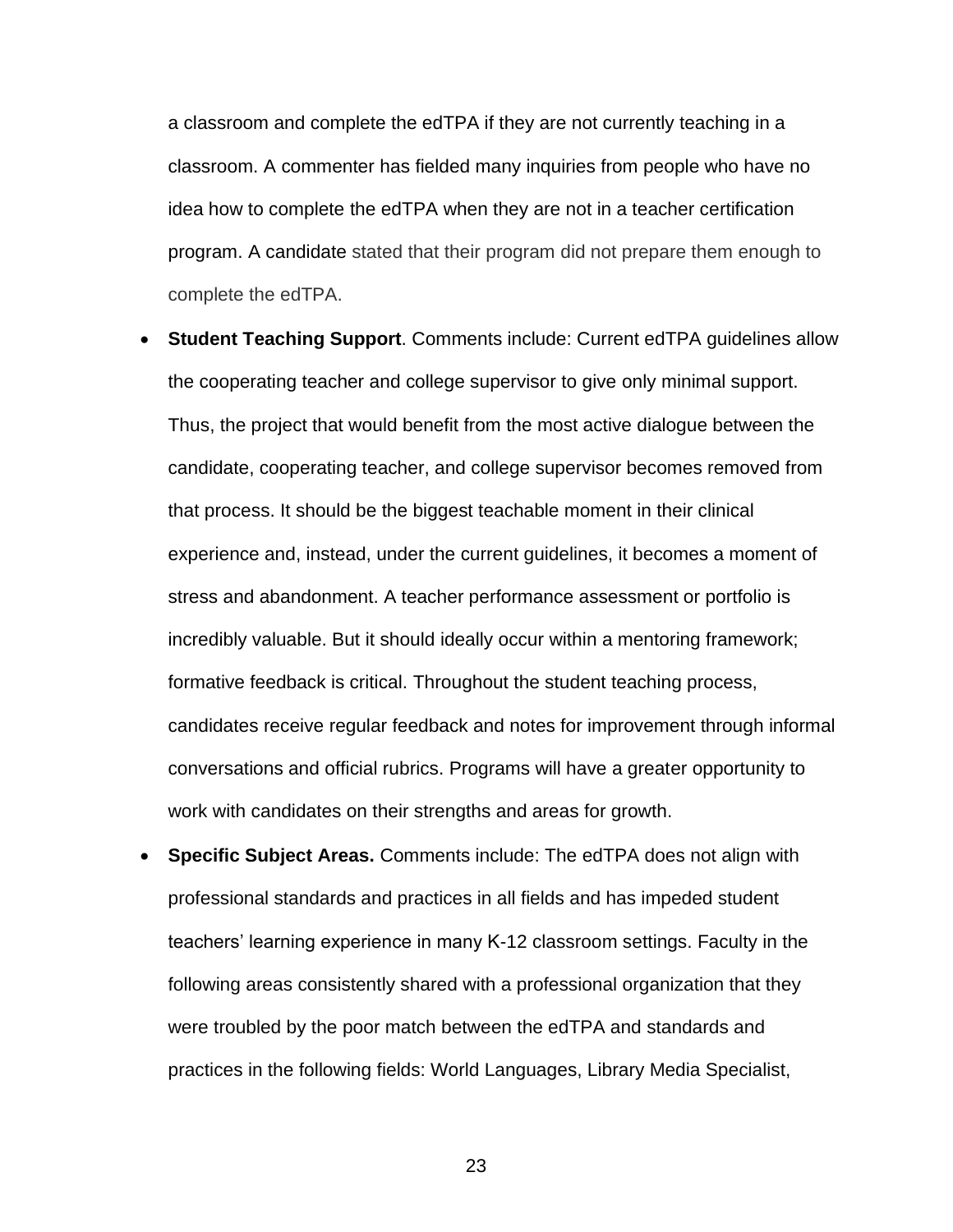Music, Special Education, and Visual Arts. With specific respect to Library Media Specialist candidates, the *edTPA Library Specialist Handbook* does not realistically address the professional roles and educational responsibilities of school librarians, nor does it reflect best practices in the field of school librarianship. A candidate stated that there was no edTPA for their niche of teaching ESL in a school that exclusively serves students with severe disabilities. Some candidates teach specialized subjects to which the language of the edTPA is not conducive.

- **edTPA Scoring**. Comments include: Scoring for the edTPA is made by a person who is not familiar with the candidates' student teaching working conditions. The evaluation of a candidate is wholly impersonal and done by a faceless person, likely in another state, who knows neither the candidate nor the population they are working to educate. A commenter said that it is not clear as to who was grading the edTPA. A commenter said that they believed that the scorers were hired on Craigslist. The edTPA is evaluated by people who may not themselves be certified in the areas of teaching they are judging. The scoring of the edTPA has always been inconsistent, with many new teachers who have failed the edTPA being fabulous in the classroom.
- **edTPA Format.** Comments include: From the strictness to the rubrics, to the difficulty with planning a three segment assessment, to the strictness and tedious requirements within the lesson plans, the commenters submit that the edTPA is a poor attempt to assess the quality of good teaching. The planning, adherence to the strict language and peculiar vocabulary of the edTPA, and the copious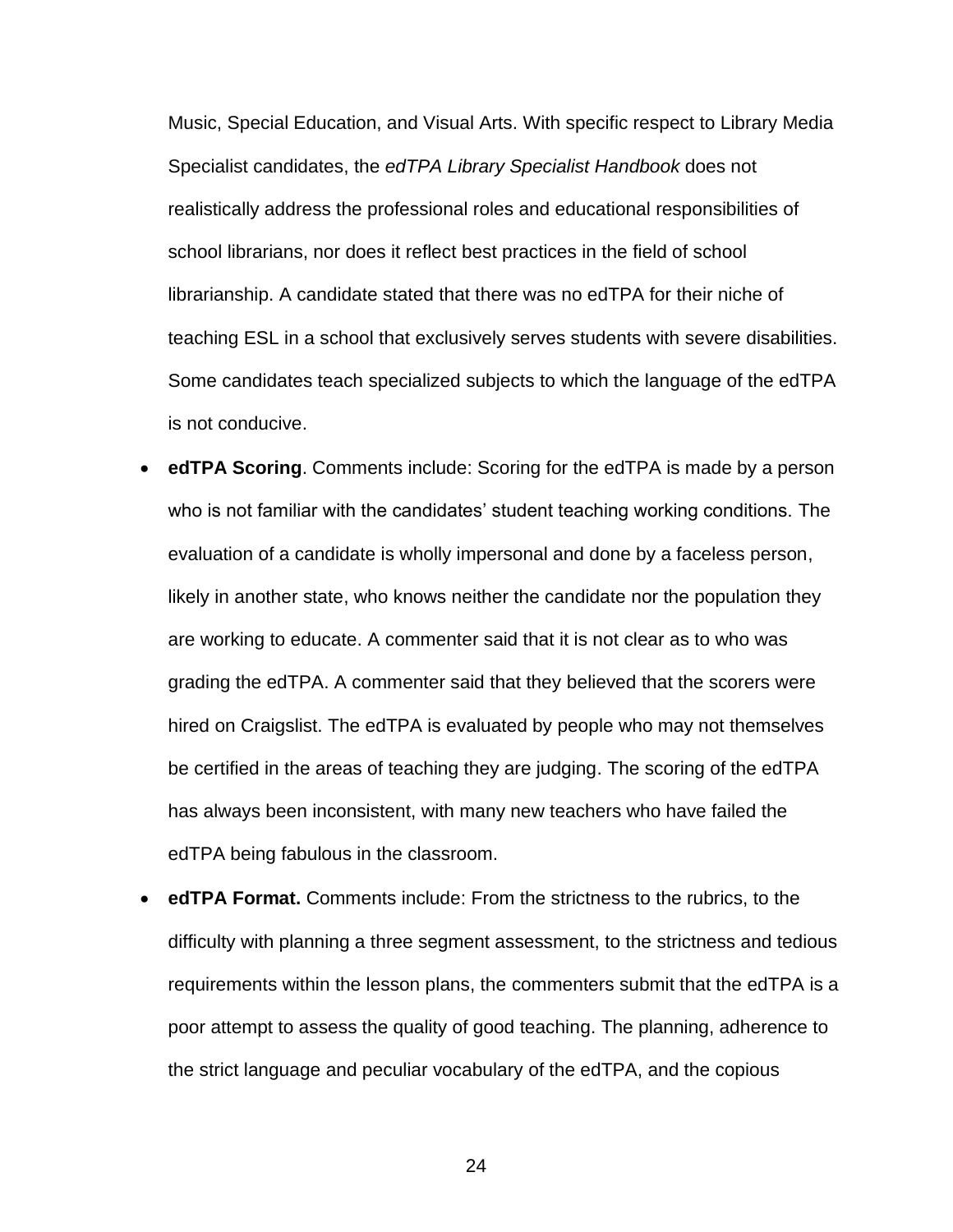amounts of required writing is not only tedious, but does not relate directly to the reality of what happens in a classroom. The edTPA's extensive writing demands also siphoned energy from other important facets of student teaching like collaboration, lesson planning, and reflective practice. It constricts a creative and expansive profession into a series of highly regulated and quantifiable metrics. The edTPA assesses a murky and arcane set of criteria. A commenter never completely understood what some of the questions were asking. Much of the work done while preparing to submit an edTPA portfolio is not actually teachingrelated, but an exercise in exact technical specifications. The edTPA is a standardized assessment with subjective scoring and is not clear as to how candidates received specific scores. The feedback was vague and unhelpful.

- **Technology.** Comments include: The process of submitting the exam to the vendor was very difficult. The video equipment was not always easy to use, it was difficult to get parents to sign the consent forms, technology access was a problem, there were video and audio issues, and the technological issues associated with creating the required video took hours to master. Candidates were intimidated by the camera and therefore did not want to speak.
- **National Board Certification.** Comments include: Asking preservice teacher candidates to complete the same tasks required by the National Board Certification process in a few months while they are also learning how to address all aspects of classroom instruction, is not a valid measure of candidates' readiness for Initial teacher certification. With their limited experience, it is a premature and unnecessary hurdle.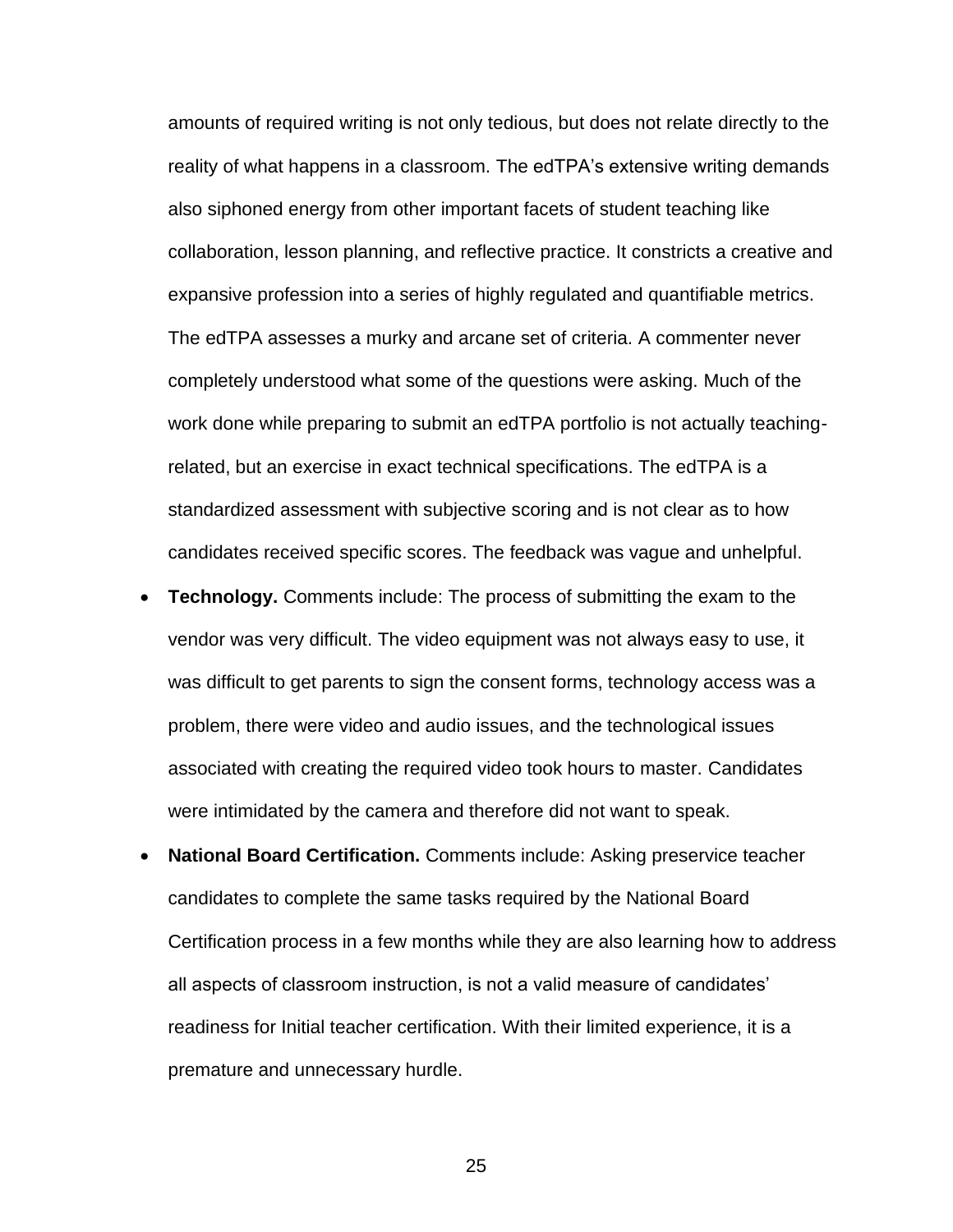• **Takes Away from Student Teaching.** Comments include: The edTPA takes away from the student teaching experience. The student teacher's focus on edTPA during their placement is overwhelming. Candidates focus on the assessment rather than on honing teaching skills and being in the classroom. The edTPA diverts their attention from supporting learning of K-12 candidates and stifles candidates' abilities to make connections with the children they teach. Candidates often found themselves "teaching to the test" rather than focusing on their students' learning. The time spent on preparing for the edTPA could have been better used planning new lessons and reflecting on previously taught lessons. The rigors of the edTPA lead to a reduction in the value of the student teaching experience, which is reduced getting a "good video" as the primary focus. Likewise, the supervising teacher often places a greater focus on having the student teacher complete the requirements of the edTPA. A commenter believed that they gave up precious student teaching seminar time to discuss the edTPA. Another commenter did not feel confident that candidates completing the edTPA would have the breadth of experiences to manage their classroom as effectively; they could plan strong lessons and analyze data, but these skills were developed at the expense of learning the nuts and bolts of day-to-day management and communication with parents. The pre-requisite tasks (e.g., video, lesson plans) for the edTPA are completed when candidates are in their student teaching placement, placing additional pressure on candidates that can cause their inability to successfully complete the edTPA.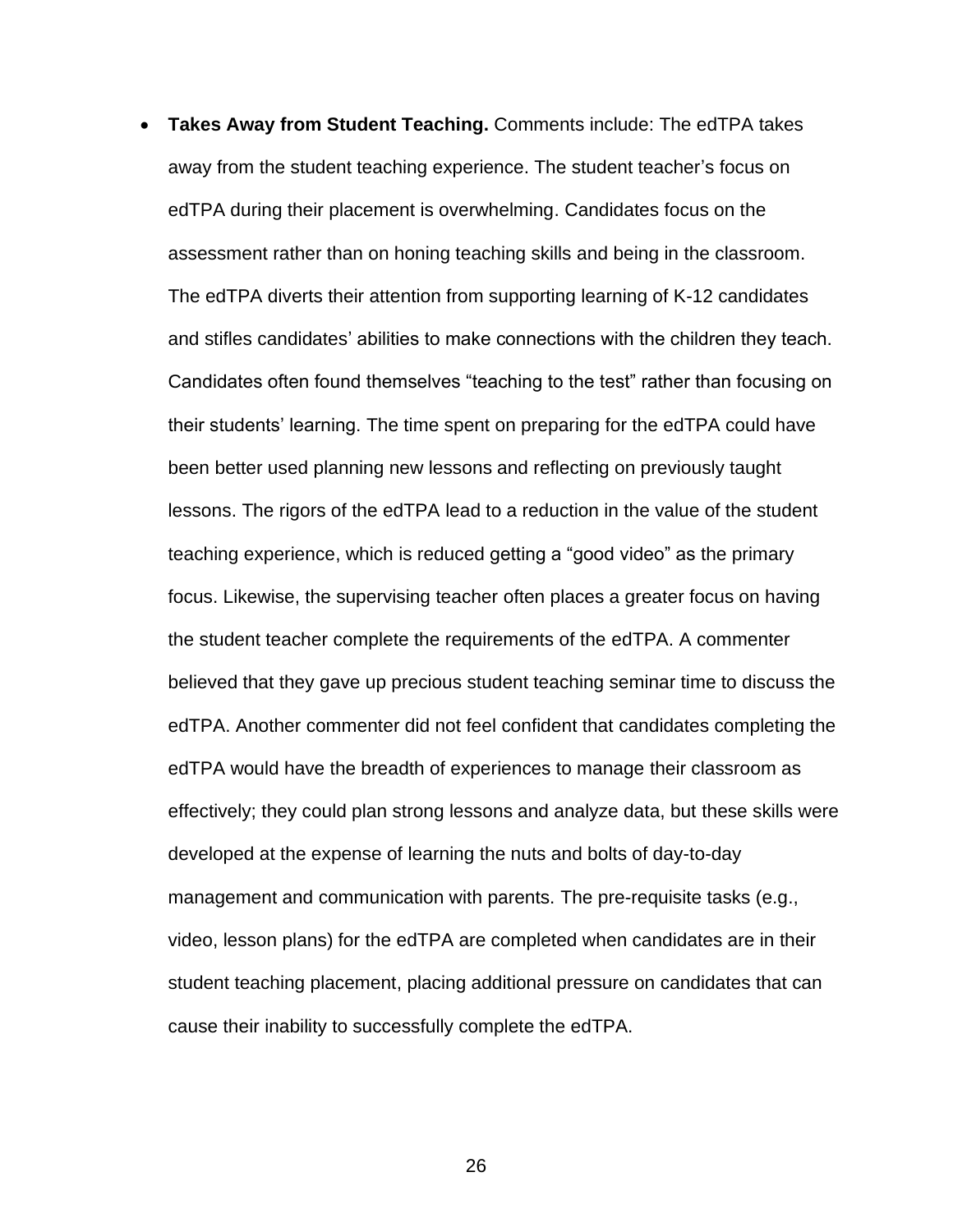- **Cooperating Teachers.** Comments include: Candidates expressed that they had to explain the edTPA to their cooperating teachers who had had no knowledge of this assessment and had not taken it themselves. Cooperating teachers felt stressed by the edTPA and ultimately opposed their candidates in the videorecording. A candidate stated that they are annoyed by the process, which is not helpful. Because the classroom belongs to the cooperating teacher, it was sometimes hard to implement the ideas and activities required by the edTPA. The edTPA caused some cooperating teachers to stop signing up for student teachers. Cooperating teachers spend hundreds of hours with these young people and their evaluations; it is they, along with their supervisors, whose judgment has more merit than the edTPA.
- **Performance Assessments.** Comments include: A performance assessment is more valid and reliable than the current requirements, more authentic, and more relevant. It allows for a much more nuanced and comprehensive evaluation of a prospective teacher's skills and a better measure of these skills in an actual teaching setting, especially if observed over a period of time. Providing a performance assessment tied to student teaching makes this experience more critical, which it is. Most programs have a student teaching assessment tied to student teaching; it would make sense to use this for certification. Candidates are required to complete a portfolio similar to the edTPA called a "Capstone" during their course work. A comprehensive portfolio assessment that incorporates curriculum plans, assessments, reflections on the clinical experience, and responses to feedback from supervisors can be used to satisfy the same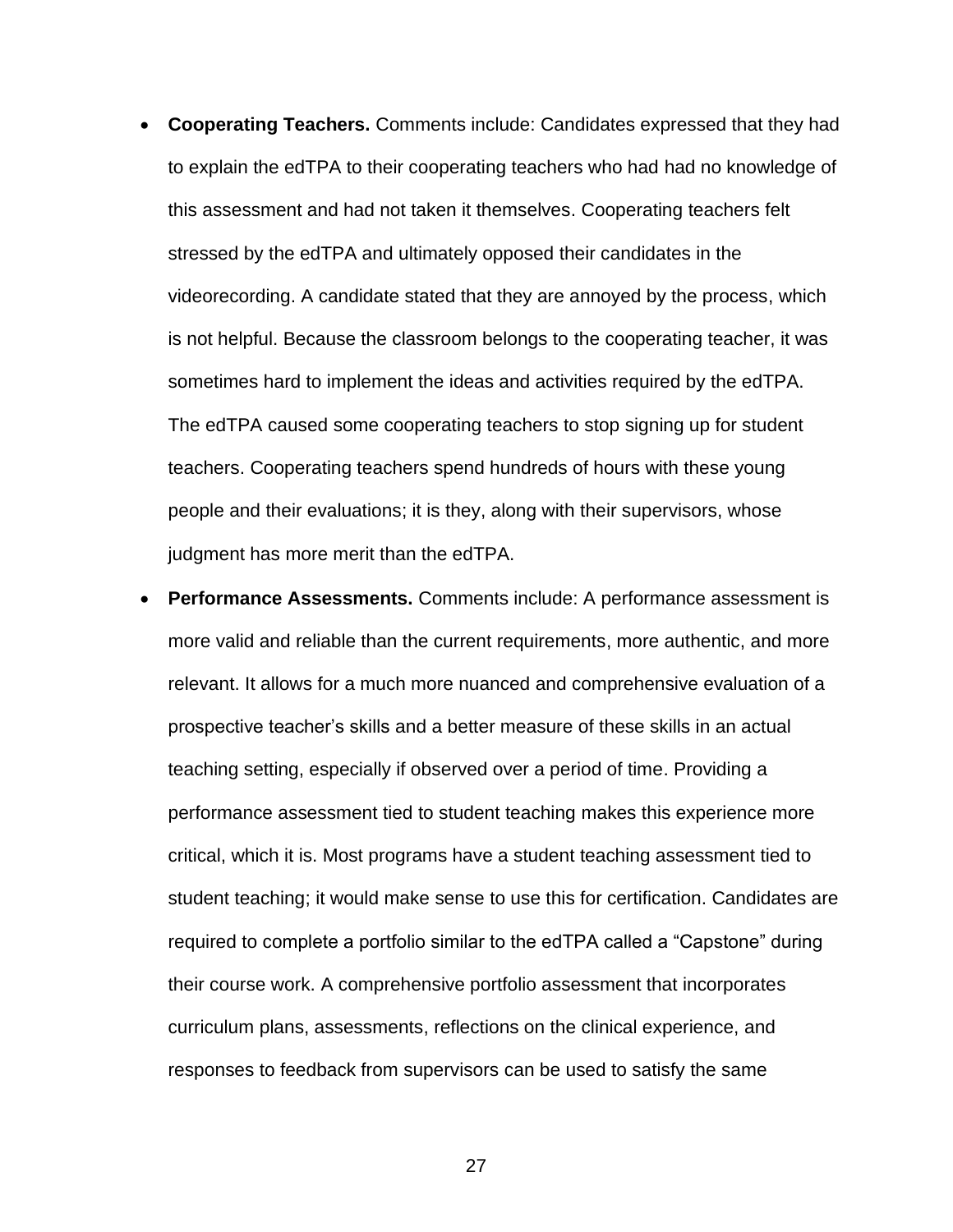purposes of the edTPA. A performance assessment bears greater resemblance to what teachers actually do. With an assessment built within the student teaching experience, candidates for teaching jobs will know that they are certified sooner and school districts that have just experienced an excellent young teacher during their student teaching may be able to quickly and seamlessly offer an open teaching position. A performance assessment would be a more appropriate indicator than a score on a standardized test. Standardized tests are sometimes barriers for those who can show proficiency through other, more holistic ways.

• **Teacher Preparation Programs**. Comments include: The proposed change in regulations can be effectively implemented by New York State registered teacher preparation programs. They will draw from their specialized knowledge base, experience, and an extensive body of research that identifies the key elements needed for an authentic, high quality performance assessment. Programs know how best to support and assess their candidates as they progress through their program, have the means to gauge candidate readiness for teaching through inhouse assessments, and benefit from the ability to use a performance assessment that is suited to their own professional standards and best practices. Programs can guide candidates to become more self-directed, active participants in their own learning and measure candidates' preparedness closely and individually. Eliminating the edTPA requirement will restore local control and agency to our college programs and candidates.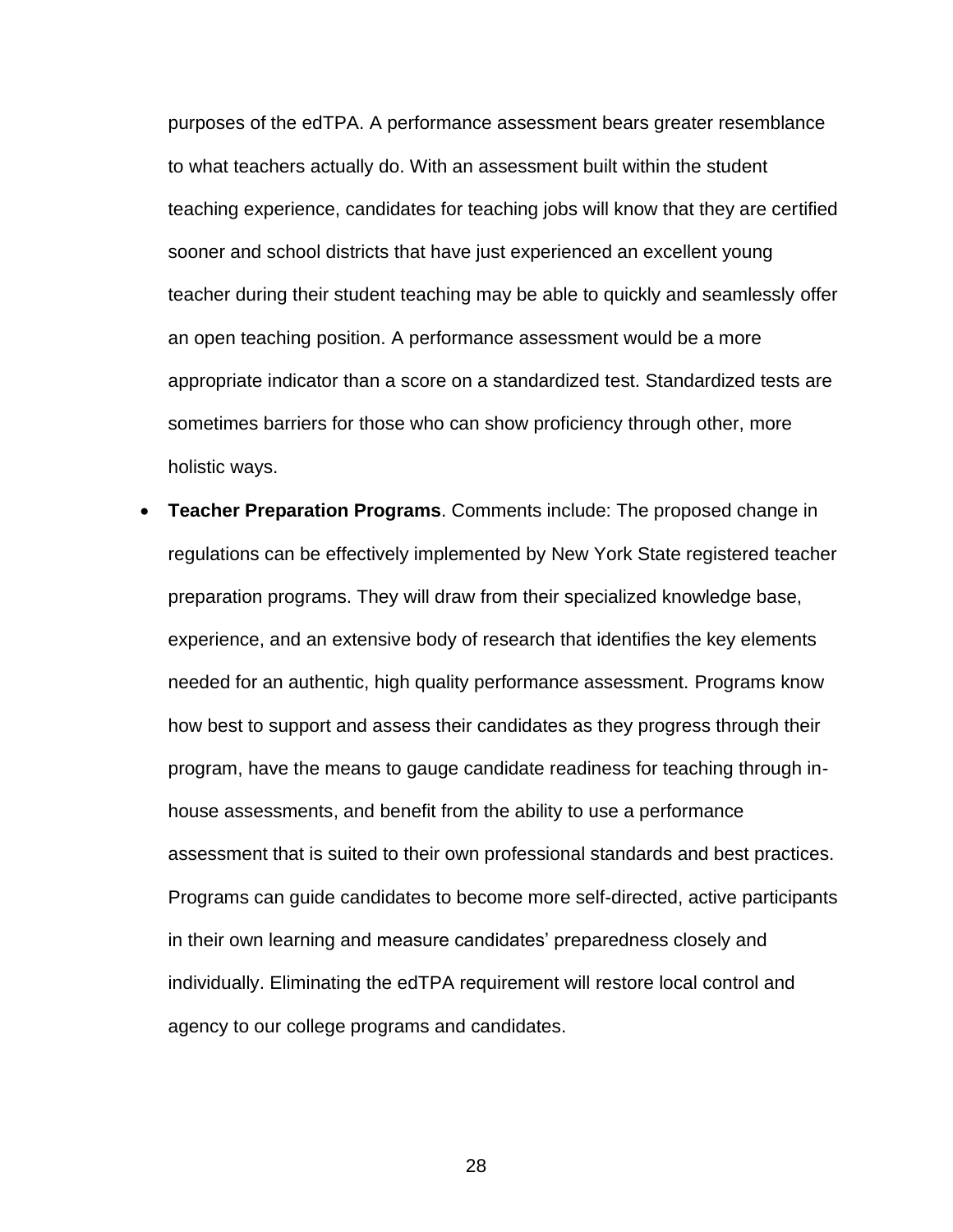- **Accreditation**. Comments include: Quality assurance of the proposed teacher performance assessment may be monitored by way of national accreditation of programs. Internal performance assessments are part of a program's accreditation review. An external assessment like the edTPA does not allow the program to make appropriate revisions to the exam and relies on absolute scores on an externally graded exam.
- **Faculty.** Comments include: The edTPA forces teacher education faculty to teach to a test based on standardized assessments and rubrics. As a result, teacher education faculty expertise has been ignored, violating their academic freedom, and marginalizing the expertise of teacher education faculty. It makes sense for experts in the field who teach, for example, school librarianship (information literacy skills and competencies) and are intimately familiar with the professional responsibilities of school librarians to design a school librarian performance-based assessment to evaluate teacher candidates. This will ensure that barriers do not exist to discourage candidates from entering the profession.
- **edTPA Safety Net.** Comments include: Considering that there is already an edTPA safety net in place for certain candidates who do not pass the edTPA, the teacher preparation programs are already demonstrating that they are capable of preparing future teachers and all candidates should be granted that same grace. The edTPA safety net is evidence that the edTPA is not a necessary hurdle for potential teachers. A commenter stated that friends who did not have to complete the edTPA had a better and more positive experience in their master's programs.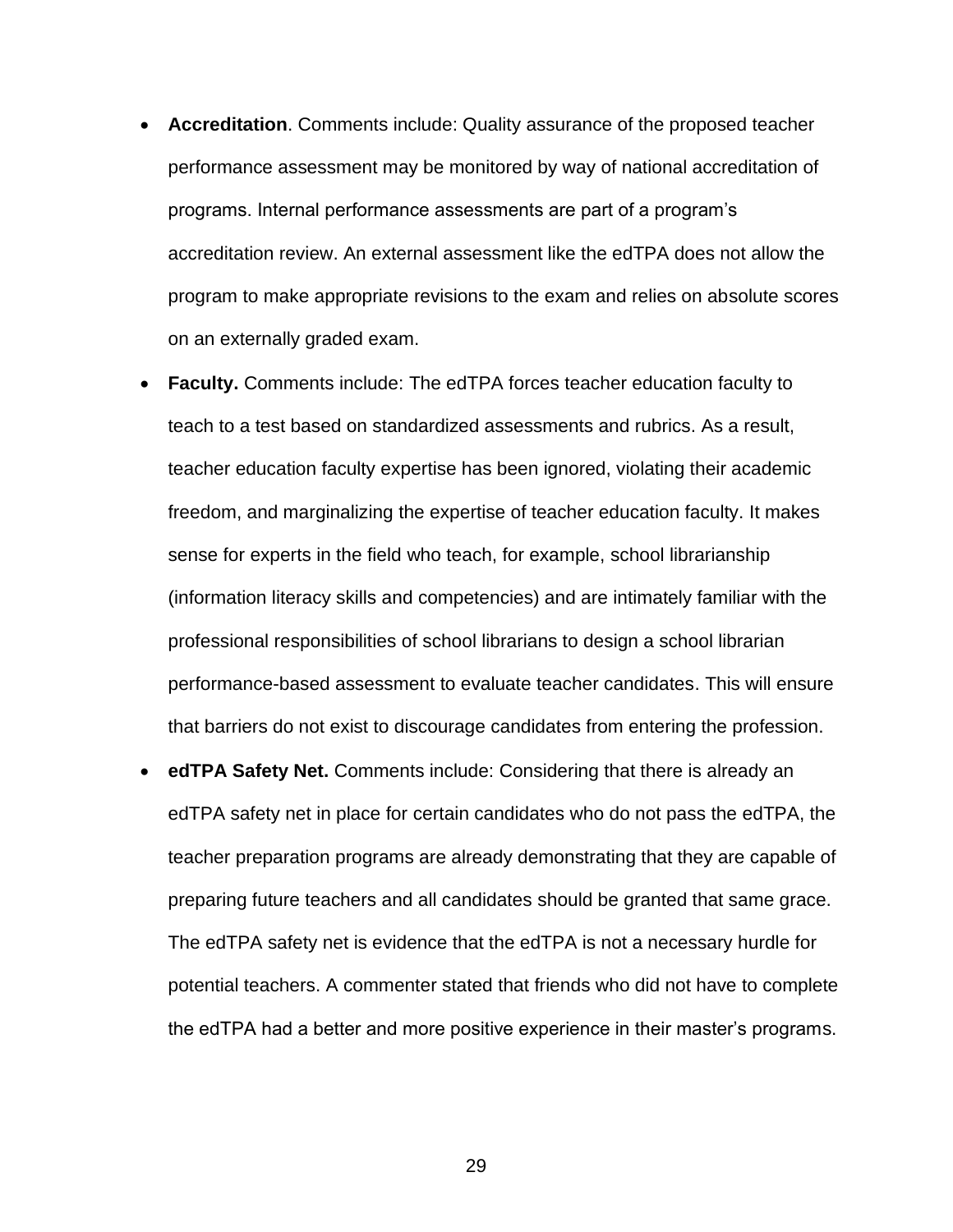- **Testing Vendor.** Comments include: The edTPA is only used to satisfy checkboxes for the state and provide revenue to its vendor, a business that is primarily concerned with profits over quality education.
- **Research.** Comments include: The article "Buyer Beware: Lessons Learned from edTPA Implementation in New York State" by Deborah Greenblatt and Kate O'Hara includes data and interviews from private and public institutions throughout New York State. The authors articulate the deficits of the edTPA and how it prevents good educators from achieving certification. In 2019, a landmark study published by the American Educational Research Association (AERA) challenged claims made by the edTPA's developers about its scoring process, reliability, and the impact of using a summative, high stakes assessment with teacher candidates. Other studies have suggested that the edTPA may prevent diverse candidates from gaining certification. A literature review on the edTPA demonstrates more negative than positive impacts.
- **Other States.** Comments include: Since 2019, five states have dropped edTPA as a licensure requirement. There are currently only 11 states, including New York, that require an off the shelf performance assessment for licensure, and six of those states allow options other than edTPA. This puts New York in the minority, with most states trusting college and school-based educators to evaluate and recommend their own culminating experience for certification. This is an opportunity for the State of New York to leverage its influence for change in a progressive and crucial way as well as a responsibility to lay down a more equitable solution to effective and holistic teacher preparation.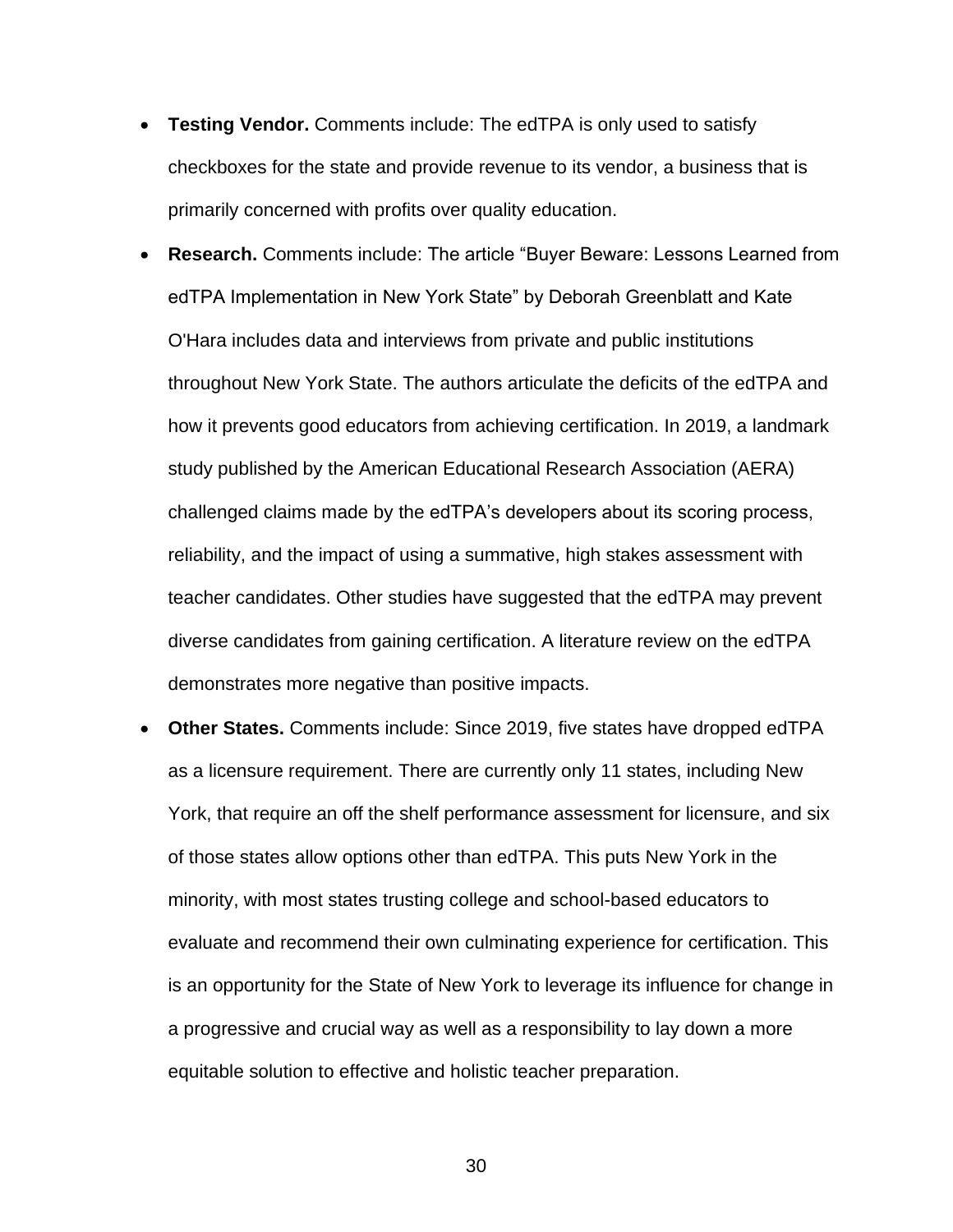- **Positive edTPA Comments.** While they supported the proposal to modify the teacher performance assessment requirement, some commenters expressed support for aspects of the edTPA. For example, one commenter expressed support for the edTPA as a high-quality experience for beginning practitioners. The original intent of the edTPA was useful and has helped us in terms of assessing student performance, including evidence for continuous program improvement and the accreditation process. Another commenter recalled that a colleague thought it was good, but that it should be utilized at the graduate level for teachers seeking permanent certification, not their provisional certification.
- **Other Comments.** Comments include: Eliminating the edTPA will not diminish the quality of future candidates and replacing it with a teacher performance assessment in clinical courses will allow greater equity for candidates to earn their certification. Teachers are required to take more exams than other professions such as lawyers and nurses. A commenter shared that they told the edTPA scorers what they wanted to hear in order to score a passing grade, opining that any teacher can "finagle" their way through the edTPA. Another commenter hoped that approving the proposal and eliminating the edTPA will allow them to achieve professional certification and contribute to the profession of teaching.

DEPARTMENT RESPONSE: These comments are supportive of the proposed rule; therefore, no changes are necessary. The Department notes that qualifications for edTPA scorers are identified on the [Pearson website.](https://survey.vovici.com/se.ashx?s=058F3B57114C8A01)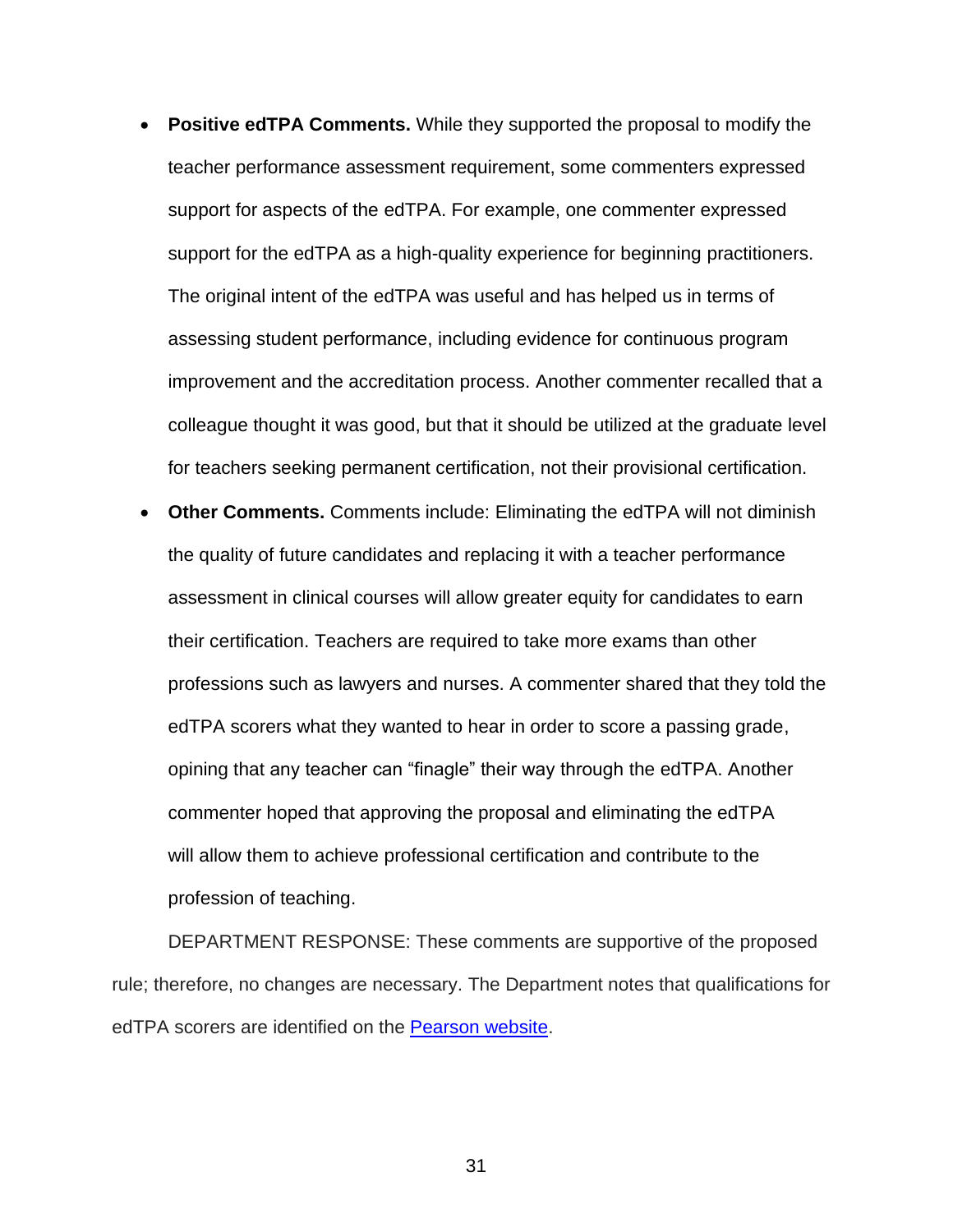2. COMMENT: Several commenters request that particular groups of candidates not be required to complete the edTPA requirement for certification. The groups include candidates who: hold an out-of-state certificate, a Conditional Initial certificate, or the Emergency COVID-19 certificate; completed a New York State registered teacher preparation program, including those who are not eligible for the edTPA safety net or are not employed; and applied for certification through the individual evaluation pathway. One commenter requested that the edTPA safety nets be extended until the new process is in place in September 2023.

DEPARTMENT RESPONSE: If the proposal is approved, there would no longer be an edTPA requirement for candidates on the effective date of the proposal, including candidates who completed a teacher preparation program in the past, did not pass the edTPA in the past, are currently enrolled in a teacher preparation program, currently have an application on file, are out-of-state, or currently hold an Emergency COVID-19 certificate.

New York State-registered teacher preparation programs would have until September 1, 2023 to integrate a teacher performance assessment into candidates' student teaching, practicum, or similar clinical experience. Candidates would not need to avail themselves of the edTPA safety net once the proposal is in effect because they would no longer be required to complete the edTPA for certification. There will be a transition period where candidates are not required to complete the edTPA while programs develop or choose their teacher performance assessment; therefore, no changes to the proposed rule are necessary.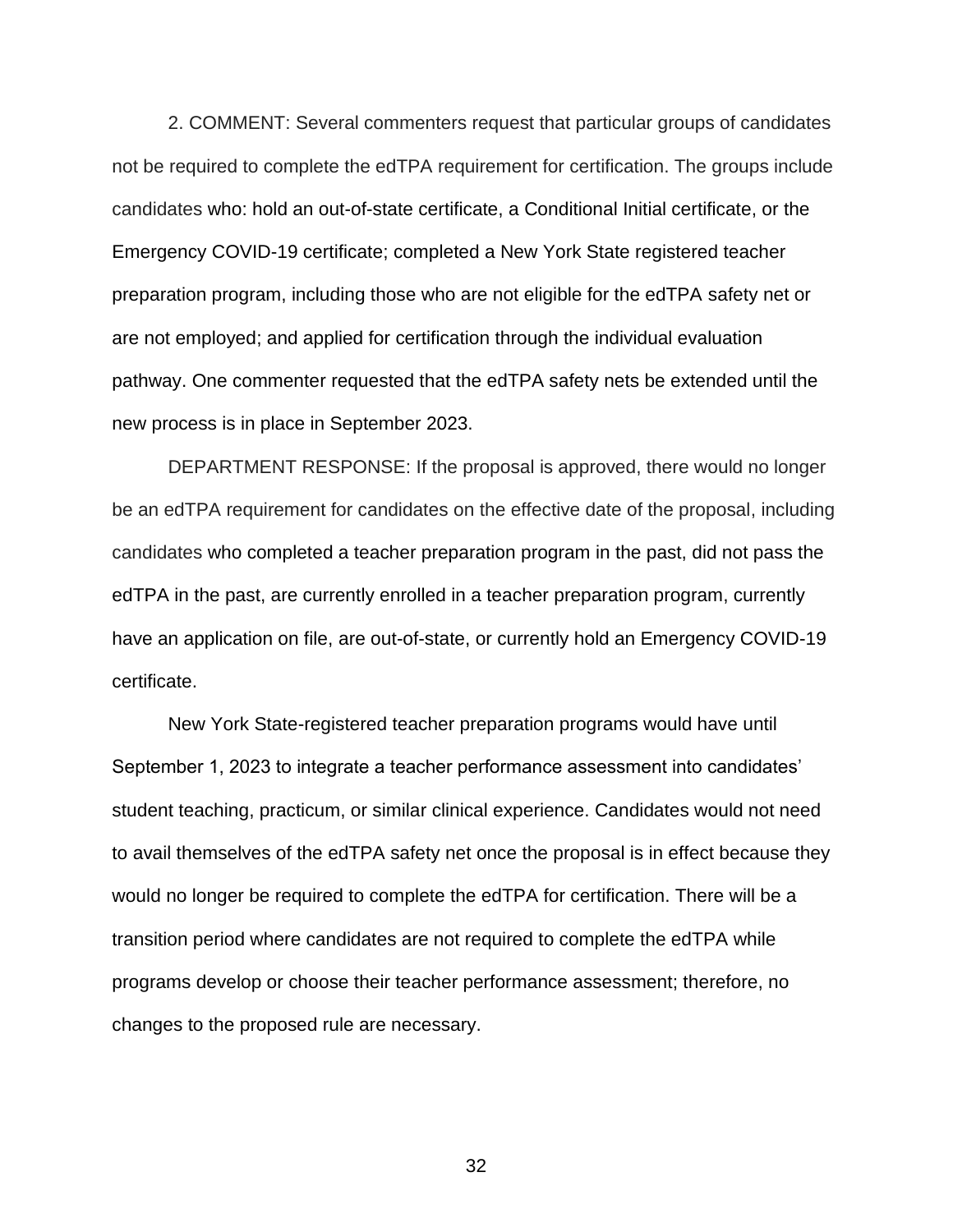3. COMMENT: Several commenters support the proposed regulatory amendment and offered recommendations related to the proposal, including:

- Having a senior teacher or administrator fill out the teacher performance assessment during a designated period of time;
- Establishing safeguards to prevent a supervising teacher from having too much input into the assessment process;
- Having the prospective teacher assessed using an observation format that resembles what they will see in the field: an administrator observing them and scoring their performance with the Danielson rubric. The individuals who score the rubrics should be students' college advisors and cooperating teachers;
- Asking that candidates not be made to work extra hours with kids because it will spread COVID-19;
- Requiring that the observation is conducted in person by two people, an advisor from the teacher candidate's state approved teacher preparation program and a representative from the New York State Education Department. Additionally, a formal observation from an administrator at the school where future educators are currently doing their student teaching could suit a future educator better than a paper exam;
- Bringing back a state assessment rather than the edTPA;
- Requiring a basic exam on teaching material that will help for teaching;
- Eliminating the edTPA and allow individuals pursuing a career in education to take the Assessment of Teaching Skills – Written (ATS-W);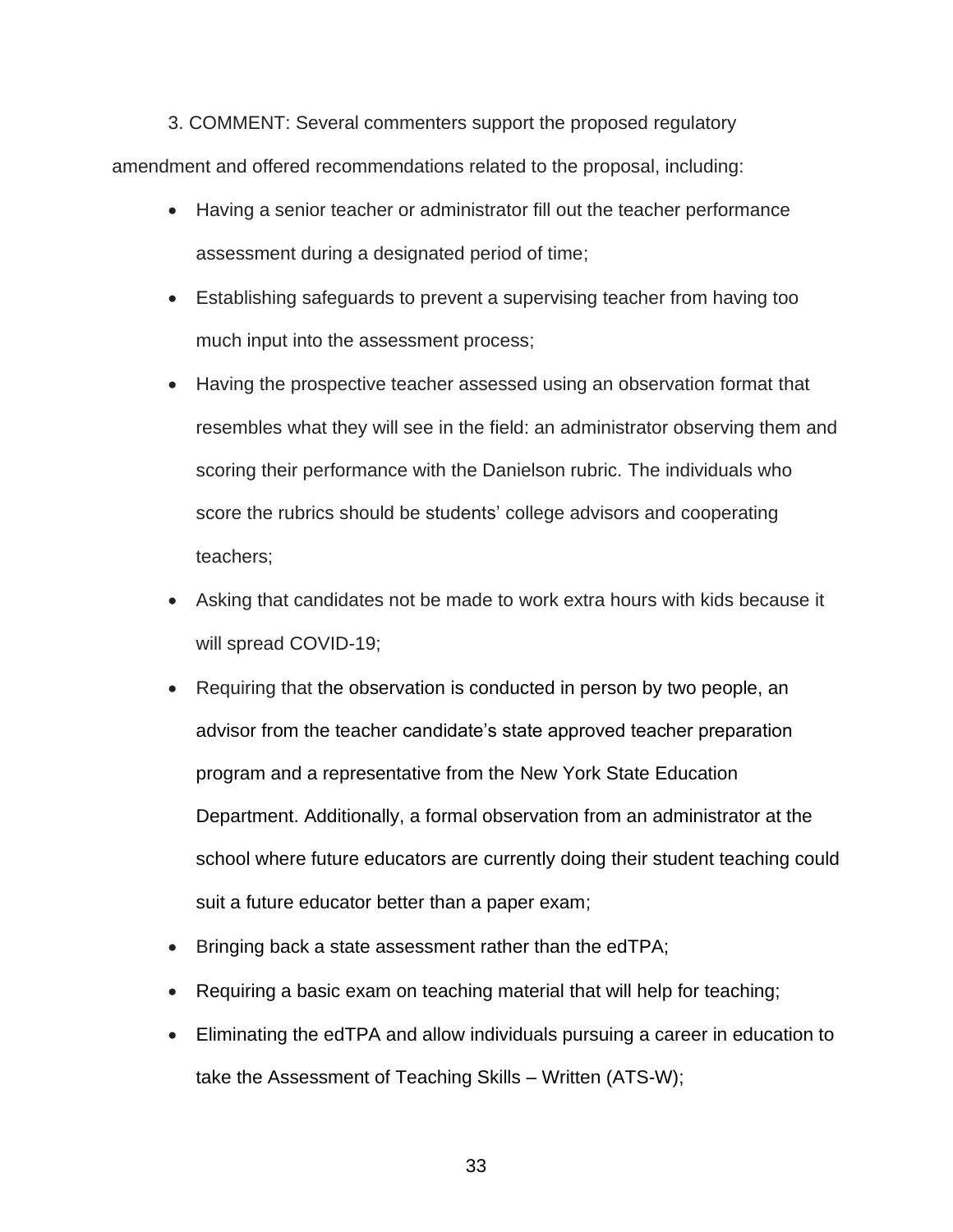- Replacing the edTPA with something that holds New York teachers to high standards, but that is less complex for new teachers to complete and keeps in mind how many teachers come to New York with certification, experience, and teacher degrees from other states, or who come to teaching as a second or third career, and who will not be enrolled in a New York teacher certification program;
- Replacing the edTPA with a course that will be enjoyable, more reasonable, and not serve as the cause of undue stress;
- For college students pursuing an education degree wanting to teach, the state should look at the university's courses and students' transcripts. If a student has a 3.5 GPA in their education courses or higher, they should be able to receive a NYS teaching license. At the very least, the exams should be limited to one assessment per degree—a requirement from which neurodiverse students should be exempt. At the very least, if this is not a feasible option, the edTPA should be eliminated.

DEPARTMENT RESPONSE: The comments are supportive of the proposed rule. Some comments provide suggestions for the proposed teacher performance assessment in New York State registered teacher preparation programs; these which are beyond the scope of the proposed regulatory amendment. Other suggestions indicate that commenters may not recognize that the proposed regulatory amendment would replace the edTPA certification requirement with a teacher performance assessment in registered New York State registered teacher preparation programs, as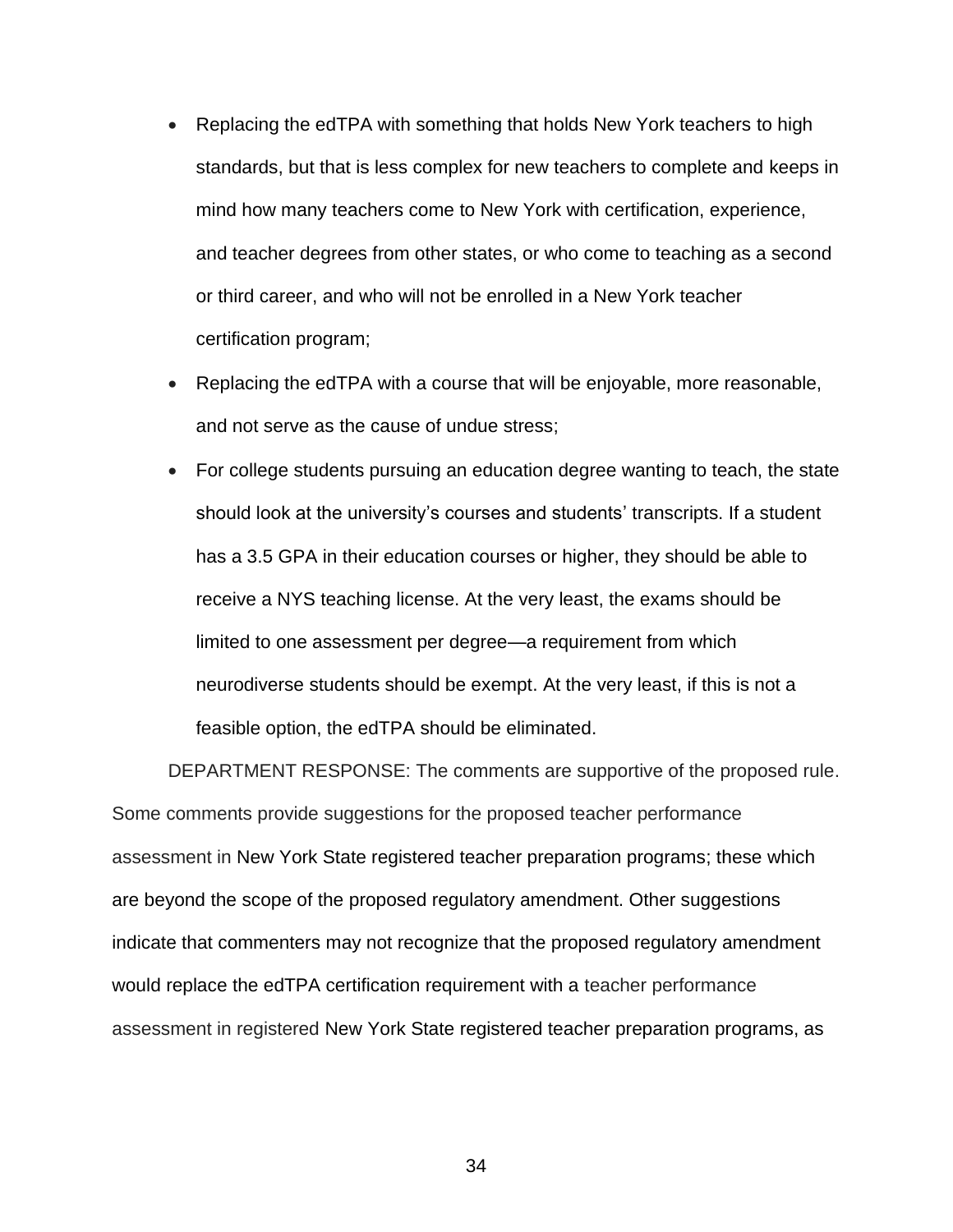evidenced by providing alternatives to the edTPA. Therefore, no changes to the proposed rule are necessary.

4. COMMENT: Several commenters support the proposed regulatory amendment and made recommendations or other comments unrelated to the proposal, including:

- Increasing teacher pay to combat the teacher shortage,
- Reevaluating the current Tiers for students entering the work force,
- Eliminating the COVID-19 vaccination requirement,
- Making student teaching a year-long internship,
- No longer expecting brand new teachers to be great from day one;
- Extending the Emergency COVID-19 certificate for three years; allowing in long-term substitute teachers who have been teaching for more than 12 years;
- Eliminating any standardized testing as a means to evaluate teacher candidates, including the Content Specialty Tests (CSTs) exams; either they should be eliminated completely, or candidates should receive an exemption for completing courses (college level) that cover the content of a CST;
- Looking at the safety nets for the Educating All Students (EAS) and multisubject test requirements;
- Replacing any paper pencil or written exams for certification within the field/student teaching evaluations;
- Requiring a single certification exam, depending on the subject and age group the teacher will teach;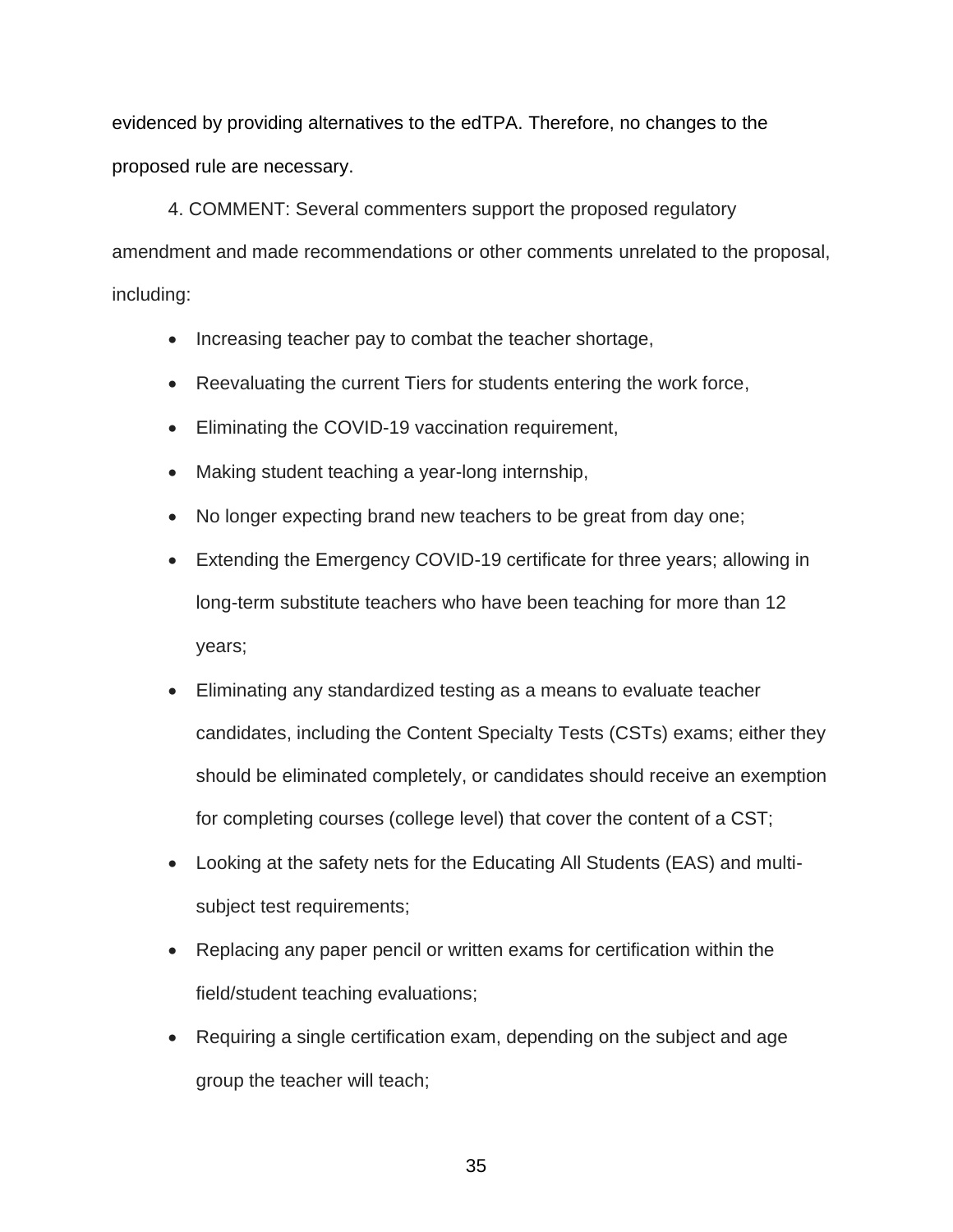- Re-evaluating the entire process of granting certification; it does not need to be this hard and confusing, especially for people who go to school outside of New York State, are licensed in other states, and are employed by parochial and private schools; Eliminating the Graduate Record Examination (GRE) for entrance into a graduate program;
- Recognizing that requirements for field placements are a barrier and offering flexibility for field placement hours; there needs to be trust that schools are maintaining rigor because there are many ways to demonstrate skills.

DEPARTMENT RESPONSE: The comment is supportive of the proposed rule. However, the recommendations and other comments are outside the scope of the proposed regulation; therefore, no changes to the proposed rule are necessary.

5. COMMENT: Fifteen commenters do not support the proposed regulatory amendment to eliminate the edTPA certification requirement and/or require that New York State registered teacher preparation programs integrate a teacher performance assessment into the candidates' student teaching, practicum, or similar clinical experience. The commenters include teachers and an edTPA coordinator, student teaching coordinator, adjunct lecturer, and professor from institutions of higher education. The reasons that they do not support the proposal are sorted into the following categories:

• **edTPA Assessment**. Comments include: The edTPA is an assessment that measures the skills that a good teacher needs. The edTPA puts candidates through the process of planning, implementing, assessing, and reflecting; ties their work to the standards and the current ideas of the best pedagogy; is written based on the Danielson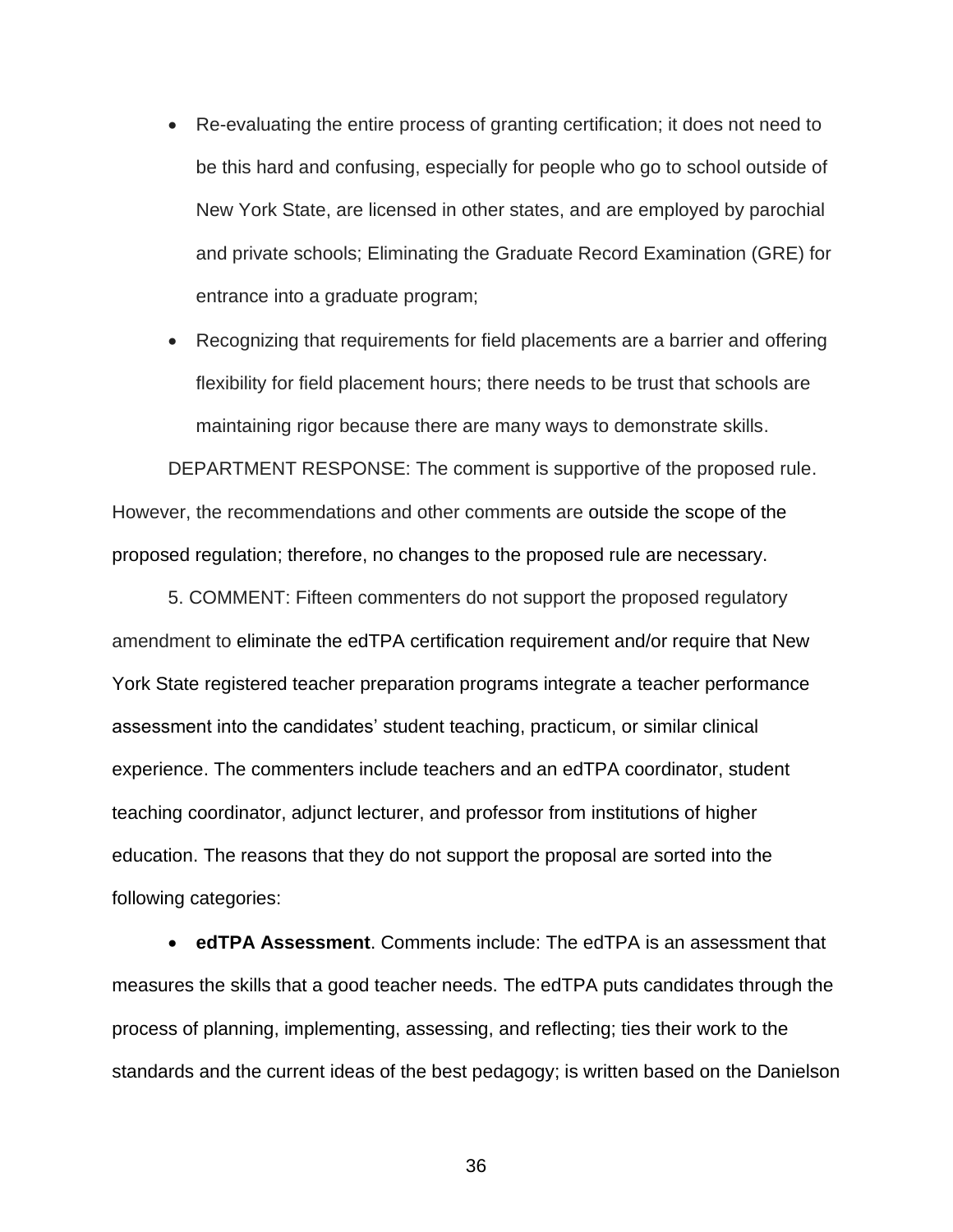framework, upon which most of these students will be evaluated; and is objective. One commenter stated that the edTPA is of great benefit to those who take the time and put in the effort to complete it; the commenter further opined that the edTPA provides student teaching candidates with opportunities to hone their knowledge and teaching skills in areas that might be overlooked without the edTPA. On many occasions, candidates have shared with the commenter that several areas of focus within the portfolio have forced them to look more deeply at their level of knowledge as they prepare their responses to various components. Although the commenter notes that it takes a significant amount of time to successfully complete the portfolio and impacts other areas of a candidate's life, including their finances, they believe the edTPA is a worthwhile assessment, both as an assessment and a learning tool.

Another commenter reported that their institution has a very high pass rate on the edTPA and that its students have testified to the educative value of completing the edTPA as well as their pride at earning their state credential through an assessment that is recognized profession-wide. The commenter credits the quality of their program in providing sufficient support to candidates in this respect. Their experience with the edTPA is that it is a fair and equitable assessment. Candidates have consistently stated that they find the edTPA's collection of evidence of what they actually know and of how they teach to be preferable to multiple-choice, fill-in-the-blank questions on other state certification standardized tests. One commenter stated that having to complete the structured format of the edTPA lesson plans, create rubrics, and analyze/respond to student data made them a better teacher because they developed the habits of thinking about the standard to which they were teaching, the connection to the rubric, and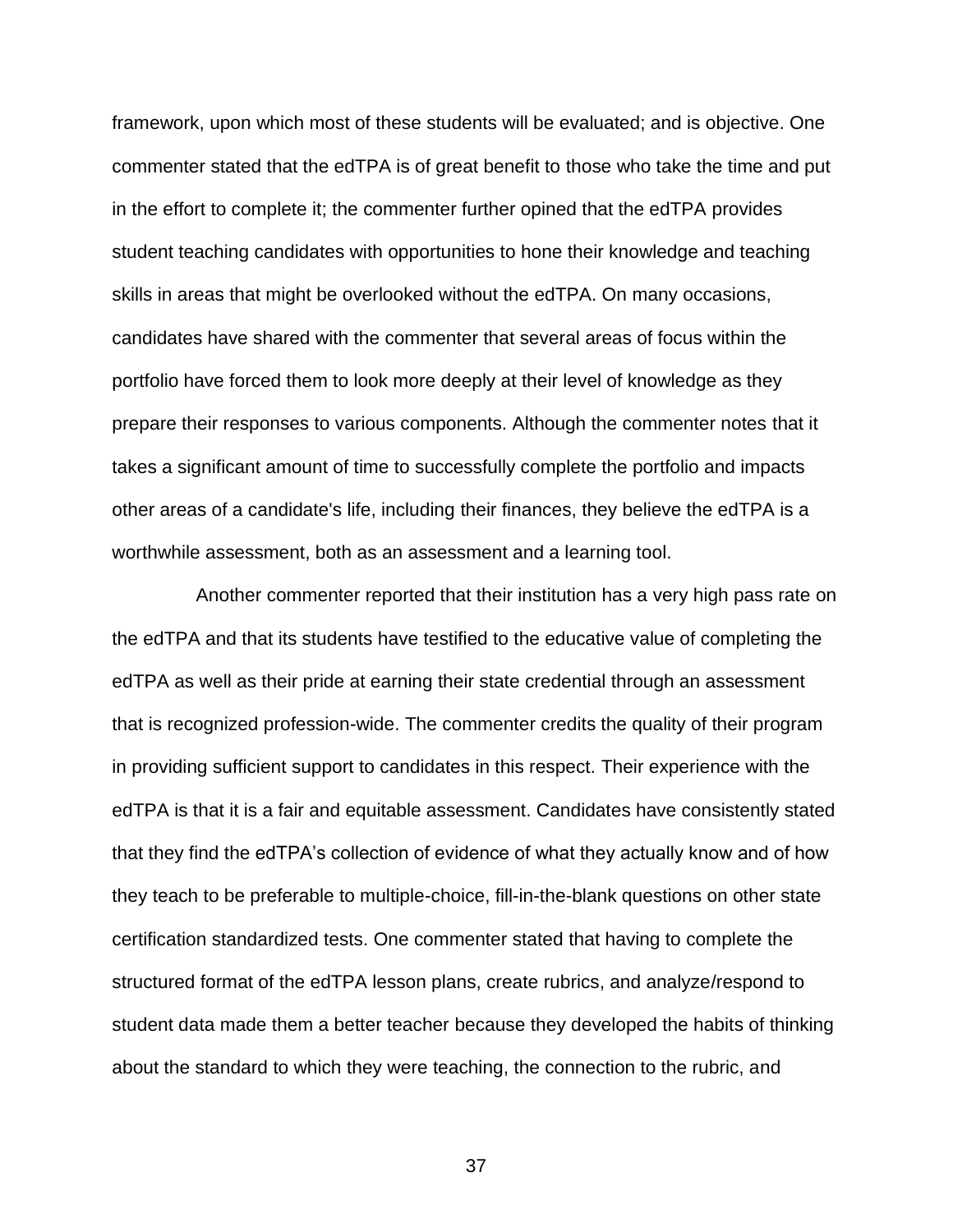remaining committed to analyzing student work. The commenter further explains that they will have more confidence in new teachers who complete the edTPA because those teachers who completed it exhibit greater capability and efficacy. Those who did not generally fail to see the direct connection to standards along with assessment and struggle with responsiveness to data. Finally, the commenter argues that the edTPA enhances teacher practice and is not a barrier. A commenter noted that it is important for teachers to see themselves as their students will and use this self-assessment tool to improve how they are perceived. Another commenter has discerned improvement in the quality of instruction, as well as the attitudes of prospective teachers, since the edTPA was adopted. This performance assessment ensures that candidates focus on all important aspects of teaching, and that their work is judged by objective, experienced educators. It has been alleged that the edTPA is not fairly graded, yet evaluators are carefully vetted. Additionally, if there are questions, another evaluator steps in; there are no identifications of the portfolios, which prevents subjective decisions. While it is concerning that candidates whose native language is not English may be adversely affected, teachers must nevertheless be able to pronounce words in English and understand grammar and punctuation.

• **Standards**. Comments include: The proposed regulatory change waters down teaching requirements. Overall, the introduction of higher standards created better teachers. An edTPA score signifies to New York State certification personnel that the individual has successfully met the desired standard. Improving access to strong educators requires professional standards that are both rigorous and meaningful, demonstrated through performance-based certification assessments like the edTPA.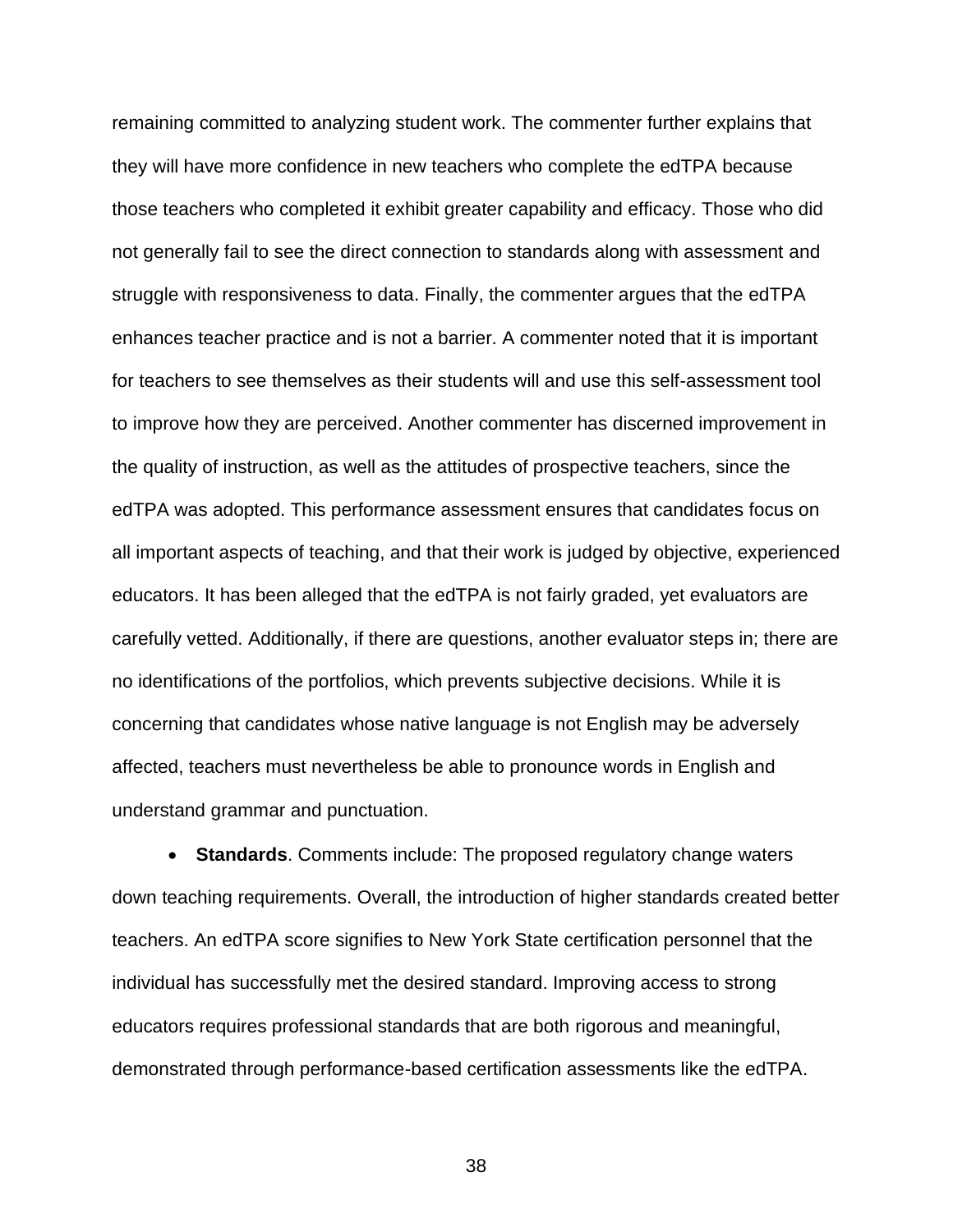This policy is a blow to yet another generation of kids who will be taught by candidates that were shortchanged by their schooling and do not have the courtesy of a "safety net" that would allow them to identify their shortfalls before they enter the profession. How will teachers feel if their counterparts entered the field with fewer requirements? One commenter states that there should be a single, objective standard for all of teachers; as a parent, they would only want their children to receive instruction by personnel who have clearly passed this standard and, as a teacher, would not want to be the person to decide the fate of a student teacher who is lacking in skills.

• **Teaching Profession**. Comments include: The edTPA is an assessment designed by and for the profession, signaling recognition and reliable/valid verification by an independent entity of a teacher's attainment of profession-wide standards. Such profession-wide recognition is a signature of all other professions for doctors, lawyers, nurses, electricians, barbers, etc. It would be a loss to the teaching profession, in their view, to step back from this initiative that has the potential to lift up and recognize the profession as being on par with other professions. One commenter rhetorically asks if eliminating the Nursing Boards for Registered Nurses and making a license contingent on "performance" as a student nurse could be expected. Another commenter also analogizes teaching to medicine, asking if patients would agree to have a doctor perform surgery on them if they had not met all the stringent, standardized, objectively evaluated criteria for licensure. They express concern that elimination of the edTPA will lessen uniformity in the profession as well as public confidence in the teaching profession.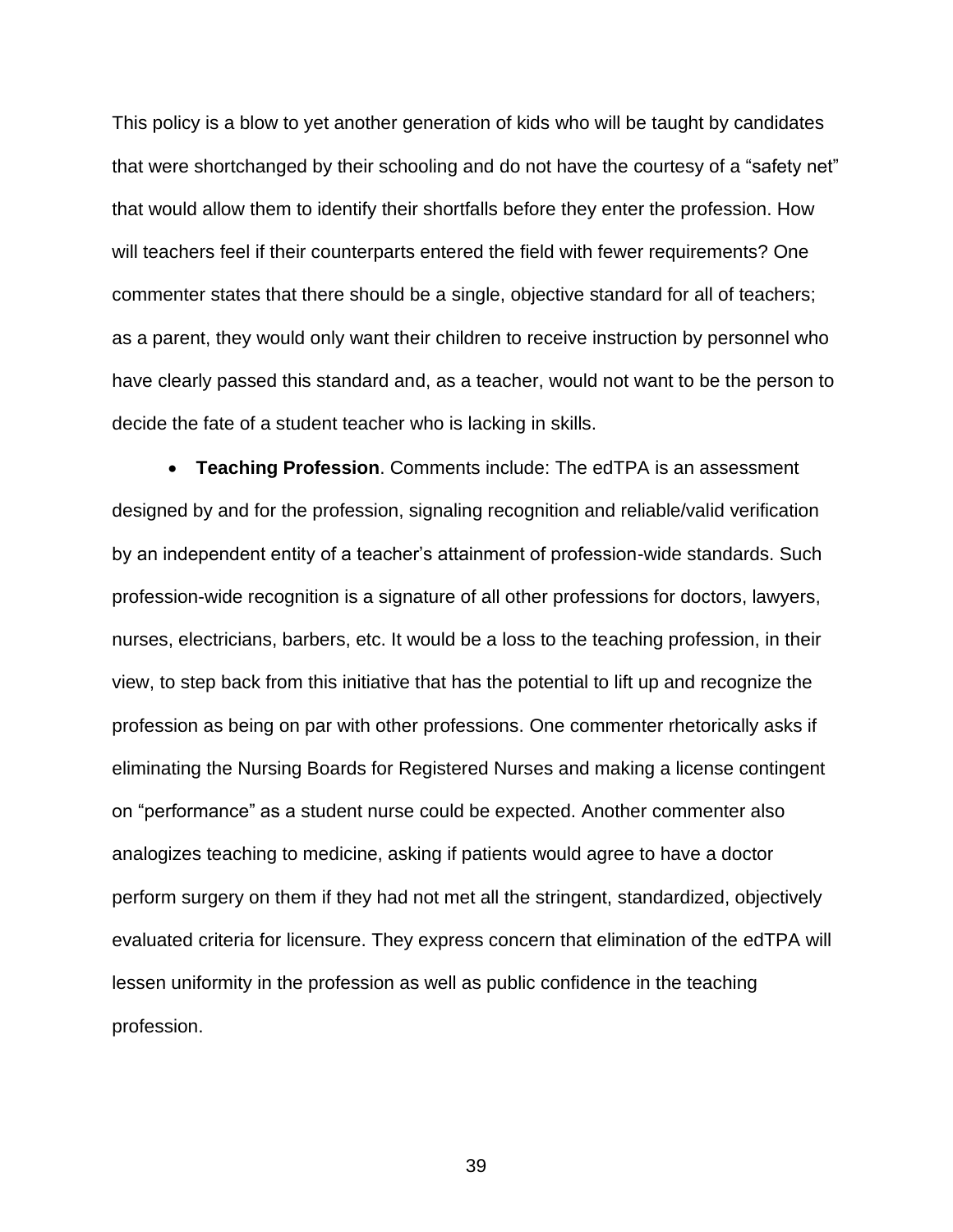• **Teacher Preparation Programs.** Comments include: Why the Department would allow each college to make a decision determining the readiness of their candidates given the potential for variability. If each individual educator preparation program develops and administers their own assessment, there is no way of assuring that the knowledge/skills demonstrated are comparable, reliable, and/or valid. A commenter interviewed candidates in schools of education who they believe were unprepared before the edTPA. This commenter does not feel that schools of education prepare candidates for the real world, does not want to leave it to theorists to devise a test, and does not think professors have a real-life experience with the Danielson framework or any other system approved in New York State. The commenter reports that some candidates struggle to write, yet want to teach children. How, another commenter asks, will limiting assessments or allowing each school to determine readiness meet the high expectations to teach? The commenter indicates that universities lack full faculty in crucial areas due to limited resources.

• **Unfair**. Some commenters stated that eliminating the edTPA certification requirement is unfair to those who were required to take the edTPA and other certification exams prior to the state removing it.

• **Other Comments.** The Department received a number of inapposite comments, including: (1) people are not entering the teaching profession due to inadequate compensation; (2) the edTPA is a vital piece of accomplishment for candidates to add to their resume; and (3) a suggestion that this regulatory change is solely a response to a statewide teaching shortage.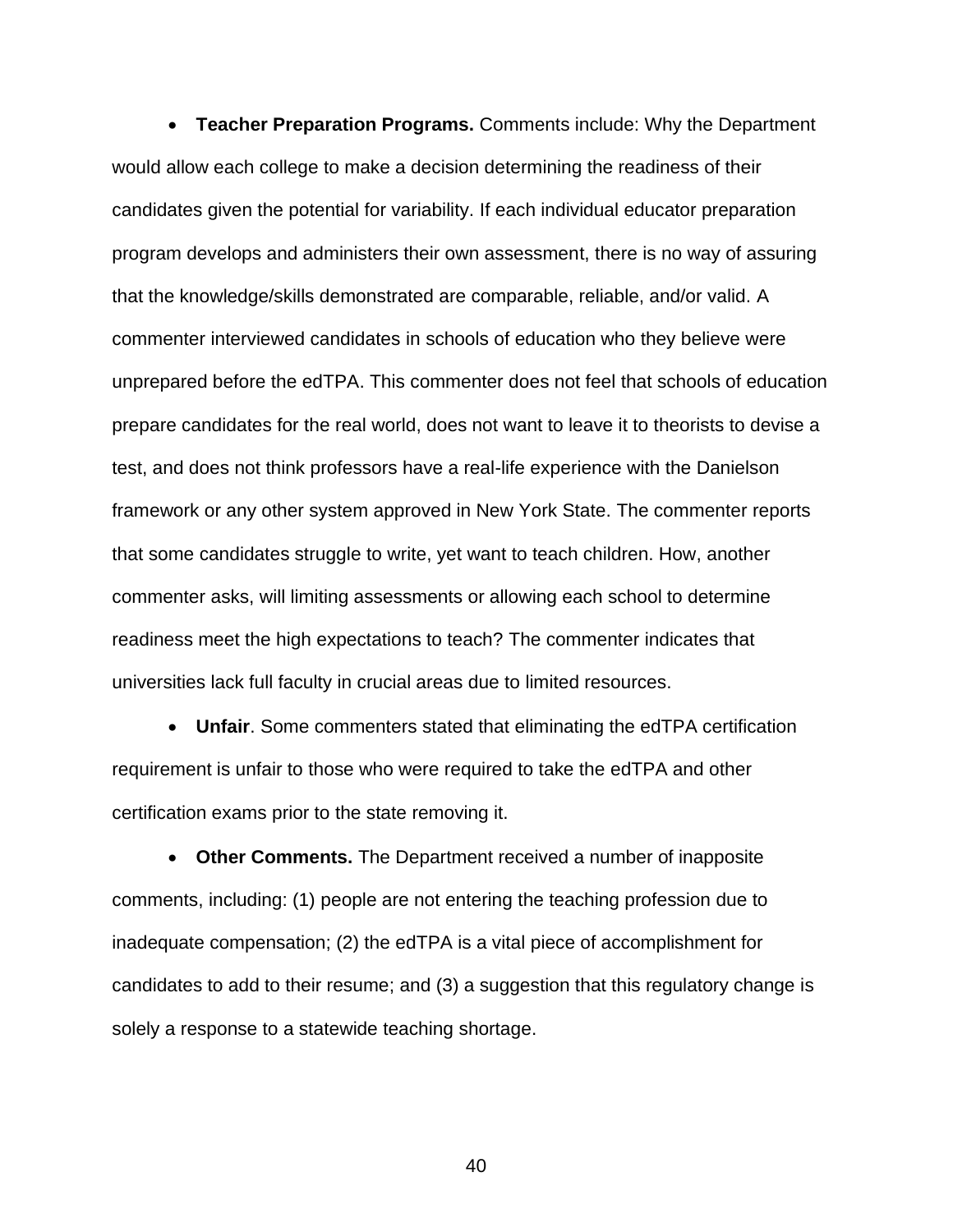DEPARTMENT RESPONSE: The proposal to replace the edTPA certification requirement with a teacher performance assessment requirement in New York State registered teacher education programs maintains standards for candidates who are seeking certification and the integrity of the teaching profession in the State. The proposed definition of a teacher performance assessment ensures that programs will develop or choose a multi-measure assessment where candidates demonstrate the pedagogical knowledge and skills identified in the New York State Teaching Standards and their content knowledge and skill in teaching to the State learning standards. Although the teacher performance assessment will vary across programs, all must meet this high standard while meeting the needs of local candidates.

Despite a handful of positive comments, the public comments overwhelmingly illustrate many issues with the edTPA as a certification requirement in New York State. The Department has determined that these deficiencies outweigh the potential benefits of the assessment as a statewide certification requirement. Programs that wish to require the edTPA as their teacher performance assessment will not be precluded from doing so when this amendment goes into effect. Therefore, no changes to the proposed rule are necessary.

6. COMMENT: Commenter believes that anyone who took the edTPA needs to be compensated for the \$300 assessment fee if the proposal is approved. One of the commenters also thinks an apology should be issued for forcing teachers to waste their time on an assessment that was clearly implemented to profit the developer of the edTPA.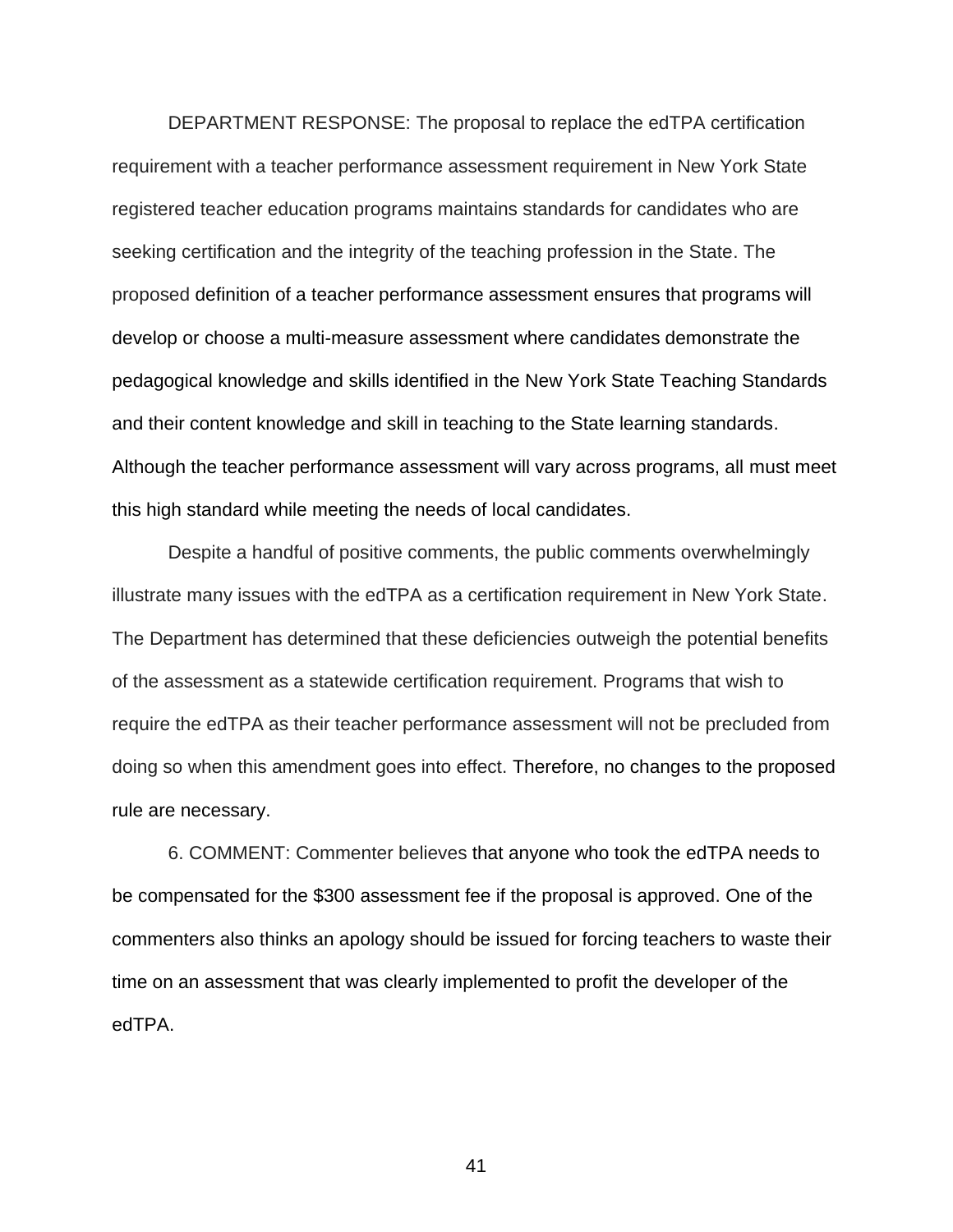DEPARTMENT RESPONSE: Candidates who paid the \$300 edTPA assessment fee and submitted their assessment for scoring would not receive a refund because they paid for services rendered by the testing vendor. Candidates who paid the \$300 edTPA assessment fee and have not submitted their assessment for scoring should review the edTPA refund policy that is described on the [edTPA website.](http://www.edtpa.com/PageView.aspx?f=GEN_CandidatePolicies.html) The website explains how individuals can receive a partial fee refund. Please note that a refund is not available once an assessment is submitted for scoring.

The edTPA became a requirement for certification for legitimate pedagogical and professional reasons, including the promotion of candidates' professional development. The suggestion that the Department implemented the requirement to enrich the testing vendor is frivolous; as indicated above, some commenters strongly believe that the edTPA should remain mandatory. The current proposal eliminates the edTPA requirement for certification in response to feedback from the field and the current challenges facing the teaching profession. Therefore, no changes to the proposed rule are necessary.

7. COMMENT: Several commenters who do not support the proposed regulatory amendment also made recommendations or other comments related to the proposal, including:

• **Fee.** Comments include: If the \$300 fee shows to be a financial burden, reduce, or eliminate the fee; the federal government should eliminate the fee barrier to invest in the future leaders of this country. The cost is an easy fix: lower the price and offer more vouchers. Consider repayments to teachers who had to take the test at the beginning of their careers, when they did not have the funds to pay for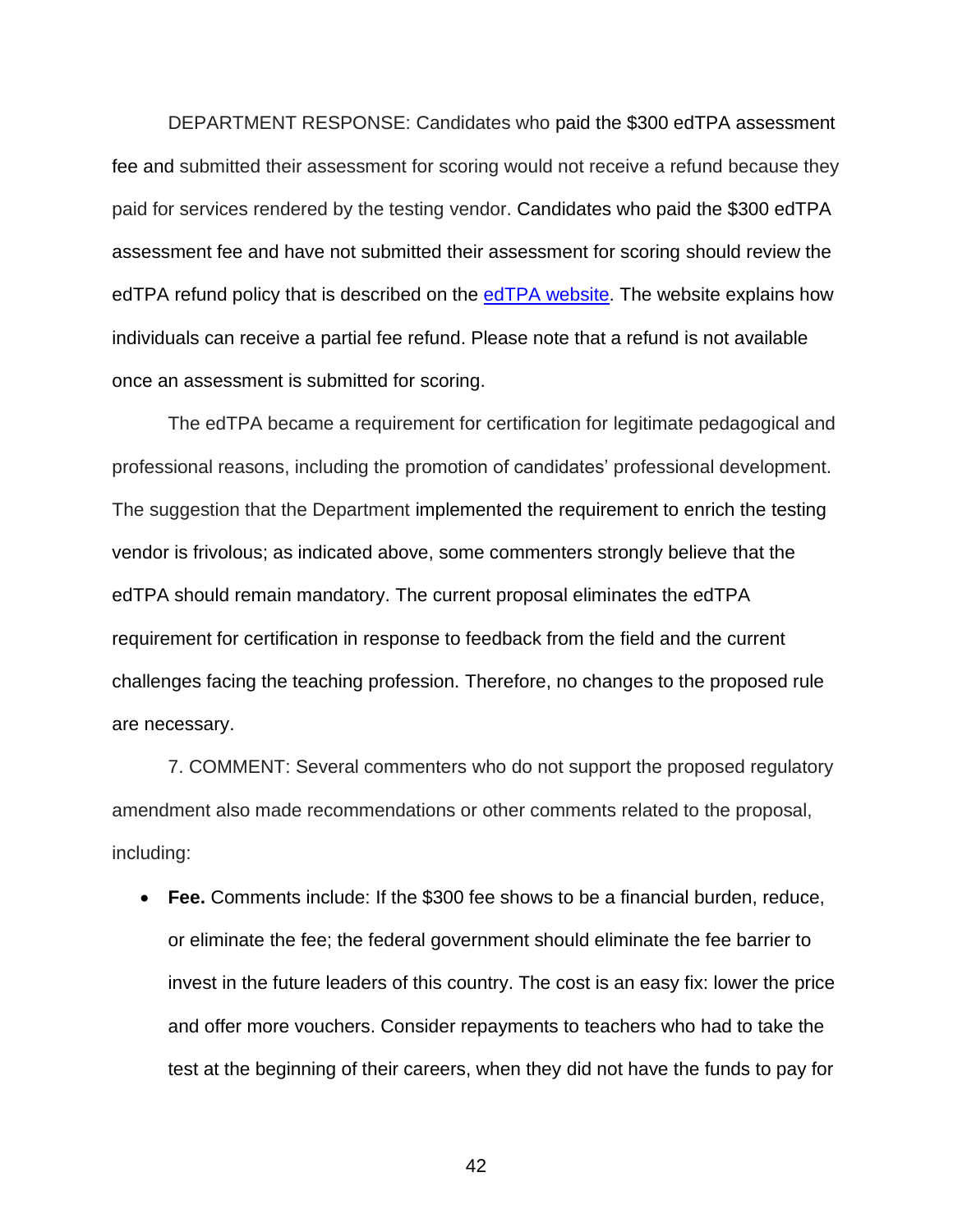such tests. The cost of each test should be waived during this time or there should be scholarships provided to help student teachers pay for their exams.

- **Other tests.** Comments include: New York State needs more performance evaluations rather than less. It is "ridiculous" to consider adding another test, especially considering the cost of each certification test and the demand of the student teaching experience; the Education All Students (EAS) test and Content Specialty Test (CST) should be enough to get certified and the edTPA should not be replaced with anything.
- **edTPA 2.0.** Comments include: SCALE is presently developing edTPA 2.0, which is a streamlined culturally/socially responsive assessment that will abbreviate some of the commentaries, simplify the wording to make it more accessible, and lessen the load of completing the assessment. A commenter inquired as to whether SCALE could facilitate the use of the 2.0 version for New York State and recommended that New York State provide local "training" in how to do reliable and valid scoring so that programs can score the assessments themselves - either within their institutions or with a neighboring institution.
- **edTPA Support**. Comments include: The Department work with the edTPA faculty to improve the edTPA. With supports in place for candidates seeking Initial certification, the edTPA experience should not only be manageable, but also provide opportunities for collective examination, critique, and reflection on teaching. Surely, if this were emphasized as a critical component of administering the assessment, edTPA would not get in the way of attracting and retaining teachers to the profession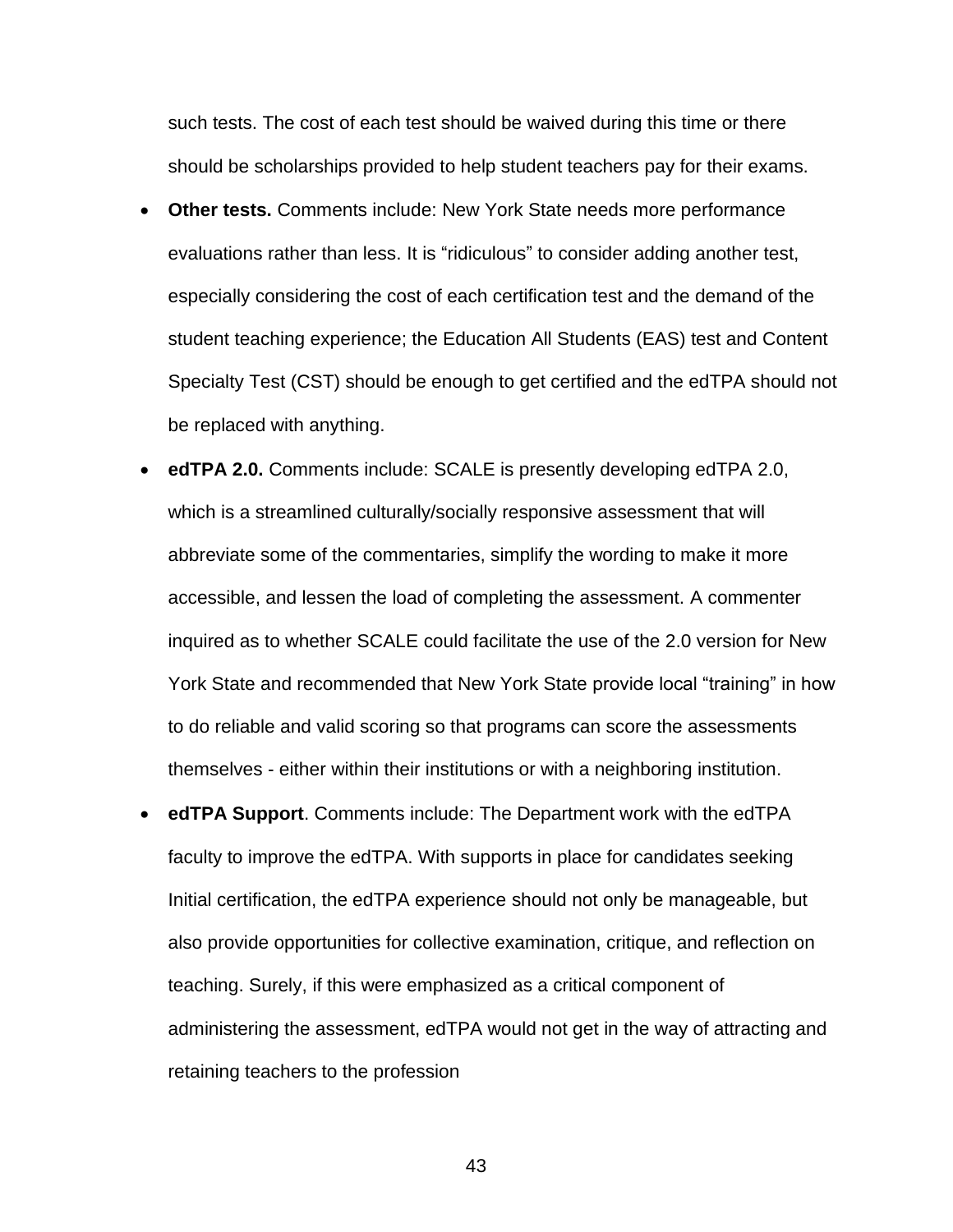- **Coursework.** A commenter suggested that teacher education needs to be "modified," particularly required coursework; those seeking a second career in education, especially elementary education, need courses like earth science and Level II Algebra classes.
- **Recruitment and Retention.** A commenter suggested that, in lieu of discontinuing the edTPA, New York State leaders should expand effective programs that lead to the recruitment and the retention of high-quality educators, such as the Teacher Opportunity Corps grant program and the continued expansion career pathways through targeted strategies and innovative alternative certification pilots; ensure the Fiscal Year 2023 adopted budget includes a state teacher residency program; collect and use data to examine school district recruitment, interview, and hiring practices; recruit strong school leaders; expand mental health support for all school staff; support districts by creating affinity groups for teachers, assistant principals, and principals, especially those of color; and invest in mentorship and career ladders for current and aspiring teacher, school, and district leaders.
- **Other Options.** One commenter is against the removal of the edTPA unless a repayment and extension of continuing teacher and leader education (CTLE) credits is offered to those teachers who completed the program. If the edTPA is eliminated, another commenter wants an equally rigorous and detailed process implemented that will prepare educators for the hidden paperwork and documentation that they are obligated to do, and from which cannot "opt out," unlike the edTPA.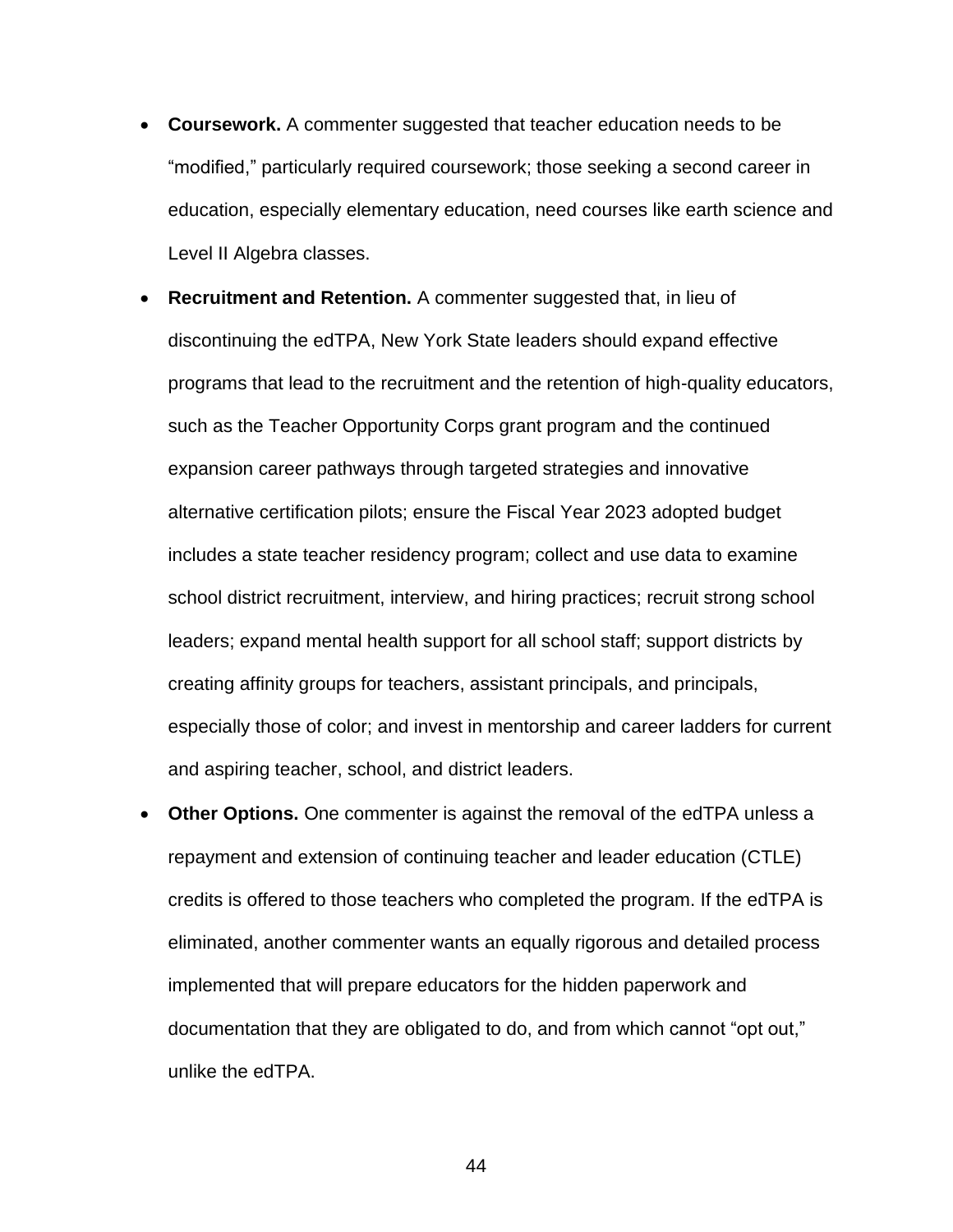DEPARTMENT RESPONSE: Regarding the \$300 assessment fee, there are a limited number of assessment fee vouchers for candidates with financial need at New York State institutions of higher education. The Department does not control the fee for the edTPA, including if the fee would be eliminated or waived.

The proposal does not add another test for certification. Rather, the proposal replaces the edTPA certification requirement with a teacher performance assessment requirement in New York State registered teacher education programs that would be integrated into the candidates' student teaching, practicum, or similar clinical experience.

As described by a commenter, edTPA 2.0 would not address the many issues identified in the public comments with the edTPA as a certification requirement in New York State. Similarly, increasing efforts to work with candidates and faculty on the edTPA would not address the many issues identified in the public comments.

The Department continually reviews the teacher preparation program requirements to streamline certification while maintaining high standards for candidates. The Department is also investigating ways to improve teacher recruitment and retention and will consider the recommendations in these areas presented by one of the commenters.

The proposed definition of a teacher performance assessment ensures that New York State registered teacher preparation programs will be developing or choosing a multi-measure assessment where candidates demonstrate the pedagogical knowledge and skills identified in the New York State Teaching Standards and their content knowledge and skill in teaching to the State learning standards. For candidates seeking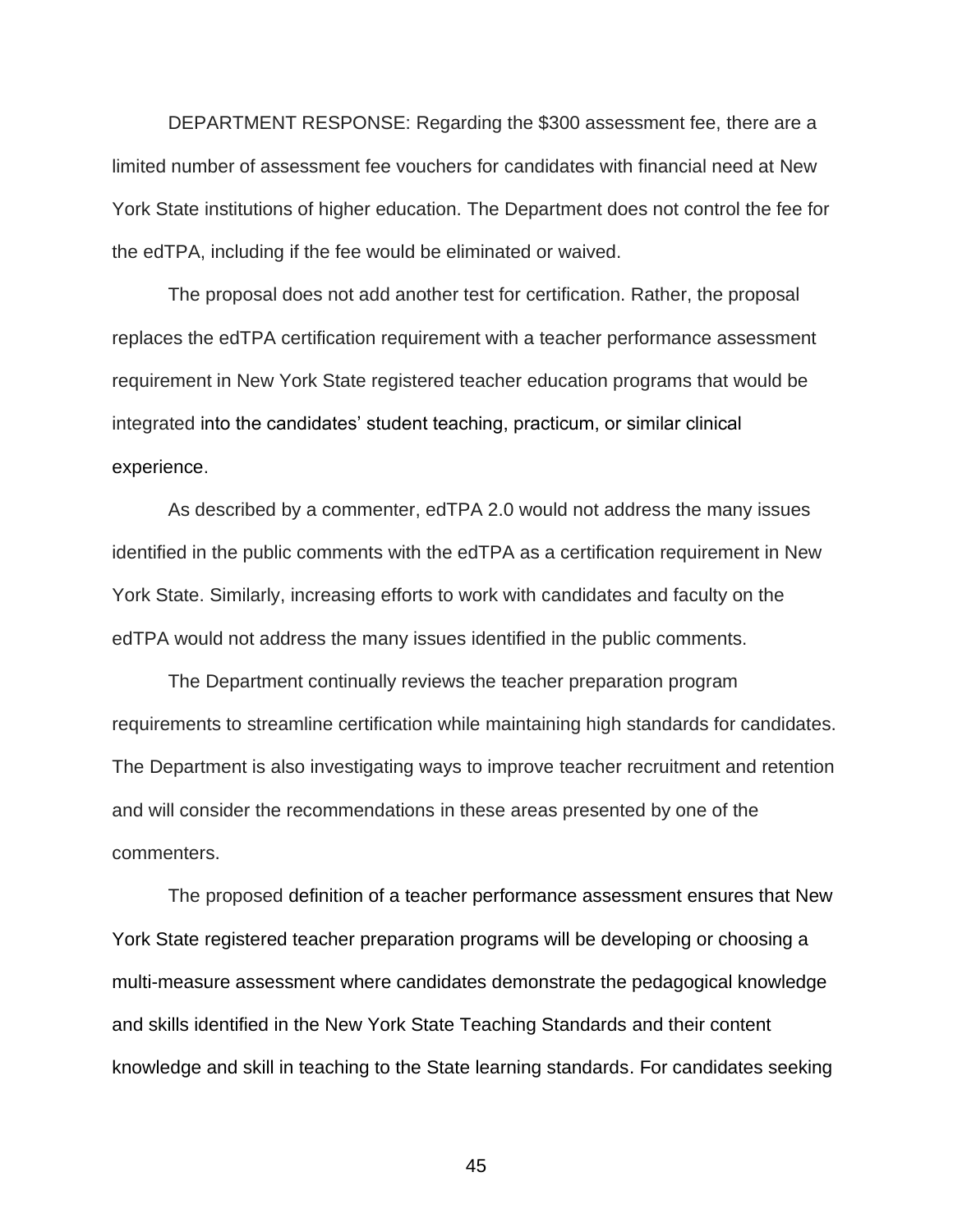their first Initial teaching certificate, programs must integrate this assessment into the candidates' student teaching, practicum, or similar clinical experience.

Please also see Department Response #6 regarding repayment for the edTPA assessment fee if the proposal is approved. No changes to the proposed rule are necessary.

8. COMMENT: One commenter who does not support the proposed regulatory amendment also made comments unrelated to the proposal. Specifically, the commenter stated that the Office of Teaching Initiatives (OTI) needs to be evaluated and given feedback to improve their process. The commenter alleges that they called OTI on several occasions and either wasted 45+ minutes in a hold loop only to be cut off or had their call answered by someone who couldn't answer the commenter's question. In addition, the commenter noted that while there are a few certification officers at BOCES who have been helpful in this process, they are limited in their ability to assist teachers who are not part of district schools. There are some BOCES certification officers who won't even answer any of these questions about certification without charging the \$100 review fee, which becomes a serious equity issue.

DEPARTMENT RESPONSE: The comments are outside the scope of the proposed regulation; therefore, no changes to the proposed rule are necessary. However, the Department has committed to improving its customer service, including that offered by OTI, and streamlining the certification process.

9. COMMENT: Commenter requested that the Department provide clear guidance and professional development to teacher preparation programs on the development of an appropriate performance assessment and that such assessment